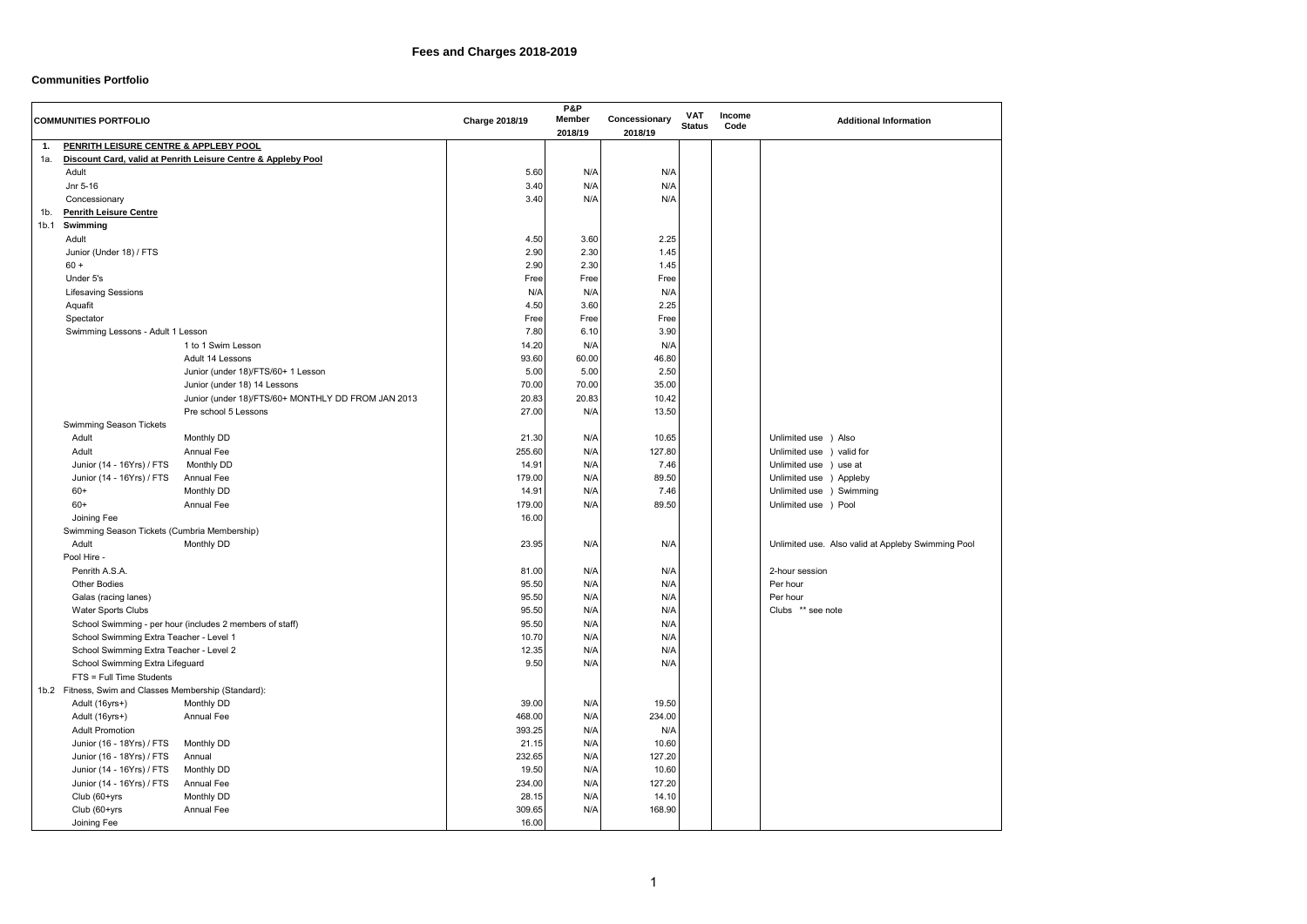

| <b>COMMUNITIES PORTFOLIO (continued)</b>        |                                                                | Charge<br>2018/19 | <b>P&amp;P</b><br><b>Member</b><br>2018/19 | Concessionary<br>2018/19 | <b>VAT</b><br><b>Status</b> | Income<br>Code | <b>Additional Information</b> |
|-------------------------------------------------|----------------------------------------------------------------|-------------------|--------------------------------------------|--------------------------|-----------------------------|----------------|-------------------------------|
|                                                 | Fitness, Swim and Classes Membership (Corporate 10% Discount): |                   |                                            |                          |                             |                |                               |
| Adult                                           | Monthly DD                                                     | 35.10             | N/A                                        | N/A                      |                             |                |                               |
| Adult                                           | Annual Fee                                                     | 353.90            | N/A                                        | N/A                      |                             |                |                               |
| Junior (14 - 16Yrs) / FTS                       | Monthly DD                                                     | N/A               | N/A                                        | N/A                      |                             |                |                               |
| Junior (14 - 16Yrs) / FTS                       | <b>Annual Fee</b>                                              | N/A               | N/A                                        | N/A                      |                             |                |                               |
| Joining Fee                                     |                                                                | 16.00             |                                            |                          |                             |                |                               |
| Healthwise Membership                           |                                                                |                   |                                            |                          |                             |                |                               |
| Year 1                                          |                                                                | 13.20             | N/A                                        | N/A                      |                             |                |                               |
| Year 2                                          |                                                                | 17.80             | N/A                                        | N/A                      |                             |                |                               |
| Year 3                                          |                                                                | 27.80             | N/A                                        | N/A                      |                             |                |                               |
| Fitness, Swim and Classes Membership (Cumbria): |                                                                |                   |                                            |                          |                             |                |                               |
| Adult                                           | Monthly DD                                                     | 44.85             | N/A                                        | N/A                      |                             |                |                               |
| Adult                                           | <b>Annual Fee</b>                                              | 538.20            | N/A                                        | N/A                      |                             |                |                               |
| Pay as You Train - Fitness:                     |                                                                |                   |                                            |                          |                             |                |                               |
| Adult                                           |                                                                | 6.80              | 6.80                                       | 4.75                     |                             |                |                               |
| Junior (14 - 17Yrs) / FTS                       |                                                                | 4.30              | 4.20                                       | 3.00                     |                             |                |                               |
| $60+$                                           |                                                                | 5.50              | 5.40                                       | 3.85                     |                             |                |                               |
| GP Referral - 15 Week Programme                 |                                                                | 2.00              |                                            |                          |                             |                |                               |
| Induction Charge:                               |                                                                |                   |                                            |                          |                             |                |                               |
| Adult                                           |                                                                | 6.80              | 6.80                                       | 4.75                     |                             |                |                               |
| Junior (14 - 17Yrs) / FTS                       |                                                                | 4.30              | 4.30                                       | 3.00                     |                             |                |                               |
| $60+$                                           |                                                                | 5.50              | 5.50                                       | 3.85                     |                             |                |                               |
| <b>Fitness Classes:</b>                         |                                                                |                   |                                            |                          |                             |                |                               |
| Adult                                           |                                                                | 6.00              | 4.80                                       | 3.00                     |                             |                |                               |
| Junior (14 - 17Yrs) / FTS                       |                                                                | 5.10              | 4.10                                       | 3.00                     |                             |                |                               |
| $60+$                                           |                                                                | 5.40              | 4.40                                       | 3.00                     |                             |                |                               |
| Non Attendance Fee                              |                                                                | 3.00              |                                            |                          |                             |                |                               |

\*\*Bonafide Water Sports Clubs affiliated to appropriate governing body and making a minimum booking of 10 consecutive weeks to

have first hour discounted by 50% in any one week.

| <b>COMMUNITIES PORTFOLIO (continued)</b> |                                                 | <b>Charge 2018/19</b> | <b>Be Active</b> | Be Active + | <b>VAT</b>    | <b>Income</b> | <b>Additional Information</b> |
|------------------------------------------|-------------------------------------------------|-----------------------|------------------|-------------|---------------|---------------|-------------------------------|
|                                          |                                                 |                       | 2018/19          | 2018/19     | <b>Status</b> | Code          |                               |
|                                          | 1b.3 Club Room                                  |                       |                  |             |               |               |                               |
|                                          | Staff training and approved use                 | 0.00                  | N/A              | N/A         |               |               |                               |
|                                          | Bonafide sports club meetings                   | 8.90                  | N/A              | N/A         |               |               | Per meeting (up to 3 hours)   |
|                                          | Non-commercial hire                             | 8.90                  | N/A              | N/A         |               |               | Per hour                      |
|                                          | Commercial hire                                 | 17.80                 | N/A              | N/A         |               |               | Per hour                      |
| 1b.4                                     | Activity Room 1 (Eden Room) Size 10.00 X 11.50m |                       |                  |             |               |               |                               |
|                                          | Use by affiliated Club / hour                   | 24.40                 | N/A              | N/A         |               |               |                               |
|                                          | Use by commercial organisation / hour           | 32.50                 | N/A              | N/A         |               |               |                               |
|                                          | Voluntary organisation / hour                   | 24.40                 | N/A              | N/A         |               |               |                               |
| 1b.5                                     | Activity Room 2 (Eamont Room) New Spinning Room |                       |                  |             |               |               |                               |
|                                          | Use by affiliated Club / hour                   | 8.90                  | N/A              | N/A         |               |               |                               |
|                                          | Use by commercial organisation / hour           | 17.80                 | N/A              | N/A         |               |               |                               |
|                                          | Voluntary organisation / hour                   | 8.90                  | N/A              | N/A         |               |               |                               |
|                                          | 1b.6 Committee Room, adjacent to ATP            |                       |                  |             |               |               |                               |
|                                          | Use by affiliated Club / hour                   | 8.30                  | N/A              | N/A         |               |               |                               |
|                                          | Use by commercial organisation / hour           | 13.80                 | N/A              | N/A         |               |               |                               |
|                                          | Voluntary organisation / hour                   | 8.30                  | N/A              | N/A         |               |               |                               |
| 1b.7                                     | <b>Frenchfield Pavilion Facilities</b>          |                       |                  |             |               |               |                               |
|                                          | <b>Ground Floor Pavilion Room</b>               |                       |                  |             |               |               |                               |
|                                          | Use by affiliated Club / hour                   | 8.15                  | N/A              | N/A         |               |               | Per hour                      |
|                                          | Use by commercial organisation / hour           | 13.05                 | N/A              | N/A         |               |               | Per hour                      |
|                                          | Voluntary organisation / hour                   | 11.45                 | N/A              | N/A         |               |               | Per hour                      |
|                                          | <b>First Floor Meeting Area</b>                 |                       |                  |             |               |               |                               |
|                                          | Use by affiliated Club / hour                   | 8.15                  | N/A              | N/A         |               |               | Per hour                      |
|                                          | Use by commercial organisation / hour           | 13.05                 | N/A              | N/A         |               |               | Per hour                      |
|                                          | Voluntary organisation / hour                   | 11.45                 | N/A              | N/A         |               |               | Per hour                      |
|                                          | Kitchen for food preparation                    |                       |                  |             |               |               |                               |
|                                          | Use by any organisation                         | 4.10                  | N/A              | N/A         |               |               | Per hour/or by negotiation    |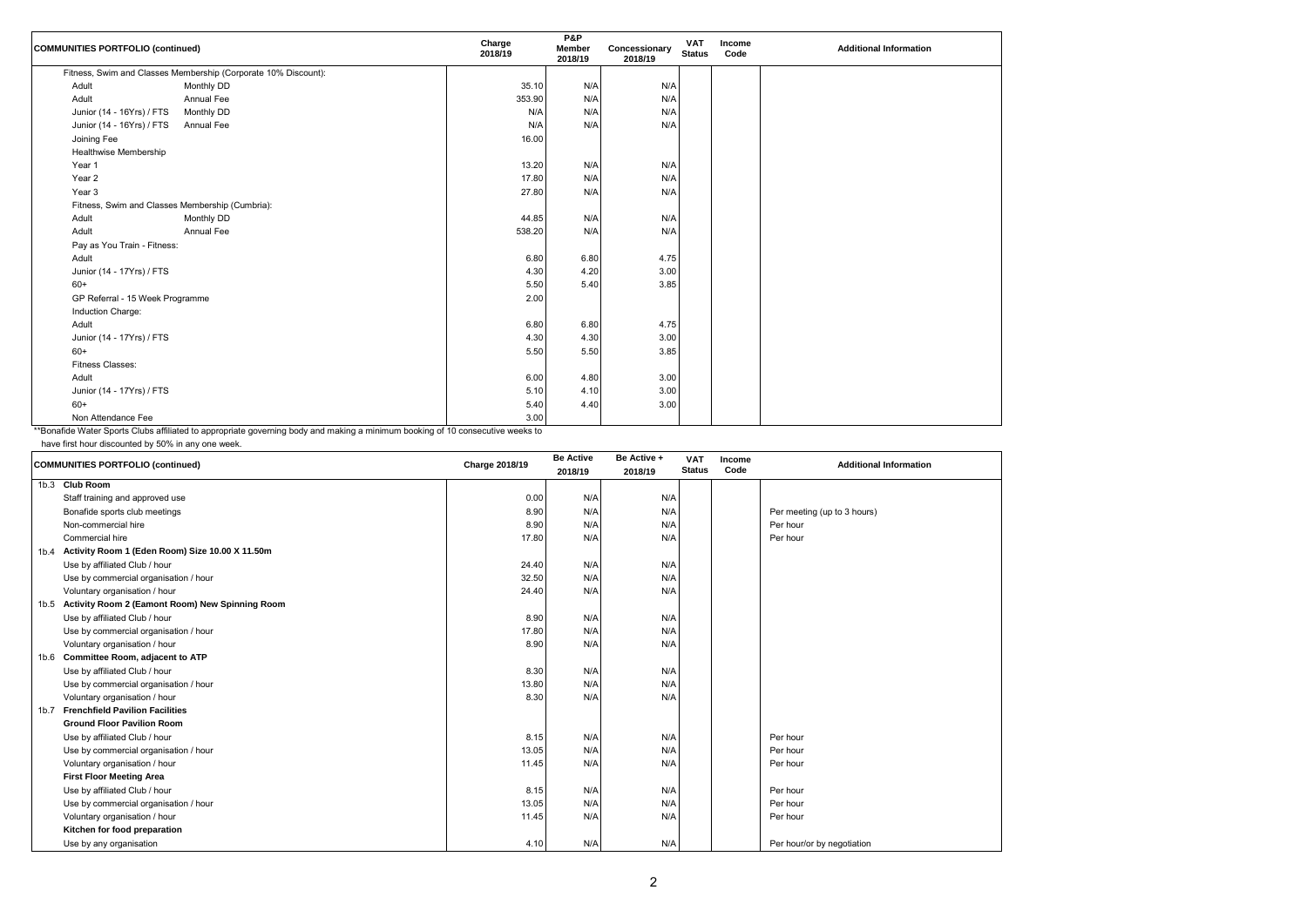

|                   | <b>COMMUNITIES PORTFOLIO (continued)</b>                                         | <b>Charge 2018/19</b>                      | <b>Be Active</b><br>2018/19 | Be Active +<br>2018/19 | <b>VAT</b><br><b>Status</b> | Income<br>Code | <b>Additional Information</b> |
|-------------------|----------------------------------------------------------------------------------|--------------------------------------------|-----------------------------|------------------------|-----------------------------|----------------|-------------------------------|
|                   | 1b.8 Sports Hall & Related Activities                                            |                                            |                             |                        |                             |                |                               |
|                   | Full Hall (6 Badminton Courts) Peak Time                                         | 58.00                                      | N/A                         | N/A                    |                             |                | Per hour                      |
|                   | 1/2 Hall (3 Badminton Courts) Peak Time                                          | 31.90                                      | N/A                         | N/A                    |                             |                | Per hour                      |
|                   | Casual Badminton / Short Tennis (50 minute session)                              |                                            |                             |                        |                             |                |                               |
|                   | Adult<br>Peak Time                                                               | 12.00                                      | 9.60                        | 6.00                   |                             |                | Per Court                     |
|                   | Peak Time<br>Junior (under 18) /FTS                                              | 7.00                                       | 5.60                        | 3.50                   |                             |                | Per Court                     |
|                   | 60+ Club                                                                         |                                            |                             |                        |                             |                |                               |
|                   | <b>Badminton - Court</b>                                                         | 9.60                                       | N/A                         | N/A                    |                             |                |                               |
|                   | Table Tennis - Table                                                             | 9.60                                       | N/A                         | N/A                    |                             |                |                               |
|                   | Hire of Sports Hall for Events<br>Full Day                                       |                                            |                             |                        |                             |                |                               |
|                   | <b>Half Day</b>                                                                  |                                            |                             |                        |                             |                |                               |
| Note              | The hire of the Sports Hall for events is at the discretion of                   |                                            |                             |                        |                             |                |                               |
|                   | the contractor and Eden District Council. The above charges are                  |                                            |                             |                        |                             |                |                               |
|                   | for guidance only. The actual charge will depend on the type of                  |                                            |                             |                        |                             |                |                               |
|                   | event and the likely income to be generated from the activity.                   |                                            |                             |                        |                             |                |                               |
|                   | In certain instances, a profit share may be implemented.                         |                                            |                             |                        |                             |                |                               |
|                   | Spinning Class & Others - As Fitness Class Pricing                               |                                            |                             |                        |                             |                |                               |
|                   | Single Adult                                                                     |                                            |                             |                        |                             |                |                               |
|                   | Single Junior                                                                    |                                            |                             |                        |                             |                |                               |
|                   | Single 60+                                                                       |                                            |                             |                        |                             |                |                               |
|                   | Trampolining 1 Lesson (50 week & leisure card)                                   | 4.50                                       | 4.50                        | 2.70                   |                             |                |                               |
|                   | Trampolining 10 week block                                                       | N/A                                        | N/A                         | N/A                    |                             |                |                               |
|                   | Trampolining 14 week block                                                       | 63.00                                      | 63.00                       | 37.80                  |                             |                |                               |
|                   | Trampolining 2017 - DD Monthly Option                                            | N/A                                        | N/A                         | N/A                    |                             |                |                               |
|                   | Gymnastics Lesson 1 Lesson (50 week & leisure card)                              | 5.20                                       | 5.20                        | 3.20                   |                             |                |                               |
|                   | Gymnastics 10 week block                                                         | N/A                                        | N/A                         | N/A                    |                             |                |                               |
|                   | Gymnastics 14 week block                                                         | 72.80                                      | 72.80                       | 36.40                  |                             |                |                               |
|                   | Gymnastics 2017 - DD Monthly Option                                              | 20.58                                      | 20.58                       | 12.67                  |                             |                |                               |
| 1b.9              | Parties                                                                          |                                            |                             |                        |                             |                |                               |
|                   | Sports Hall/Astroturf Party                                                      | 70.00                                      | N/A                         | N/A                    |                             |                |                               |
|                   | <b>Additional Instructor</b>                                                     | 12.50                                      | N/A                         | N/A                    |                             |                |                               |
|                   | Pool Party                                                                       | 110.00                                     | N/A                         | N/A                    |                             |                |                               |
|                   | Climbing Wall Party                                                              | 70.00                                      | N/A                         | N/A                    |                             |                |                               |
|                   | <b>Additional Instructor</b>                                                     | 25.00                                      | N/A                         | N/A                    |                             |                |                               |
|                   | Jungle Jacks Party (£10 per child min booking 10 children includes food and bag) | 100.00                                     | N/A                         | N/A                    |                             |                |                               |
|                   | <b>Trampolining Party</b>                                                        | 89.00                                      | N/A                         | N/A                    |                             |                |                               |
|                   | <b>Gymnastics Party</b>                                                          | 89.00                                      | N/A                         | N/A                    |                             |                |                               |
|                   | Party Food - Per Child                                                           | 5.50                                       | N/A                         | N/A                    |                             |                |                               |
|                   | Party Bag Only - Per Child                                                       | 2.75                                       | N/A                         | N/A                    |                             |                |                               |
| 1 <sub>b.10</sub> | Hire of Equipment                                                                |                                            |                             |                        |                             |                |                               |
|                   |                                                                                  | No Charge Made.                            |                             |                        |                             |                |                               |
|                   | Table Tennis Bat                                                                 | Included in Hire Charge                    |                             |                        |                             |                |                               |
|                   |                                                                                  | No Charge Made.                            |                             |                        |                             |                |                               |
|                   | Deposit                                                                          | Included in Hire Charge                    |                             |                        |                             |                |                               |
|                   |                                                                                  | No Charge Made.                            |                             |                        |                             |                |                               |
|                   | <b>Short Tennis Racquet</b>                                                      | Included in Hire Charge                    |                             |                        |                             |                |                               |
|                   | Deposit                                                                          | No Charge Made.<br>Included in Hire Charge |                             |                        |                             |                |                               |
|                   |                                                                                  | No Charge Made.                            |                             |                        |                             |                |                               |
|                   | Football                                                                         | Included in Hire Charge                    |                             |                        |                             |                |                               |
|                   |                                                                                  | No Charge Made.                            |                             |                        |                             |                |                               |
|                   | Deposit                                                                          | Included in Hire Charge                    |                             |                        |                             |                |                               |
| Note              | Sports Hall peak time rates apply:                                               |                                            |                             |                        |                             |                |                               |
|                   | Weekdays AS PUBLISHED                                                            |                                            |                             |                        |                             |                |                               |
|                   | Weekends AS PUBLISHED                                                            |                                            |                             |                        |                             |                |                               |
| 1b.11             | <b>Artificial Turf Pitch</b>                                                     |                                            |                             |                        |                             |                |                               |
|                   | Hire of full pitch (per hour ) Adult<br>Peak Time                                | 56.00                                      | N/A                         | N/A                    |                             |                | Per hour                      |
|                   | Hire of full pitch (per hour ) Junior (under 18) /FTS Peak Time                  | 39.20                                      | N/A                         | N/A                    |                             |                | Per hour                      |
|                   | Hire of 1/3 pitch (per hour) Adult<br>Peak Time                                  | 19.60                                      | N/A                         | N/A                    |                             |                | Per hour                      |
|                   | Hire of 1/3 pitch (per hour ) Junior (under 18) /FTS Peak Time                   | 13.80                                      | N/A                         | N/A                    |                             |                | Per hour                      |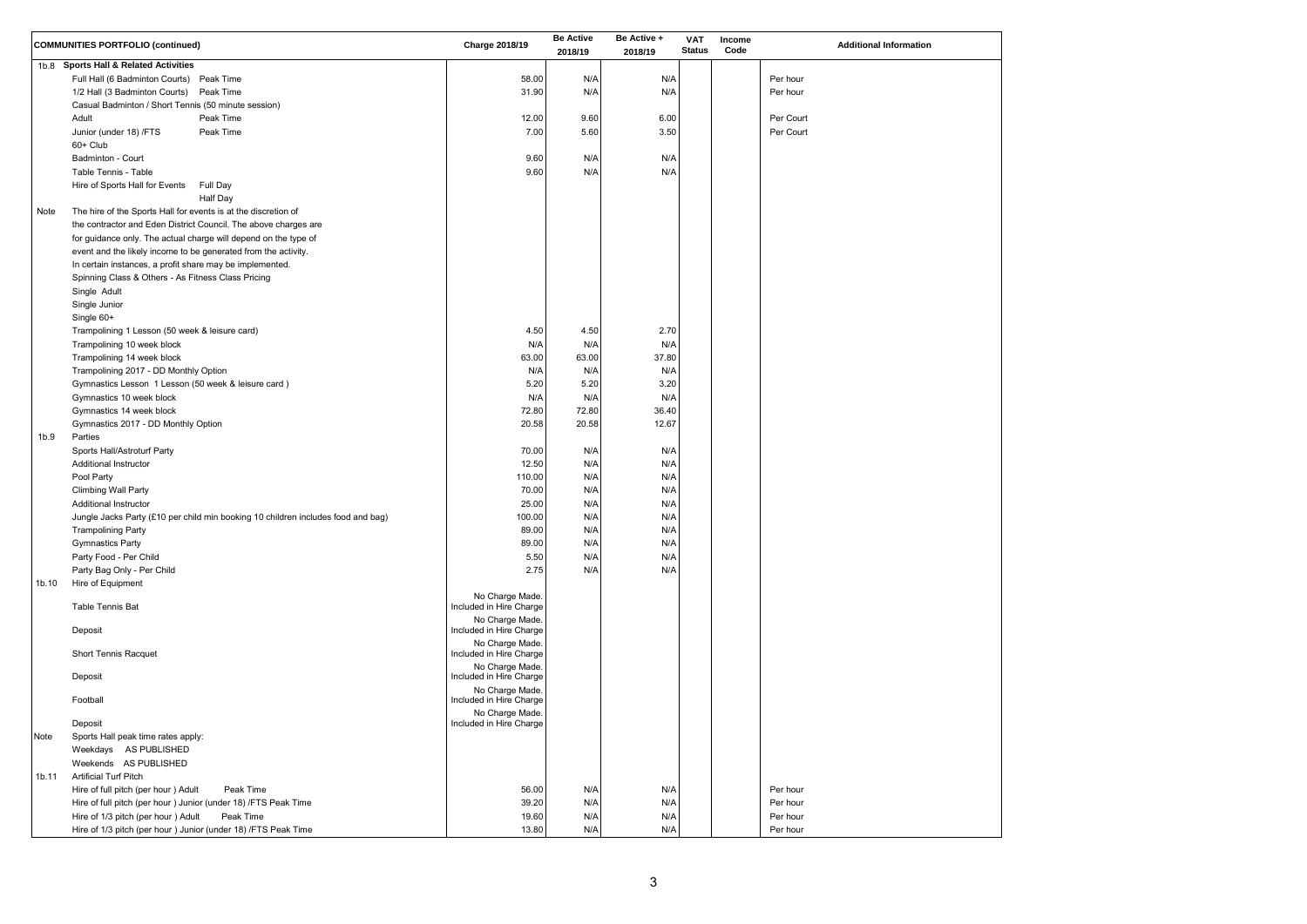

| <b>COMMUNITIES PORTFOLIO (continued)</b>                 | <b>Charge 2018/19</b> | <b>Be Active</b><br>2018/19 | Be Active +<br>2018/19 | <b>VAT</b><br><b>Status</b> | <b>Income Code</b> | <b>Additional Information</b>                       |
|----------------------------------------------------------|-----------------------|-----------------------------|------------------------|-----------------------------|--------------------|-----------------------------------------------------|
| 1b.12 Climbing Wall                                      |                       |                             |                        |                             |                    |                                                     |
| <b>Adult Climb</b>                                       | 6.50                  | 5.20                        | 3.25                   |                             |                    |                                                     |
| <b>Adult OAP</b>                                         | 6.50                  | 5.20                        | 3.25                   |                             |                    |                                                     |
| Junior (under 18) /FTS Climb                             | 4.70                  | 3.75                        | 2.35                   |                             |                    |                                                     |
| 6 Month Climb Cards                                      |                       |                             |                        |                             |                    |                                                     |
| Adult 6 Month Climb                                      | 208.00                | 166.40                      | 104.00                 |                             |                    |                                                     |
| Junior (under 18) /FTS 6 Month Climb                     | 126.90                | 101.25                      | 63.45                  |                             |                    |                                                     |
| Climbing lessons                                         |                       |                             |                        |                             |                    |                                                     |
| Adult - 5 lesson block                                   | N/A                   | N/A                         | N/A                    |                             |                    | 1 hour lessons                                      |
| Adult - 14 lesson block                                  | 91.00                 | 72.80                       | 45.50                  |                             |                    |                                                     |
| Junior (under 18) /FTS - 5 lesson block                  | N/A                   | N/A                         | N/A                    |                             |                    | 1 hour lessons                                      |
| Junior (under 16) /FTS - 14 lesson block                 | 65.80                 | 52.50                       | 32.90                  |                             |                    |                                                     |
| 1b.13 Indoor Bowls Hall                                  |                       |                             |                        |                             |                    |                                                     |
| Annual Membership Fee - Adult                            | 58.00                 | 46.40                       | N/A                    |                             |                    |                                                     |
| Annual Membership Fee - Junior (under 18) /FTS           | 16.00                 | 12.80                       | N/A                    |                             |                    |                                                     |
| Annual Membership Fee - 60+                              | 58.00                 | 46.40                       | N/A                    |                             |                    |                                                     |
| DD -Available Purchase April only and Members only       | 25.83                 |                             |                        |                             |                    |                                                     |
| <b>Bowls Session:</b>                                    |                       |                             |                        |                             |                    |                                                     |
| Member - Adult                                           | 3.10                  | 2.40                        | N/A                    |                             |                    |                                                     |
| Member - Junior (under 16) /FTS                          | 1.85                  | 1.45                        | N/A                    |                             |                    |                                                     |
| Member - $60+$                                           | 3.10                  | 2.40                        | N/A                    |                             |                    |                                                     |
| Non Member - Adult                                       | 5.20                  | 4.10                        | N/A                    |                             |                    |                                                     |
| Non Member - Junior (under 16) /FTS                      | 3.10                  | 2.45                        | N/A                    |                             |                    |                                                     |
| Non Member - 60+                                         | 5.20                  | 4.10                        | N/A                    |                             |                    |                                                     |
| <b>Appleby Swimming Pool</b><br>1c.                      |                       |                             |                        |                             |                    |                                                     |
| Swimming<br>1c.1                                         |                       |                             |                        |                             |                    |                                                     |
| Adult                                                    | 4.50                  | 3.60                        | 2.25                   |                             |                    |                                                     |
| Junior (Under 18) / FTS                                  | 2.90                  | 2.30                        | 1.45                   |                             |                    |                                                     |
| $60 +$                                                   | 2.90                  | 2.30                        | 1.45                   |                             |                    |                                                     |
| Under 5's                                                | Free                  |                             |                        |                             |                    |                                                     |
| Aquafit                                                  | 4.50                  | 3.60                        | 2.25                   |                             |                    |                                                     |
| Spectator                                                | Free                  | Free                        | Free                   |                             |                    |                                                     |
| Swimming Lessons - Adult 1 Lesson                        | 7.80                  | 6.10                        | 3.90                   |                             |                    |                                                     |
| 1 to 1 Swim Lesson                                       | 14.20                 | N/A                         | N/A                    |                             |                    |                                                     |
| Adult 14 Lessons                                         | 93.60                 | 60.00                       | 46.80                  |                             |                    |                                                     |
| Junior (under 18)/FTS/60+ 1 Lesson                       | 5.00                  | 5.00                        | 2.50                   |                             |                    |                                                     |
| Junior (under 18) 14 Lessons                             | 70.00                 | 70.00                       | 35.00                  |                             |                    |                                                     |
| Junior (under 18)/FTS/60+ MONTHLY DD FROM JAN 2013       | 20.83                 | 20.83                       | 10.42                  |                             |                    |                                                     |
| Pre school 5 Lessons                                     | 27.00                 | N/A                         | 13.50                  |                             |                    |                                                     |
| <b>Swimming Season Tickets</b>                           |                       |                             |                        |                             |                    |                                                     |
| Adult Monthly DD                                         | 21.30                 | N/A                         | 10.65                  |                             |                    | Unlimited use ) Also                                |
| Adult Annual Fee                                         | 255.60                | N/A                         | 127.80                 |                             |                    | Unlimited use ) valid for                           |
| Junior (14 - 16Yrs) / FTS<br>Monthly DD                  | 14.91                 | N/A                         | 7.46                   |                             |                    | Unlimited use ) use at                              |
| Junior (14 - 16Yrs) / FTS<br>Annual Fee                  | 179.00                | N/A                         | 89.50                  |                             |                    | Unlimited use ) Penrith                             |
| Monthly DD<br>60+                                        | 14.91                 | N/A                         | 7.46                   |                             |                    | Unlimited use ) Leisure                             |
| $60+$<br><b>Annual Fee</b>                               | 179.00                | N/A                         | 89.50                  |                             |                    | Unlimited use ) Centre                              |
| Joining Fee                                              | 16.00                 | N/A                         | N/A                    |                             |                    |                                                     |
| Swimming Season Tickets (Cumbria Membership)             |                       |                             |                        |                             |                    |                                                     |
| Adult Monthly DD                                         | 23.95                 | N/A                         | N/A                    |                             |                    | Unlimited use. Also valid at Penrith Leisure Centre |
| Pool Hire -                                              |                       |                             |                        |                             |                    |                                                     |
| Penrith A.S.A.                                           | 81.00                 | N/A                         | N/A                    |                             |                    | 2-hour session                                      |
| <b>Other Bodies</b>                                      | 95.50                 | N/A                         | N/A                    |                             |                    | Per hour                                            |
| Galas (racing lanes)                                     | 95.50                 | N/A                         | N/A                    |                             |                    | Per hour                                            |
| Water Sports Clubs                                       | 95.50                 | N/A                         | N/A                    |                             |                    | Clubs ** see note                                   |
| School Swimming - per hour (includes 2 members of staff) | 95.50                 | N/A                         | N/A                    |                             |                    |                                                     |
| School Swimming Extra Teacher - Level 1                  | 10.37                 | N/A                         | N/A                    |                             |                    |                                                     |
| School Swimming Extra Teacher - Level 2                  | 12.35                 | N/A                         | N/A                    |                             |                    |                                                     |
| School Swimming Extra Lifeguard                          | 9.50                  | N/A                         | N/A                    |                             |                    |                                                     |
| Pool Party (Pool Only)                                   | 85.00                 | N/A                         | N/A                    |                             |                    |                                                     |
| FTS = Full Time Students                                 |                       |                             |                        |                             |                    |                                                     |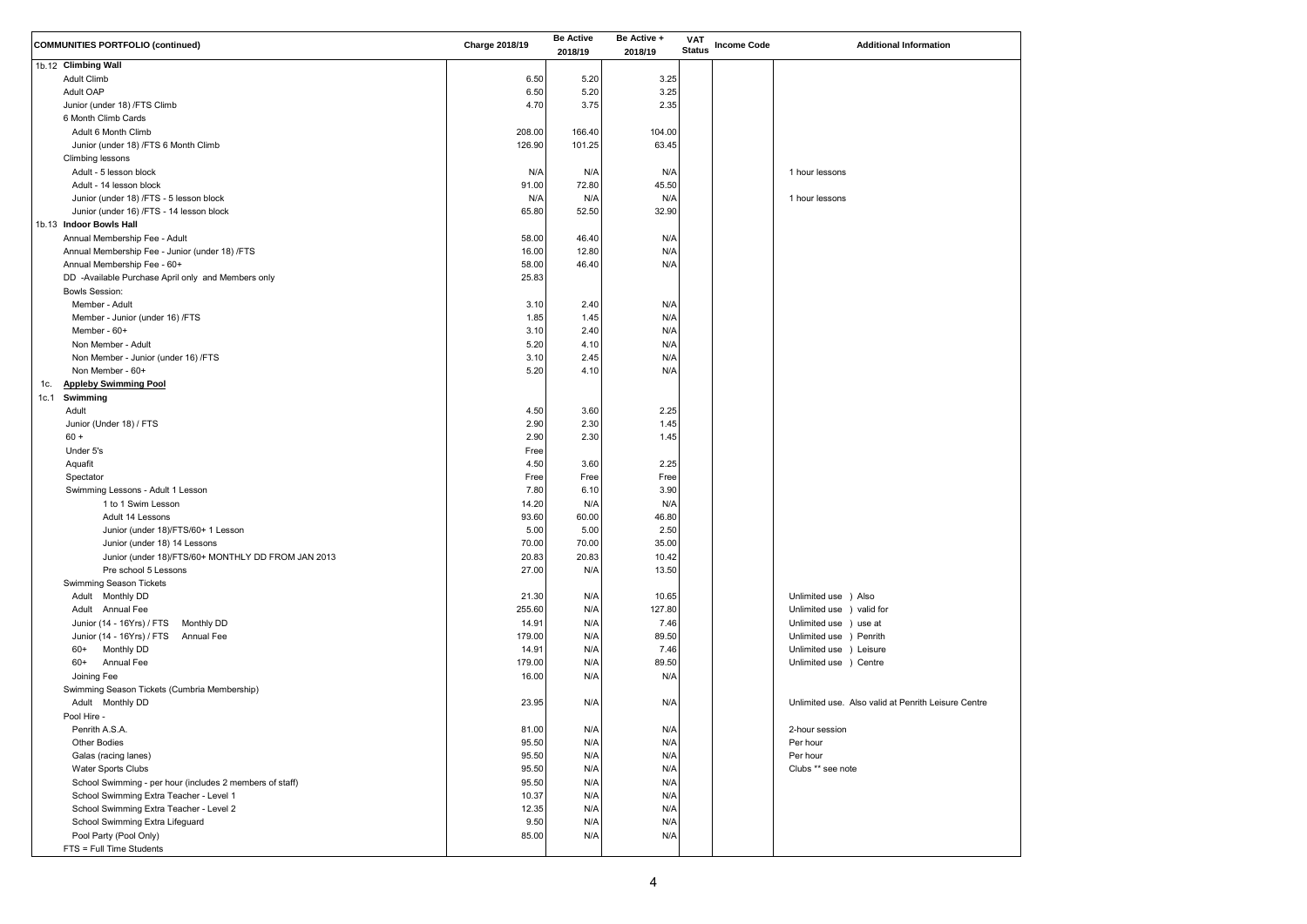| <b>COMMUNITIES PORTFOLIO (continued)</b>                       | <b>Charge 2018/19</b> | <b>Be Active</b><br>2018/19 | Be Active +<br>2018/19 | <b>VAT</b><br><b>Status</b> | <b>Income Code</b> | <b>Additional Information</b> |
|----------------------------------------------------------------|-----------------------|-----------------------------|------------------------|-----------------------------|--------------------|-------------------------------|
| 1c.2 Fitness, Swim and Classes Membership (Standard):          |                       |                             |                        |                             |                    |                               |
| Adult (16yrs+)<br>Monthly DD                                   | 39.00                 | N/A                         | 19.50                  |                             |                    |                               |
| Adult (16yrs+)<br><b>Annual Fee</b>                            | 468.00                | N/A                         | 234.00                 |                             |                    |                               |
| <b>Adult Promotion</b>                                         | 393.25                | N/A                         | N/A                    |                             |                    |                               |
| Junior (16 - 18Yrs) / FTS Monthly DD                           | 21.15                 | N/A                         | 10.60                  |                             |                    |                               |
| Junior (16 - 18Yrs) / FTS<br>Annual                            | 232.65                | N/A                         | 127.20                 |                             |                    |                               |
| Junior (14 - 16Yrs) / FTS<br><b>Monthly DD</b>                 | 19.50                 | N/A                         | 10.60                  |                             |                    |                               |
| Junior (14 - 16Yrs) / FTS Annual Fee                           | 234.00                | N/A                         | 127.20                 |                             |                    |                               |
| Monthly DD<br>Club (60+yrs                                     | 28.15                 | N/A                         | 14.10                  |                             |                    |                               |
| Annual Fee<br>Club (60+yrs)                                    | 309.65                | N/A                         | 168.90                 |                             |                    |                               |
| Joining Fee                                                    | 16.00                 |                             |                        |                             |                    |                               |
| Fitness, Swim and Classes Membership (Corporate 10% Discount): |                       |                             |                        |                             |                    |                               |
| Adult Monthly DD                                               | 35.10                 | N/A                         | N/A                    |                             |                    |                               |
| Adult Annual Fee                                               | 353.90                | N/A                         | N/A                    |                             |                    |                               |
| Junior (14 - 16Yrs) / FTS<br><b>Monthly DD</b>                 | N/A                   | N/A                         | N/A                    |                             |                    |                               |
| Junior (14 - 16Yrs) / FTS<br>Annual Fee                        | N/A                   | N/A                         | N/A                    |                             |                    |                               |
| Joining Fee                                                    | 16.00                 |                             |                        |                             |                    |                               |
| <b>Healthwise Membership</b>                                   |                       |                             |                        |                             |                    |                               |
| Year 1                                                         | 13.20                 | N/A                         | N/A                    |                             |                    |                               |
| Year 2                                                         | 17.80                 | N/A                         | N/A                    |                             |                    |                               |
| Year 3                                                         | 27.80                 | N/A                         | N/A                    |                             |                    |                               |
| Fitness, Swim and Classes Membership (Cumbria):                |                       |                             |                        |                             |                    |                               |
| Adult Monthly DD                                               | 44.85                 | N/A                         | N/A                    |                             |                    |                               |
| Adult Annual Fee                                               | 538.20                | N/A                         | N/A                    |                             |                    |                               |
| Pay as You Train - Fitness:                                    |                       |                             |                        |                             |                    |                               |
| Adult                                                          | 6.80                  | 6.80                        | 4.75                   |                             |                    |                               |
| Junior (14 - 17Yrs) / FTS                                      | 4.30                  | 4.20                        | 3.00                   |                             |                    |                               |
| $60+$                                                          | 5.50                  | 5.40                        | 3.85                   |                             |                    |                               |
| GP Referral - 15 Week Programme                                | 2.00                  |                             |                        |                             |                    |                               |
| Induction Charge:                                              |                       |                             |                        |                             |                    |                               |
| Adult                                                          | 6.80                  | 6.80                        | 4.75                   |                             |                    |                               |
| Junior (14 - 17Yrs) / FTS                                      | 4.30                  | 4.30                        | 3.00                   |                             |                    |                               |
| $60+$                                                          | 5.50                  | 5.50                        | 3.85                   |                             |                    |                               |
| <b>Fitness Classes:</b>                                        |                       |                             |                        |                             |                    |                               |
| Adult                                                          | 6.00                  | 4.80                        | 3.00                   |                             |                    |                               |
| Junior (14 - 17Yrs) / FTS                                      | 5.10                  | 4.10                        | 3.00                   |                             |                    |                               |
| $60+$                                                          | 5.40                  | 4.40                        | 3.00                   |                             |                    |                               |
| Non Attendance Fee                                             | 3.00                  |                             |                        |                             |                    |                               |

\*\*Bonafide Water Sports Clubs affiliated to appropriate governing body and making a minimum booking of 10 consecutive weeks to

have first hour discounted by 50% in any one week.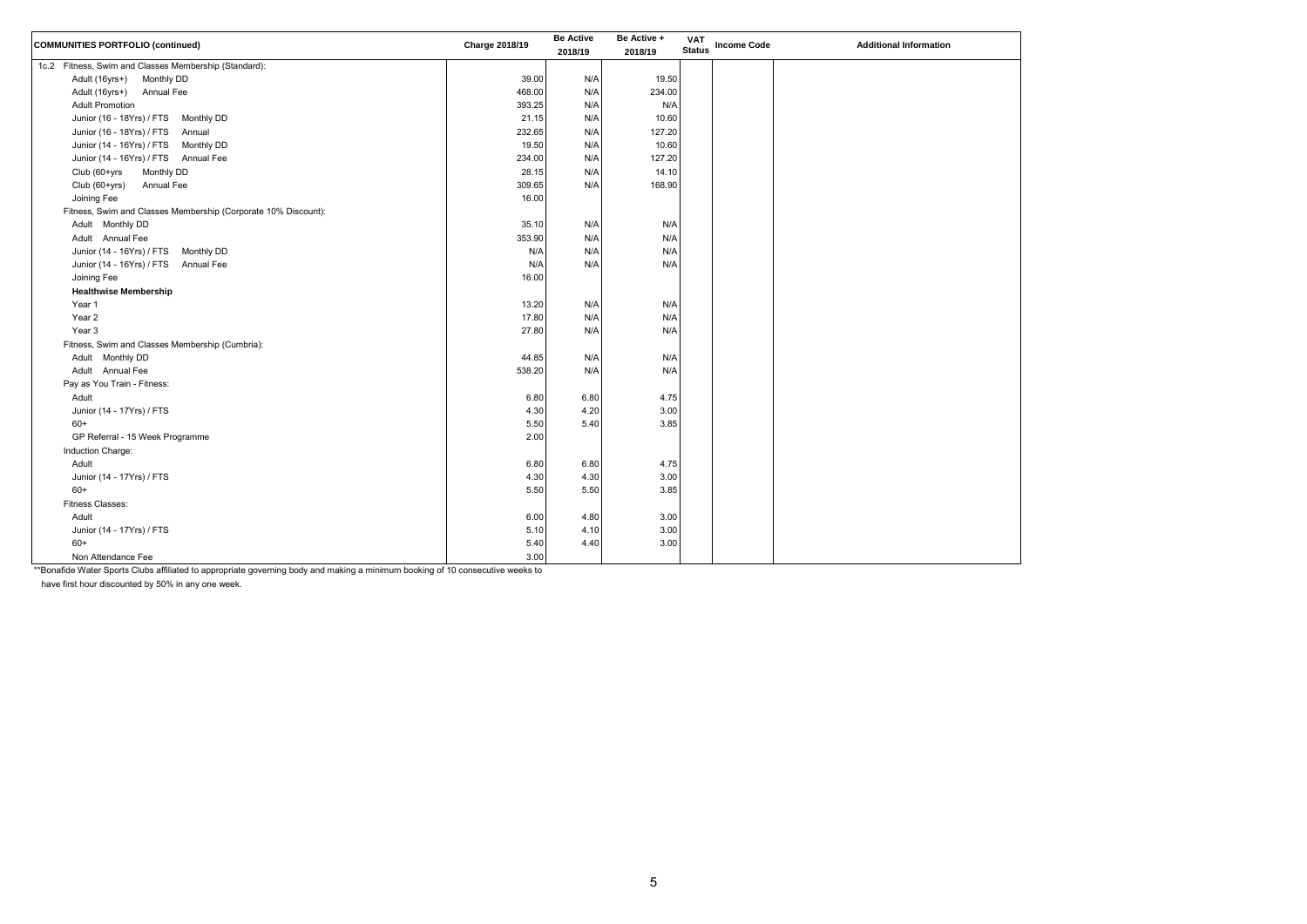letermined

letermined

|     | <b>COMMUNITIES PORTFOLIO (continued)</b>          | Charge 2018/19 | <b>Be Active</b><br>2018/19 | Be Active +<br>2018/19 | <b>VAT</b><br><b>Status</b> | <b>Income Code</b> | <b>Additional Information</b>                                            |
|-----|---------------------------------------------------|----------------|-----------------------------|------------------------|-----------------------------|--------------------|--------------------------------------------------------------------------|
| 2.  | USE OF PLAYING FIELDS                             |                |                             |                        |                             |                    |                                                                          |
| 2a. | <b>Seasonal Use</b>                               |                |                             |                        |                             |                    | Expressed as a charge per game                                           |
|     | <b>Adults Pitch</b>                               | 16.10          |                             |                        |                             |                    |                                                                          |
|     | <b>Junior Pitch</b>                               | 9.70           |                             |                        |                             |                    |                                                                          |
|     | 9 v 9 Pitch                                       | 8.10           |                             |                        |                             |                    |                                                                          |
|     | Mini Soccer Pitch                                 | 6.35           |                             |                        |                             |                    |                                                                          |
| 2b. | <b>Occasional Use</b>                             |                |                             |                        |                             |                    |                                                                          |
|     | <b>Adults Pitch</b>                               | 47.50          |                             |                        |                             |                    | Per occasion                                                             |
|     | <b>Junior Pitch</b>                               | 28.65          |                             |                        |                             |                    | Per occasion                                                             |
|     | 9 v 9 Pitch                                       | 23.80          |                             |                        |                             |                    | Per occasion                                                             |
|     | Mini Soccer Pitch                                 | 18.70          |                             |                        |                             |                    |                                                                          |
|     | Hire of field for training (Football and Cricket) |                |                             |                        |                             |                    |                                                                          |
|     | Adults (community groups)                         | 8.20           |                             |                        |                             |                    | Per occasion                                                             |
|     | Adults (non-community groups)                     | 19.15          |                             |                        |                             |                    | Per occasion                                                             |
|     | Junior (community groups)                         | 0.00           |                             |                        |                             |                    | Per occasion                                                             |
|     | Junior (non-community groups)                     | 12.70          |                             |                        |                             |                    | Per occasion                                                             |
|     | Hire of changing rooms (Adult and Junior)         |                |                             |                        |                             |                    |                                                                          |
|     | <b>Community Group Senior Club</b>                | 12.75          |                             |                        |                             |                    | Per match                                                                |
|     | Community Group U16 & U18s                        | 7.25           |                             |                        |                             |                    | Per match                                                                |
|     | <b>Community Group U15s</b>                       | 6.45           |                             |                        |                             |                    | Per match                                                                |
|     | Non Community Senior                              | 19.15          |                             |                        |                             |                    | Per match                                                                |
|     | Non Community Junior                              | 9.55           |                             |                        |                             |                    | Per match                                                                |
|     | King George V Field Appleby                       | 250.00         |                             |                        |                             |                    | Per day (half field) Typical charge, actual to be do<br>on type of event |
|     | Frenchfield Sports Field                          | 475.00         |                             |                        |                             |                    | Per day (half field) Typical charge, actual to be do<br>on type of event |

It is proposed that the level of charge for hire of the pavilion room / kitchen will be at the discretion of the Assistant

Director Technical Services depending on the facilities required and the type of organization.

| <b>COMMUNITIES PORTFOLIO (continued)</b> |                                                                               | <b>Charge 2018/19</b> |  | <b>VAT</b><br><b>Status</b> | <b>Income Code</b> | <b>Additional Information</b> |                                                    |
|------------------------------------------|-------------------------------------------------------------------------------|-----------------------|--|-----------------------------|--------------------|-------------------------------|----------------------------------------------------|
| 3.                                       | <b>PARKS AND OPEN SPACES</b>                                                  |                       |  |                             |                    |                               | VAT Status "Incl" = Standard Rate VAT Included (1) |
|                                          |                                                                               |                       |  |                             |                    |                               | VAT Status "O/S" = Outside the Scope of VAT (2)    |
| 3а.                                      | Games Admission Charges - Castle Park, Penrith                                |                       |  |                             |                    |                               |                                                    |
|                                          | Tennis                                                                        |                       |  |                             |                    |                               |                                                    |
|                                          | Adult                                                                         | 2.60                  |  |                             | Incl               | 02125-8053                    | Per hour                                           |
|                                          | Junior                                                                        | 1.50                  |  |                             | Incl               | 02125-8054                    | Per hour                                           |
|                                          | Putting                                                                       |                       |  |                             |                    |                               |                                                    |
|                                          | Adult                                                                         | 1.40                  |  |                             | Incl               | 02125-8048                    | Per round                                          |
|                                          | Junior                                                                        | 1.20                  |  |                             | Incl               | 02125-8049                    | Per round                                          |
|                                          | Obstacle golf                                                                 |                       |  |                             |                    |                               |                                                    |
|                                          | Adult                                                                         | 1.90                  |  |                             | Incl               | 02125-8058                    | Per round                                          |
|                                          | Junior                                                                        | 1.60                  |  |                             | Incl               | 02125-8059                    | Per round                                          |
|                                          | <b>Bowls</b>                                                                  | 2.40                  |  |                             | N/A                | 02125-8050                    | Per hour/person                                    |
| 3b.                                      | <b>Provision of Public Seating</b>                                            |                       |  |                             |                    |                               |                                                    |
|                                          | Subject to availability (existing seat location or vacant seat location):     |                       |  |                             |                    |                               |                                                    |
|                                          | Donation for a new seat (at an existing location) with an additional cost for | £450-£650             |  |                             | O/S                | 02637-7201                    |                                                    |
|                                          | a plaque or inscription                                                       |                       |  |                             |                    |                               |                                                    |
|                                          | Donation for a new seat (new vacant location) including a 10 Year Commuted    | £1660-£1810           |  |                             | O/S                | 02637-7201                    |                                                    |
|                                          | Sum, with an additional cost for a plaque or inscription                      |                       |  |                             |                    |                               |                                                    |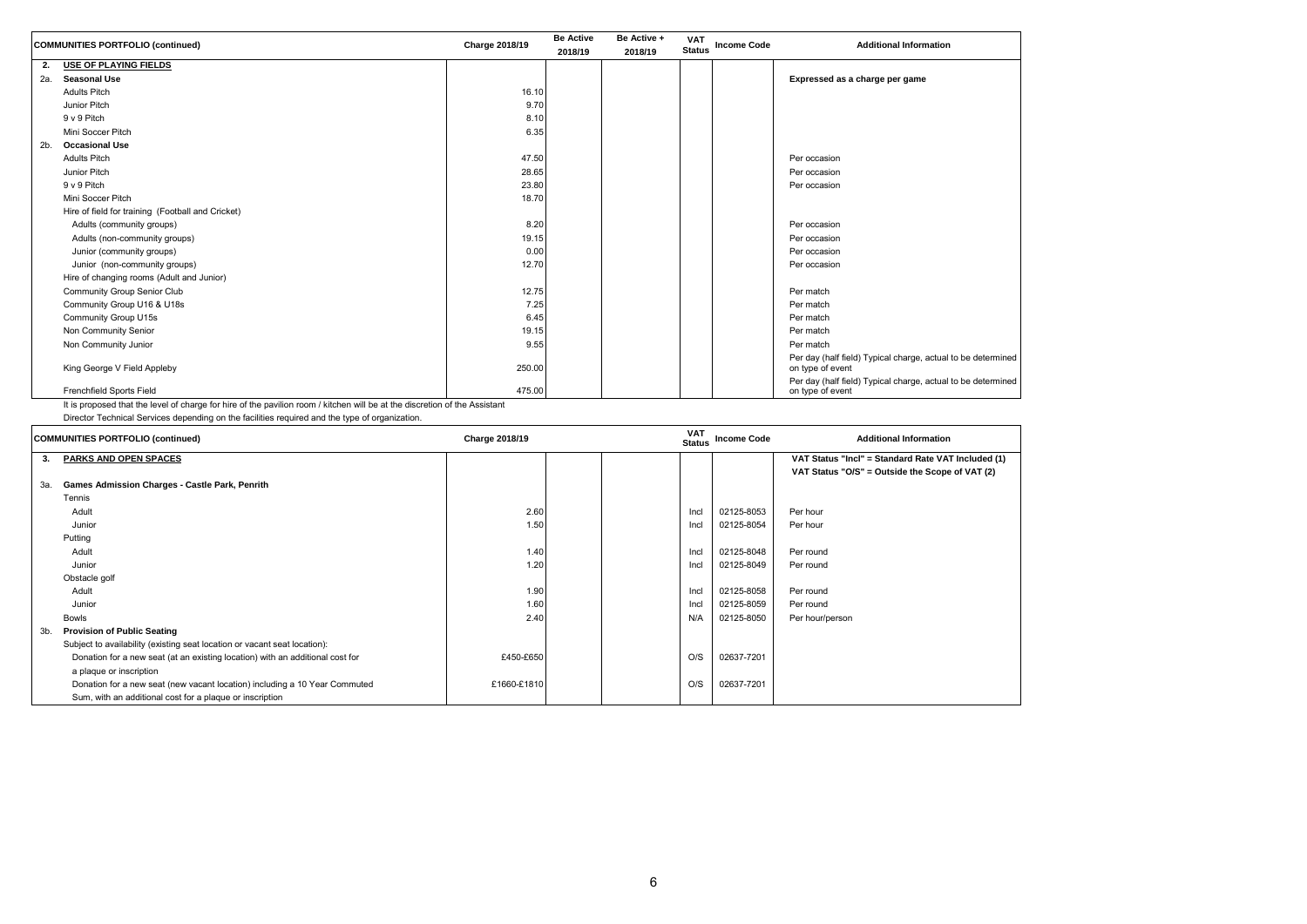(1) uded I Be Added (1)

## **Commercial Services Portfolio**

| <b>COMMERCIAL SERVICES PORTFOLIO</b> |                                           | <b>Charge 2018/19</b> | <b>VAT</b><br><b>Status</b> | <b>Income Code</b> | <b>Additional Information</b>                |
|--------------------------------------|-------------------------------------------|-----------------------|-----------------------------|--------------------|----------------------------------------------|
| 1.                                   | <b>MARKETS</b>                            |                       |                             |                    | VAT Status "Zero" = Zero Rated (0)           |
|                                      |                                           |                       |                             |                    | VAT Status "Incl" = Standard Rate VAT Includ |
|                                      |                                           |                       |                             |                    | VAT Status "Excl" = Standard Rate VAT Will I |
| 1a.                                  | Great Dockray, Penrith                    |                       |                             |                    | VAT Status "Exempt" = Exempt From VAT (3)    |
|                                      | Pitch - per foot - April to October       | 1.25                  | Exempt                      | 02162-8010         |                                              |
|                                      | Pitch - per foot - November to March      | 1.25                  | Exempt                      | 02162-8010         |                                              |
| 1b.                                  | Bandstand, Penrith (covered area)         |                       |                             |                    |                                              |
|                                      | Pitch - per foot                          | 1.50                  | Exempt                      | 02162-8010         |                                              |
| 1c.                                  | Appleby                                   |                       |                             |                    |                                              |
|                                      | Pitch - per foot - April to October       | 1.35                  | Exempt                      | 02164-8010         |                                              |
|                                      | Pitch - per foot - November to March      | 1.15                  | Exempt                      | 02164-8010         |                                              |
| 1d.                                  | <b>Farmers Market</b>                     |                       |                             |                    |                                              |
|                                      | <b>Full Stall</b>                         | 31.00                 | Exempt                      | 02163-8010         |                                              |
|                                      | Half Stall                                | 15.50                 | Exempt                      | 02163-8010         |                                              |
|                                      | Gazebo                                    | 18.50                 | Exempt                      | 02163-8010         |                                              |
| 2.                                   | <b>TOURISM</b>                            |                       |                             |                    |                                              |
|                                      | Sale of publications                      | various               | Zero                        | *****-7500         |                                              |
|                                      | 'Book a bed' Scheme                       | 10% charge            | Incl                        | *****-8000         | Charge is on full stay                       |
|                                      | Advertising in visitor guides and website | Various               | Excl                        | 02056-8000         |                                              |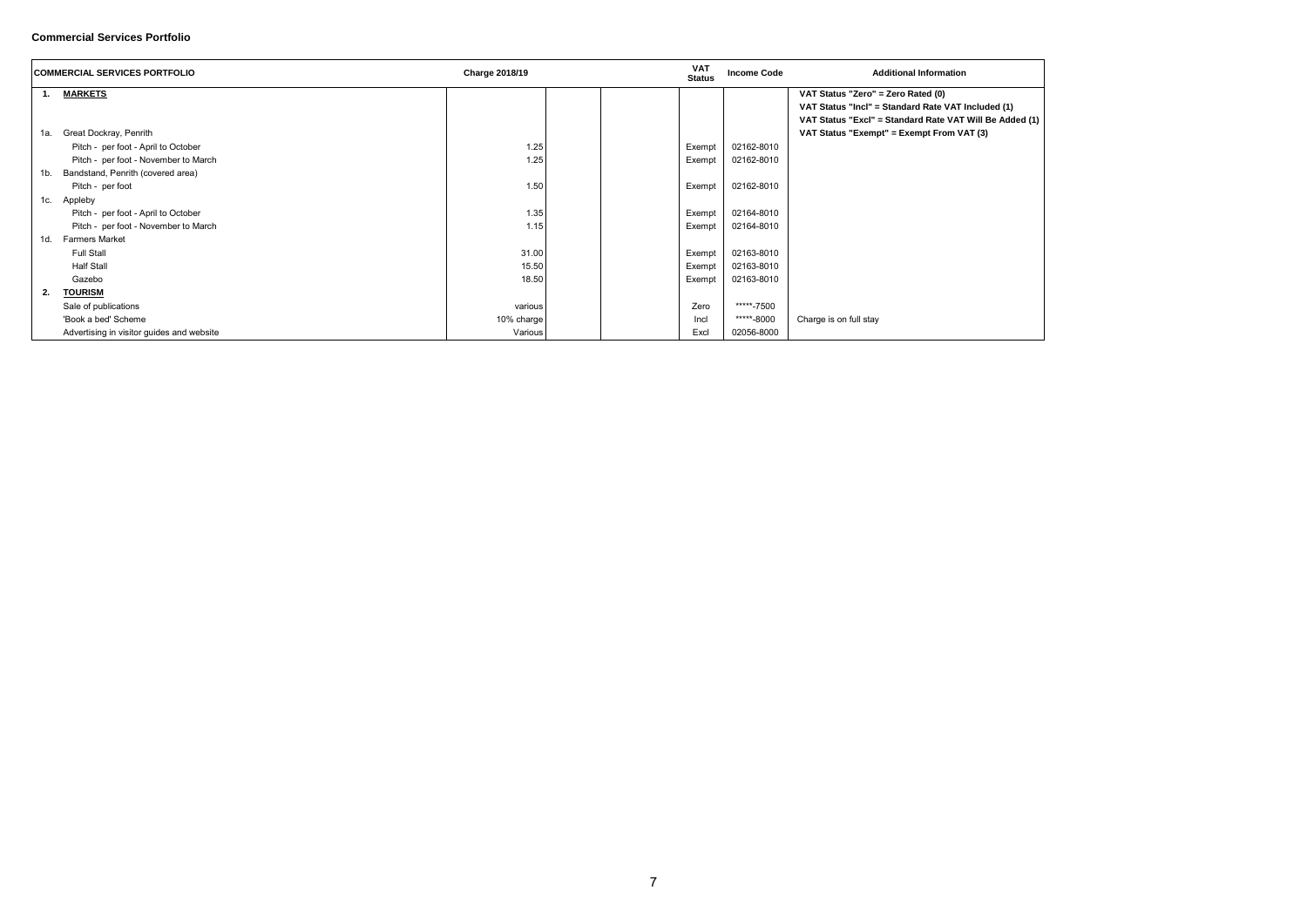## **Eden Development Portfolio**

|    | <b>EDEN DEVELOPMENT PORTFOLIO</b>                    | <b>Charge 2018/19</b> | <b>VAT</b><br><b>Status</b> | <b>Income Code</b> | <b>Additional Information</b>                                                            |
|----|------------------------------------------------------|-----------------------|-----------------------------|--------------------|------------------------------------------------------------------------------------------|
| 1. | <b>LOCAL DEVELOPMENT FRAMEWORK DOCUMENTS:</b>        |                       |                             |                    | VAT Status "Zero" = Zero Rated (0)<br>VAT Status "Incl" = Standard Rate VAT Included (1) |
|    | Local Plan (1996)                                    | 52.50                 | Zero                        | 03004-7500         | VAT Status "O/S" = Outside the Scope of VAT (2)<br>Includes postage & packing            |
|    | Local Plan 2014 - 2032 (2018)                        | not yet available     |                             |                    |                                                                                          |
|    | Local Plan 2014 - 2032 (2018) Proposals Map only     | not yet available     |                             |                    |                                                                                          |
|    | Neighbourhood Plan                                   | 37.00                 |                             |                    |                                                                                          |
|    | Local Development Scheme                             | 26.50                 | Zero                        | 03004-7500         |                                                                                          |
|    | Statement of Community Involvement                   |                       |                             |                    |                                                                                          |
|    | Development Plan Documents:                          |                       |                             |                    |                                                                                          |
|    | Core Strategy                                        | 26.50                 | Zero                        | 03004-7500         | )Minimum charge which may be increased for large documents                               |
|    | <b>Housing SPD</b>                                   | Deleted               | Zero                        | 03004-7500         |                                                                                          |
|    | SHLAA/ SHELAA                                        | 110.00                | Zero                        | 03004-7500         |                                                                                          |
|    | Proposal Map                                         | Deleted               | Zero                        | 03004-7500         |                                                                                          |
|    |                                                      |                       | Zero                        | 03004-7500         |                                                                                          |
|    | <b>Annual Monitoring Report</b>                      | 21.00                 |                             |                    |                                                                                          |
|    | Supplementary Planning Documents - first copy only   | 37.00                 | Zero                        | 03004-7500         |                                                                                          |
|    | Supplementary Planning Documents - Additional Copies | 37.00                 | Zero                        | 03004-7500         |                                                                                          |
| 2. | PLANNING APPLICATION FEES:                           | $*$                   |                             |                    |                                                                                          |
|    | <b>Planning Application Fees</b>                     |                       | O/S                         | 03010-8000         | <b>Prescribed by Statute</b>                                                             |
|    | <b>Planning Information Enquiry</b>                  | 42.00                 | Incl                        | 03010-8040         | Minimum Fee. Charge will be greater                                                      |
|    |                                                      |                       |                             |                    | for large or complex enquiries                                                           |
|    | Pre-Planning Application Advice Fees                 | $**$                  | Incl                        | 03010-8094         |                                                                                          |
| 3. | <b>MISCELLANEOUS</b>                                 |                       |                             |                    |                                                                                          |
|    | Sale of weekly list of applications                  | 100.00                | Incl                        | 03010-7500         | Annual charge                                                                            |
|    | Sale of monthly list of decisions                    | 100.00                | Incl                        | 03010-7500         | Annual charge                                                                            |

\*\*Refer to Planning Department for scales of fees and charges for Planning Application fees and Building Regulations charges.

Alternatively you can view the Planning and building section fees on the EDC website WWW.EDEN.GOV.UK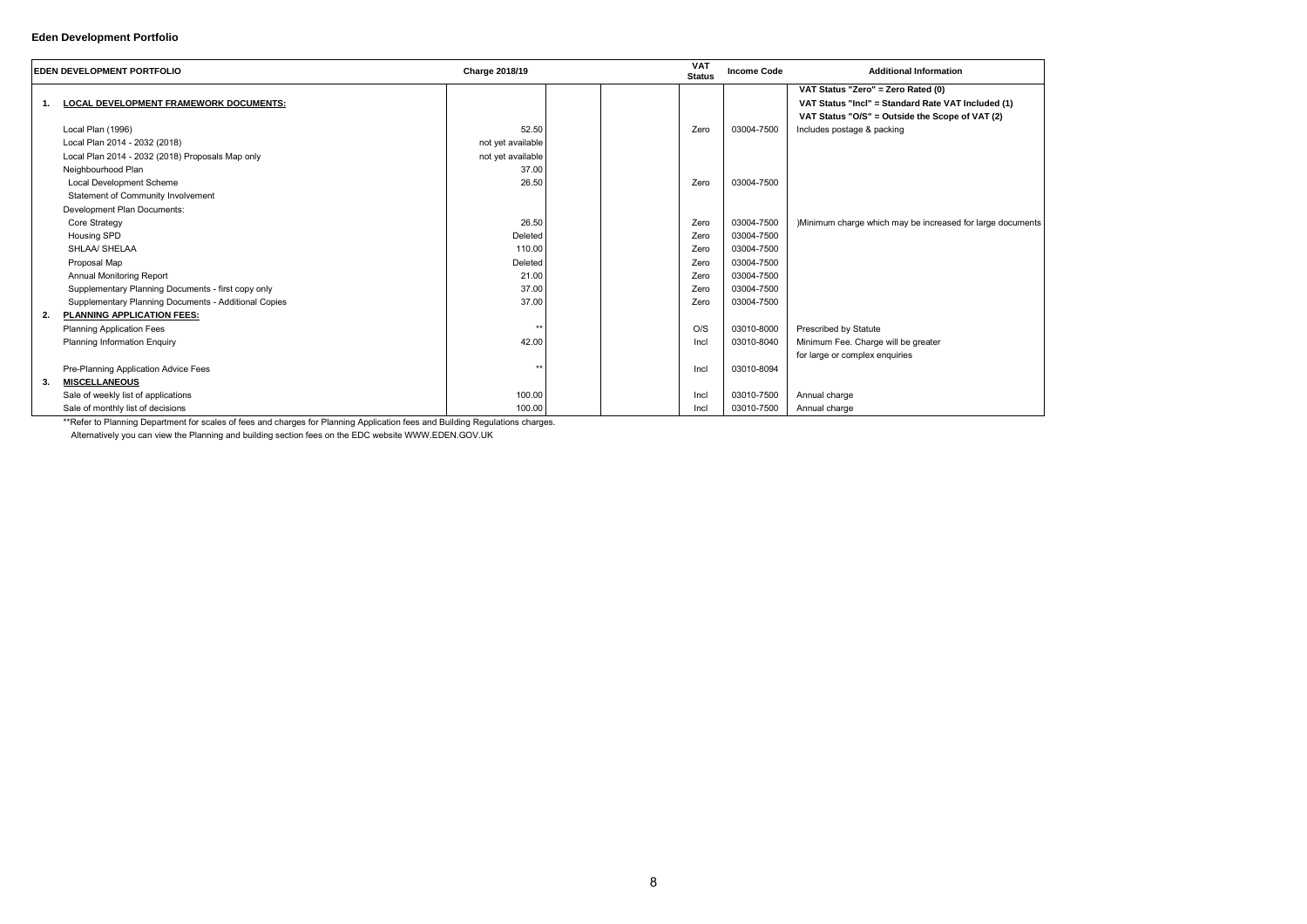| Be Added (1)                                                   |  |
|----------------------------------------------------------------|--|
| r (2)<br>t B<br>on activities<br>Local<br>mall waste<br>e 2017 |  |
|                                                                |  |
| del(1)<br>$\sqrt{(2)}$                                         |  |
| Be Added (1)<br>$\lceil (2)$                                   |  |

# **Housing and Health Portfolio**

|     | <b>HOUSING AND HEALTH PORTFOLIO</b>                                                                                                                            | <b>Charge 2018/19</b> | <b>VAT</b><br><b>Status</b> | <b>Income Code</b>       | <b>Additional Information</b>                                                                                                                                                                                                                                                                           |
|-----|----------------------------------------------------------------------------------------------------------------------------------------------------------------|-----------------------|-----------------------------|--------------------------|---------------------------------------------------------------------------------------------------------------------------------------------------------------------------------------------------------------------------------------------------------------------------------------------------------|
| 1.  | <b>ENVIRONMENTAL PERMIT FEES</b>                                                                                                                               |                       |                             |                          | VAT Status "Excl" = Standard Rate VAT Will Be Added (1)                                                                                                                                                                                                                                                 |
|     |                                                                                                                                                                |                       |                             |                          | VAT Status "O/S" = Outside the Scope of VAT (2)                                                                                                                                                                                                                                                         |
|     | <b>Environmental Permit Application and Subsistence Fees</b>                                                                                                   | $\star$               | O/S                         | 03027-8000               | Prescribed by the Local Authority Permits for Part B<br>installations and mobile plant and solvent emission activities<br>(fees and charges) (England) Scheme 2017 and Local<br>Authority Permits for Part A (2) installations and small waste<br>incineration (fees and charges) (England) Scheme 2017 |
|     |                                                                                                                                                                | 6.00                  |                             | 03027-8000               |                                                                                                                                                                                                                                                                                                         |
|     | Copy of an entry in Register<br>Copy of entire Register                                                                                                        | 600.00                | Excl<br>Excl                | 03027-8000               |                                                                                                                                                                                                                                                                                                         |
|     | Visual Inspection of Register                                                                                                                                  | No Charge             |                             |                          |                                                                                                                                                                                                                                                                                                         |
|     | **Refer to Environmental Permit page on EDC website for details of fees and charges, https://www.eden.gov.uk/your-environment/pollution/environmental-permits/ |                       |                             |                          |                                                                                                                                                                                                                                                                                                         |
|     | <b>HOUSING AND HEALTH PORTFOLIO (continued)</b>                                                                                                                | <b>Charge 2018/19</b> | <b>VAT</b><br><b>Status</b> | <b>Income Code</b>       | <b>Additional Information</b>                                                                                                                                                                                                                                                                           |
| 2.  | <b>CONTROL OF DOGS (CLAIMING OF STRAYS)</b>                                                                                                                    |                       |                             |                          | VAT Status "Incl" = Standard Rate VAT Included (1)                                                                                                                                                                                                                                                      |
|     |                                                                                                                                                                |                       |                             |                          | VAT Status "O/S" = Outside the Scope of VAT (2)                                                                                                                                                                                                                                                         |
|     | Dog Owner:                                                                                                                                                     |                       |                             |                          |                                                                                                                                                                                                                                                                                                         |
|     | Prescribed fee                                                                                                                                                 | 25.00                 | O/S                         | 03045-8040               | Prescribed by statute                                                                                                                                                                                                                                                                                   |
|     | Plus costs incurred for kennelling & vets fees                                                                                                                 | <b>Actual Costs</b>   | O/S                         | 03045-8040               |                                                                                                                                                                                                                                                                                                         |
|     |                                                                                                                                                                | Charge Set by         |                             |                          |                                                                                                                                                                                                                                                                                                         |
|     | Transportation costs which occur out of hours                                                                                                                  | Contractor            | O/S                         | 03045-8040               |                                                                                                                                                                                                                                                                                                         |
|     | Additional fee for second or subsequent stray dog                                                                                                              | 85.00                 | O/S                         | 03045-8040               |                                                                                                                                                                                                                                                                                                         |
|     | Other person - by negotiation                                                                                                                                  |                       |                             |                          |                                                                                                                                                                                                                                                                                                         |
|     | Micro Chipping of Dogs:                                                                                                                                        |                       |                             |                          |                                                                                                                                                                                                                                                                                                         |
|     | Chipping of dogs                                                                                                                                               | 25.00                 | Incl                        | 03045-8084               | Available occasionally at dog shows                                                                                                                                                                                                                                                                     |
|     | Fine for failing to pick up after a dog has fouled                                                                                                             | 75.00                 | O/S<br>O/S                  | 03045-8042<br>03045-8042 | Set within Prescribed Limits<br>Set within Prescribed Limits                                                                                                                                                                                                                                            |
|     | Fine for failing to have dog on lead in a Dog Control Area<br>Fine for allowing dog to enter a dog exclusion area as defined by the                            | 75.00<br>75.00        | O/S                         | 03045-8042               | Set within Prescribed Limits                                                                                                                                                                                                                                                                            |
|     | Dog Control Order (Eden) 2013                                                                                                                                  |                       |                             |                          |                                                                                                                                                                                                                                                                                                         |
| 3.  | <b>ENVIRONMENTAL ENQUIRIES</b>                                                                                                                                 |                       |                             |                          |                                                                                                                                                                                                                                                                                                         |
|     | <b>Historical Land Use Enquiry</b>                                                                                                                             | 40.00                 | O/S                         | 03051-8000               | Per Half Hour                                                                                                                                                                                                                                                                                           |
|     | Food / Other Business Enquiry (including Export Certificates)                                                                                                  | 41.00                 | O/S                         | 03032-8000               | Per Half Hour                                                                                                                                                                                                                                                                                           |
|     | Factual Statements Following an Accident                                                                                                                       | 38.00                 | O/S                         | 03031-8000               | Per Half Hour                                                                                                                                                                                                                                                                                           |
| 3а. | <b>SERVING OF NOTICES -re Drains (USUALLY UNDERTAKEN BY UTILITY COMPANY)</b>                                                                                   | 50.00                 | O/S                         | 03037-8000               | Charge Per Property                                                                                                                                                                                                                                                                                     |
| 4.  | <b>HOUSING</b>                                                                                                                                                 |                       |                             |                          | VAT Status "Excl" = Standard Rate VAT Will Be Added (1)                                                                                                                                                                                                                                                 |
|     |                                                                                                                                                                |                       |                             |                          | VAT Status "O/S" = Outside the Scope of VAT (2)                                                                                                                                                                                                                                                         |
|     |                                                                                                                                                                |                       |                             |                          | VAT Status "Exempt" = Exempt From VAT (3)                                                                                                                                                                                                                                                               |
| 4a. | <b>Accommodation Certificate</b>                                                                                                                               |                       |                             |                          |                                                                                                                                                                                                                                                                                                         |
|     | Application to migrate to the UK and reside within Eden District                                                                                               | 110.00                | Excl                        | 02307-8109               |                                                                                                                                                                                                                                                                                                         |
| 4b. | Enforcing The Smoke and Carbon Monoxide Alarm (England) Regulations 2015                                                                                       |                       |                             |                          |                                                                                                                                                                                                                                                                                                         |
|     | Penalty charge for first offence                                                                                                                               | 1,480.00              | Exempt                      | 02307-8031               |                                                                                                                                                                                                                                                                                                         |
|     | Increase in penalty charge for each additional offence                                                                                                         | 1,000.00              | Exempt                      | 02307-8031               |                                                                                                                                                                                                                                                                                                         |
| 4c. | <b>Homelessness</b>                                                                                                                                            |                       |                             |                          |                                                                                                                                                                                                                                                                                                         |
|     | Notional rent charged to people booked into EHA properties                                                                                                     | 21.33                 | O/S                         | 02296-8040               | This equates to a weekly rent of                                                                                                                                                                                                                                                                        |
|     |                                                                                                                                                                |                       |                             |                          | £149.31 which is approximately equal                                                                                                                                                                                                                                                                    |
|     |                                                                                                                                                                |                       |                             |                          | to Eden's standard rent for benefit                                                                                                                                                                                                                                                                     |
|     |                                                                                                                                                                |                       |                             |                          | purposes                                                                                                                                                                                                                                                                                                |
| 4d. | <b>Interest Free Empty Property Loans</b>                                                                                                                      |                       |                             |                          |                                                                                                                                                                                                                                                                                                         |
|     | Administration of Loan Agreement for properties with registered title                                                                                          | 200.00                | Exempt                      | 02292-8000               |                                                                                                                                                                                                                                                                                                         |
|     | Administration of Loan Agreement for properties with unregistered title                                                                                        | 250.00                | Exempt                      | 02292-8000               |                                                                                                                                                                                                                                                                                                         |
|     | Supplementary charge for each additional unit when a property is being                                                                                         | 75.00                 | Exempt                      | 02292-8000               |                                                                                                                                                                                                                                                                                                         |
|     | subdivided to create multiple units. (The above charges apply for the first unit)                                                                              |                       |                             |                          |                                                                                                                                                                                                                                                                                                         |
|     | Land Registry fee to register Charge                                                                                                                           | 20.00                 | Exempt                      | 02292-8000               |                                                                                                                                                                                                                                                                                                         |
|     | Registration of charge for a Limited Company with Companies House                                                                                              | 6.45                  | Exempt                      | 02292-8000               |                                                                                                                                                                                                                                                                                                         |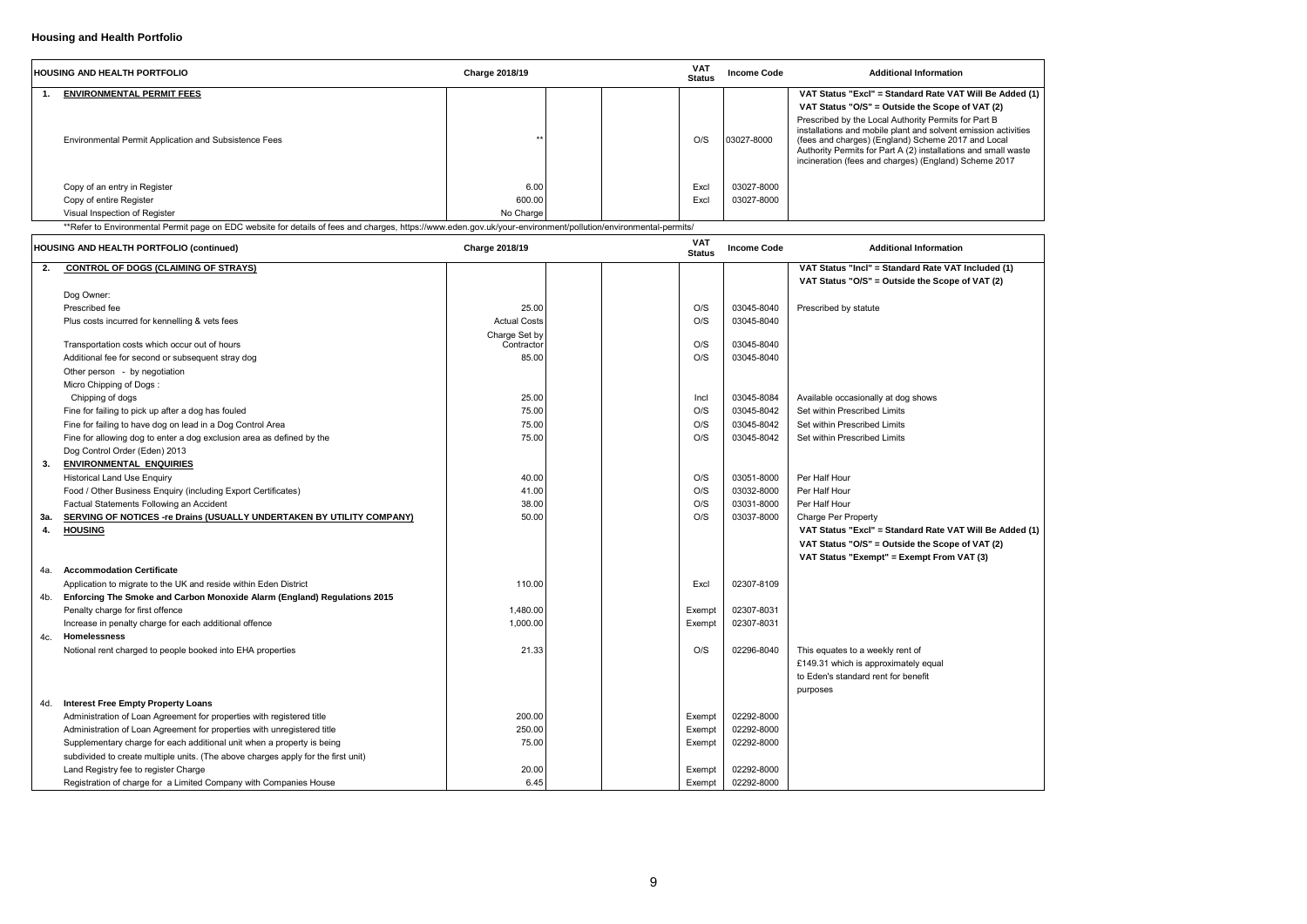|     | HOUSING AND HEALTH PORTFOLIO (continued)                                                                                 | <b>Charge 2018/19</b> | VAT<br><b>Status</b> | <b>Income Code</b> | <b>Additional Information</b>          |
|-----|--------------------------------------------------------------------------------------------------------------------------|-----------------------|----------------------|--------------------|----------------------------------------|
| 4e. | Licensing of Homes in Multiple Occupation                                                                                |                       |                      |                    |                                        |
|     | Compulsory licensing of HMO's for properties which:                                                                      | 378.00                | O/S                  | 02307-8078         | Scheme commenced on 6 April 2006.      |
|     | Have five or more people in more than one household and                                                                  |                       |                      |                    | License is renewable every five years. |
|     | have shared amenities such as bathrooms, toilets, and cooking facilities                                                 |                       |                      |                    | *See Note 1                            |
|     | Supplementary charge for each additional letting where there are more than 5 households at time<br>of original licensing | 25.00                 | O/S                  | 02307-8078         |                                        |
|     | Re Licensing Fee                                                                                                         | 236.00                | O/S                  | 02307-8078         | *See Note 1                            |
|     | Supplementary charge for each additional letting where there are more than 5 households at time<br>of re licensing       | 12.50                 | O/S                  | 02307-8078         |                                        |
| 4f. | <b>Service of Housing Act Notices</b>                                                                                    | 314.00                | O/S                  | 02307-8089         |                                        |
| 4q. | <b>Storage of Furniture</b>                                                                                              |                       |                      |                    |                                        |
|     | Per week + 10% administration                                                                                            | 16.00                 | O/S                  | 02297-8040         | **See Note 2                           |

\*Note 1: Existing Accredited Landlords will receive a 10% discount on new and re-issued

licences.

\*\*Note 2: The charge will apply for a maximum period of 12 weeks. These charges will not apply to those temporarily accommodated in fully furnished Safe-house properties.

|     | <b>HOUSING AND HEALTH PORTFOLIO (continued)</b> | <b>Charge 2018/19</b> | <b>VAT</b><br><b>Status</b> | <b>Income Code</b> | <b>Additional Information</b>                                                |
|-----|-------------------------------------------------|-----------------------|-----------------------------|--------------------|------------------------------------------------------------------------------|
| 5.  | <b>LICENCE FEES</b>                             |                       |                             |                    | VAT Status "O/S" = Outside the Scope of VAT (2)                              |
| 5а. | <b>Miscellaneous Licence Fees</b>               |                       |                             |                    |                                                                              |
|     | Zoo licence                                     | 220.00                | O/S                         | 03042-8001         | plus veterinary fees                                                         |
|     | Transfer of Zoo Licence                         | 123.00                | O/S                         | 03042-8001         | plus veterinary fees                                                         |
|     | Riding Establishment / Hiring out horses        |                       |                             |                    |                                                                              |
|     | New Application Fee - 1 Year Licence            | 49.00                 | O/S                         | 03042-8001         | Plus * veterinary fees ** Inspection & Risk Assessment Fee                   |
|     | New Application Fee - 2 or 3 Year Licence       | 49.00                 | O/S                         | 03042-8001         | Plus * veterinary fees ** Inspection & Risk Assessment Fee<br>x 2            |
|     | Renewal Fee - 1 Year Licence                    | 42.50                 | O/S                         | 03042-8001         | Plus * veterinary fees ** Inspection & Risk Assessment Fee                   |
|     | Renewal Fee - 2 or 3 Year Licence               | 42.50                 | O/S                         | 03042-8001         | Plus * veterinary fees ** Inspection & Risk Assessment Fee<br>x <sub>2</sub> |
|     | Animal Boarding Kennels:                        |                       |                             |                    |                                                                              |
|     | New Application Fee - 1 Year Licence            | 49.00                 | O/S                         | 03042-8001         | Plus ** Inspection & Risk Assessment Fee                                     |
|     | New Application Fee - 2 or 3 Year Licence       | 49.00                 | O/S                         | 03042-8001         | Plus ** Inspection & Risk Assessment Fee x 2                                 |
|     | Renewal Fee - 1 Year Licence                    | 42.50                 | O/S                         | 03042-8001         | Plus ** Inspection & Risk Assessment Fee                                     |
|     | Renewal Fee - 2 or 3 Year Licence               | 42.50                 | O/S                         | 03042-8001         | Plus ** Inspection & Risk Assessment Fee x 2                                 |
|     | <b>Animal Boarding Catteries:</b>               |                       |                             |                    |                                                                              |
|     | New Application Fee - 1 Year Licence            | 49.00                 | O/S                         | 03042-8001         | Plus ** Inspection & Risk Assessment Fee                                     |
|     | New Application Fee - 2 or 3 Year Licence       | 49.00                 | O/S                         | 03042-8001         | Plus ** Inspection & Risk Assessment Fee x 2                                 |
|     | Renewal Fee - 1 Year Licence                    | 42.50                 | O/S                         | 03042-8001         | Plus ** Inspection & Risk Assessment Fee                                     |
|     | Renewal Fee - 2 or 3 Year Licence               | 42.50                 | O/S                         | 03042-8001         | Plus ** Inspection & Risk Assessment Fee x 2                                 |
|     | Animal Boarding Dog Day Care:                   |                       |                             |                    |                                                                              |
|     | New Application Fee - 1 Year Licence            | 49.00                 | O/S                         | 03042-8001         | Plus ** Inspection & Risk Assessment Fee                                     |
|     | New Application Fee - 2 or 3 Year Licence       | 49.00                 | O/S                         | 03042-8001         | Plus ** Inspection & Risk Assessment Fee x 2                                 |
|     | Renewal Fee - 1 Year Licence                    | 42.50                 | O/S                         | 03042-8001         | Plus ** Inspection & Risk Assessment Fee                                     |
|     | Renewal Fee - 2 or 3 Year Licence               | 42.50                 | O/S                         | 03042-8001         | Plus ** Inspection & Risk Assessment Fee x 2                                 |
|     | Home Boarding:                                  |                       |                             |                    |                                                                              |
|     | New Application Fee - 1 Year Licence            | 49.00                 | O/S                         | 03042-8001         | Plus ** Inspection & Risk Assessment Fee                                     |
|     | New Application Fee - 2 or 3 Year Licence       | 49.00                 | O/S                         | 03042-8001         | Plus ** Inspection & Risk Assessment Fee x 2                                 |
|     | Renewal Fee - 1 Year Licence                    | 42.50                 | O/S                         | 03042-8001         | Plus ** Inspection & Risk Assessment Fee                                     |
|     | Renewal Fee - 2 or 3 Year Licence               | 42.50                 | O/S                         | 03042-8001         | Plus ** Inspection & Risk Assessment Fee x 2                                 |
|     | <b>Breeding Dogs:</b>                           |                       |                             |                    |                                                                              |
|     | New Application Fee - 1 Year Licence            | 49.00                 | O/S                         | 03042-8001         | Plus * veterinary fees ** Inspection & Risk Assessment<br>Fee                |
|     | New Application Fee - 2 or 3 Year Licence       | 49.00                 | O/S                         | 03042-8001         | Plus * veterinary fees ** Inspection & Risk Assessment<br>Fee $\times 2$     |
|     | Renewal Fee - 1 Year Licence ***                | 42.50                 | O/S                         | 03042-8001         | Plus * veterinary fees ** Inspection & Risk Assessment<br>Fee                |
|     | Renewal Fee - 2 or 3 Year Licence ***           | 42.50                 | O/S                         | 03042-8001         | Plus * veterinary fees ** Inspection & Risk Assessment<br>Fee x 2            |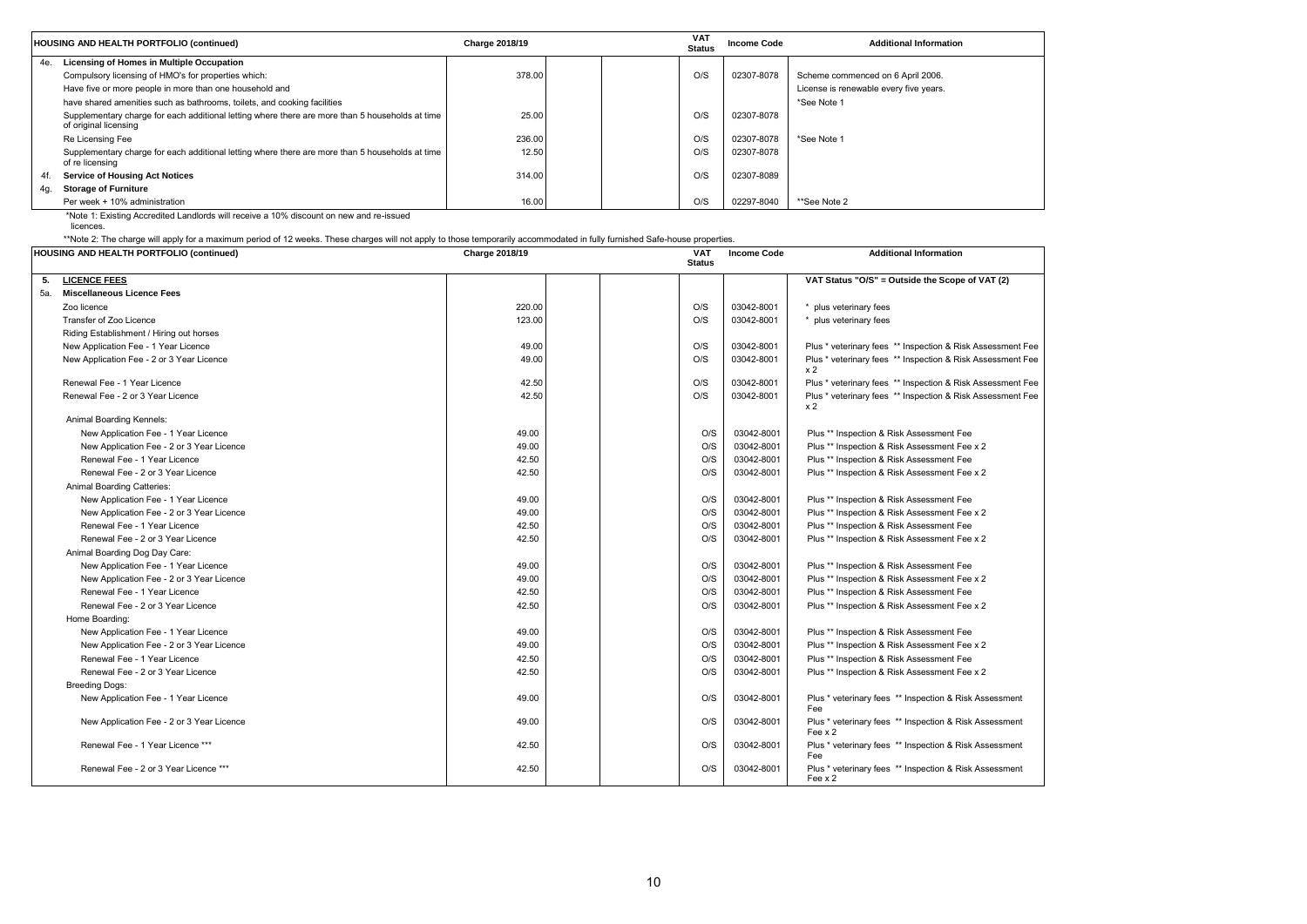| sessment  |  |
|-----------|--|
| sessment  |  |
| sessment  |  |
| sessment  |  |
|           |  |
|           |  |
|           |  |
|           |  |
| required  |  |
| sment Fee |  |
|           |  |
|           |  |
|           |  |
|           |  |
|           |  |
|           |  |
|           |  |
| 13        |  |
|           |  |
|           |  |
|           |  |
|           |  |
|           |  |
|           |  |
|           |  |
|           |  |
|           |  |
|           |  |
|           |  |
|           |  |
|           |  |

| Selling Animals as Pets:<br>O/S<br>49.00<br>New Application Fee - 1 Year Licence ****<br>03042-8001<br>Plus * veterinary fees ** Inspection & Risk Assessment<br>Fee<br>O/S<br>Plus * veterinary fees ** Inspection & Risk Assessment<br>New Application Fee - 2 or 3 Year Licence ****<br>49.00<br>03042-8001<br>Fee $\times 2$<br>O/S<br>Renewal Fee - 1 Year Licence ****<br>42.50<br>03042-8001<br>Plus * veterinary fees ** Inspection & Risk Assessment<br>Fee<br>42.50<br>O/S<br>Plus * veterinary fees ** Inspection & Risk Assessment<br>Renewal Fee - 2 or 3 Year Licence ****<br>03042-8001<br>Fee x 2<br>Keeping/Training Animals for Exhibition:<br>New Application Fee - 3 Year Licence *****<br>49.00<br>O/S<br>03042-8001<br>Plus ** Inspection & Risk Assessment Fee<br>O/S<br>Renewal Fee - 3 Year Licence *****<br>42.50<br>03042-8001<br>Plus ** Inspection & Risk Assessment Fee<br>Additional Licensable Activity:<br>New / Renewal (See Note 1)<br>21.25<br>O/S<br>Plus * vet fee if required ** Inspection & Risk<br>03042-8001<br>Assessment Fee<br>Variation to Licence/re-evaluation of star rating:<br>Animal Boarding/Selling Animals as Pets/Keeping Animals for Exhibition<br>42.50<br>O/S<br>Plus ** Inspection & Risk Assessment Fee if required<br>03042-8001<br>Dog Breeding/Riding Establishments/Hiring out Horses<br>42.50<br>O/S<br>03042-8001<br>Plus * Veterinary & ** Inspection & Risk Assessment Fee<br>if required<br>Death of Licence Holder:<br>Deemed to be granted to personal representative for 3 month period if notification received in<br>No Fee<br>writing within 28 days of death<br>O/S<br>03042-8040<br>* Veterinary Fees<br>at cost<br>O/S<br>45.00<br>** Inspection & Risk Assessment Fees<br>03042-8001<br>Per Hour or part thereof<br>***Veterinary fees will only be charged where the business is identified as High Risk following<br>assessment<br>**** Veterinary fees will only be charged if species require expert knowledge<br>*****Yearly visits may be carried out if conditions are variable and require interim checks, with<br>fees being charges as per inspection fee<br>Note 1: Where an application relates to more than one activity, the additional activty fee will be<br>payable for each additional licensable activity applied for.<br>Scrap Metal Dealers licence (including Motor Salvage Operators):<br>Charged under the Scrap Metal Dealers Act 2013<br>Site Operators Licence - Application<br>420.00<br>O/S<br>03038-8070<br>Renewal (3 yearly)<br>420.00<br>O/S<br>03038-8070<br>O/S<br>03038-8070<br>Variation<br>50.00<br>O/S<br>03038-8070<br>Collector's Licence - Application<br>370.00<br>370.00<br>O/S<br>03038-8070<br>Renewal (3 yearly)<br>O/S<br>03038-8070<br>Variation<br>50.00<br>Caravan Site licence:<br>Relevant Protected Residential Site : New licence (0-5 pitches)<br>O/S<br>03092-8040<br>412.00<br>O/S<br>03092-8040<br>Plus fee per additional 10 pitches or part thereof<br>80.00<br>Relevant Protected Residential Site : Annual licensing fee per pitch<br>9.00<br>O/S<br>03092-8040<br>Relevant Protected Residential Site: Transfer of Licence<br>O/S<br>03092-8040<br>260.00<br>Relevant Protected Residential Site: Amendment of licence conditions<br>O/S<br>03092-8040<br>196.00<br>Relevant Protected Residential Site: Depositing Site Rules<br>80.00<br>O/S<br>03092-8040<br>Other Caravan or Camping site licence (Not Relevant Protected Site)<br>No charge<br><b>Registration Fees</b><br>5b.<br>O/S<br>03042-8001<br>100.00<br>Acupuncture<br>O/S<br>03042-8001<br>Cosmetic Piercing (including Ear Piercing)<br>100.00<br>O/S<br>03042-8001<br>Electrolysis<br>100.00<br>O/S<br>03042-8001<br>Tattooing<br>100.00<br>Semi Permanent Skin Colouring<br>O/S<br>03042-8001<br>100.00<br>O/S<br>Any combination of the above<br>120.00<br>03042-8001<br>Any combination<br>Note that the registration fee applies to the business premises and<br>the person carrying on the business, any amendment to these details<br>or change of activity. | <b>HOUSING AND HEALTH PORTFOLIO (continued)</b> | Charge 2018/19 | <b>VAT</b><br><b>Status</b> | <b>Income</b><br>Code | <b>Additional Information</b> |
|--------------------------------------------------------------------------------------------------------------------------------------------------------------------------------------------------------------------------------------------------------------------------------------------------------------------------------------------------------------------------------------------------------------------------------------------------------------------------------------------------------------------------------------------------------------------------------------------------------------------------------------------------------------------------------------------------------------------------------------------------------------------------------------------------------------------------------------------------------------------------------------------------------------------------------------------------------------------------------------------------------------------------------------------------------------------------------------------------------------------------------------------------------------------------------------------------------------------------------------------------------------------------------------------------------------------------------------------------------------------------------------------------------------------------------------------------------------------------------------------------------------------------------------------------------------------------------------------------------------------------------------------------------------------------------------------------------------------------------------------------------------------------------------------------------------------------------------------------------------------------------------------------------------------------------------------------------------------------------------------------------------------------------------------------------------------------------------------------------------------------------------------------------------------------------------------------------------------------------------------------------------------------------------------------------------------------------------------------------------------------------------------------------------------------------------------------------------------------------------------------------------------------------------------------------------------------------------------------------------------------------------------------------------------------------------------------------------------------------------------------------------------------------------------------------------------------------------------------------------------------------------------------------------------------------------------------------------------------------------------------------------------------------------------------------------------------------------------------------------------------------------------------------------------------------------------------------------------------------------------------------------------------------------------------------------------------------------------------------------------------------------------------------------------------------------------------------------------------------------------------------------------------------------------------------------------------------------------------------------------------------------------------------------------------------------------------------------------------------------------------------------------------------------------------------------------------------------------------------------------------------------------------------------------------------------------------------------------------------------------------------------------------------------------------------------------------------------|-------------------------------------------------|----------------|-----------------------------|-----------------------|-------------------------------|
|                                                                                                                                                                                                                                                                                                                                                                                                                                                                                                                                                                                                                                                                                                                                                                                                                                                                                                                                                                                                                                                                                                                                                                                                                                                                                                                                                                                                                                                                                                                                                                                                                                                                                                                                                                                                                                                                                                                                                                                                                                                                                                                                                                                                                                                                                                                                                                                                                                                                                                                                                                                                                                                                                                                                                                                                                                                                                                                                                                                                                                                                                                                                                                                                                                                                                                                                                                                                                                                                                                                                                                                                                                                                                                                                                                                                                                                                                                                                                                                                                                                                                      |                                                 |                |                             |                       |                               |
|                                                                                                                                                                                                                                                                                                                                                                                                                                                                                                                                                                                                                                                                                                                                                                                                                                                                                                                                                                                                                                                                                                                                                                                                                                                                                                                                                                                                                                                                                                                                                                                                                                                                                                                                                                                                                                                                                                                                                                                                                                                                                                                                                                                                                                                                                                                                                                                                                                                                                                                                                                                                                                                                                                                                                                                                                                                                                                                                                                                                                                                                                                                                                                                                                                                                                                                                                                                                                                                                                                                                                                                                                                                                                                                                                                                                                                                                                                                                                                                                                                                                                      |                                                 |                |                             |                       |                               |
|                                                                                                                                                                                                                                                                                                                                                                                                                                                                                                                                                                                                                                                                                                                                                                                                                                                                                                                                                                                                                                                                                                                                                                                                                                                                                                                                                                                                                                                                                                                                                                                                                                                                                                                                                                                                                                                                                                                                                                                                                                                                                                                                                                                                                                                                                                                                                                                                                                                                                                                                                                                                                                                                                                                                                                                                                                                                                                                                                                                                                                                                                                                                                                                                                                                                                                                                                                                                                                                                                                                                                                                                                                                                                                                                                                                                                                                                                                                                                                                                                                                                                      |                                                 |                |                             |                       |                               |
|                                                                                                                                                                                                                                                                                                                                                                                                                                                                                                                                                                                                                                                                                                                                                                                                                                                                                                                                                                                                                                                                                                                                                                                                                                                                                                                                                                                                                                                                                                                                                                                                                                                                                                                                                                                                                                                                                                                                                                                                                                                                                                                                                                                                                                                                                                                                                                                                                                                                                                                                                                                                                                                                                                                                                                                                                                                                                                                                                                                                                                                                                                                                                                                                                                                                                                                                                                                                                                                                                                                                                                                                                                                                                                                                                                                                                                                                                                                                                                                                                                                                                      |                                                 |                |                             |                       |                               |
|                                                                                                                                                                                                                                                                                                                                                                                                                                                                                                                                                                                                                                                                                                                                                                                                                                                                                                                                                                                                                                                                                                                                                                                                                                                                                                                                                                                                                                                                                                                                                                                                                                                                                                                                                                                                                                                                                                                                                                                                                                                                                                                                                                                                                                                                                                                                                                                                                                                                                                                                                                                                                                                                                                                                                                                                                                                                                                                                                                                                                                                                                                                                                                                                                                                                                                                                                                                                                                                                                                                                                                                                                                                                                                                                                                                                                                                                                                                                                                                                                                                                                      |                                                 |                |                             |                       |                               |
|                                                                                                                                                                                                                                                                                                                                                                                                                                                                                                                                                                                                                                                                                                                                                                                                                                                                                                                                                                                                                                                                                                                                                                                                                                                                                                                                                                                                                                                                                                                                                                                                                                                                                                                                                                                                                                                                                                                                                                                                                                                                                                                                                                                                                                                                                                                                                                                                                                                                                                                                                                                                                                                                                                                                                                                                                                                                                                                                                                                                                                                                                                                                                                                                                                                                                                                                                                                                                                                                                                                                                                                                                                                                                                                                                                                                                                                                                                                                                                                                                                                                                      |                                                 |                |                             |                       |                               |
|                                                                                                                                                                                                                                                                                                                                                                                                                                                                                                                                                                                                                                                                                                                                                                                                                                                                                                                                                                                                                                                                                                                                                                                                                                                                                                                                                                                                                                                                                                                                                                                                                                                                                                                                                                                                                                                                                                                                                                                                                                                                                                                                                                                                                                                                                                                                                                                                                                                                                                                                                                                                                                                                                                                                                                                                                                                                                                                                                                                                                                                                                                                                                                                                                                                                                                                                                                                                                                                                                                                                                                                                                                                                                                                                                                                                                                                                                                                                                                                                                                                                                      |                                                 |                |                             |                       |                               |
|                                                                                                                                                                                                                                                                                                                                                                                                                                                                                                                                                                                                                                                                                                                                                                                                                                                                                                                                                                                                                                                                                                                                                                                                                                                                                                                                                                                                                                                                                                                                                                                                                                                                                                                                                                                                                                                                                                                                                                                                                                                                                                                                                                                                                                                                                                                                                                                                                                                                                                                                                                                                                                                                                                                                                                                                                                                                                                                                                                                                                                                                                                                                                                                                                                                                                                                                                                                                                                                                                                                                                                                                                                                                                                                                                                                                                                                                                                                                                                                                                                                                                      |                                                 |                |                             |                       |                               |
|                                                                                                                                                                                                                                                                                                                                                                                                                                                                                                                                                                                                                                                                                                                                                                                                                                                                                                                                                                                                                                                                                                                                                                                                                                                                                                                                                                                                                                                                                                                                                                                                                                                                                                                                                                                                                                                                                                                                                                                                                                                                                                                                                                                                                                                                                                                                                                                                                                                                                                                                                                                                                                                                                                                                                                                                                                                                                                                                                                                                                                                                                                                                                                                                                                                                                                                                                                                                                                                                                                                                                                                                                                                                                                                                                                                                                                                                                                                                                                                                                                                                                      |                                                 |                |                             |                       |                               |
|                                                                                                                                                                                                                                                                                                                                                                                                                                                                                                                                                                                                                                                                                                                                                                                                                                                                                                                                                                                                                                                                                                                                                                                                                                                                                                                                                                                                                                                                                                                                                                                                                                                                                                                                                                                                                                                                                                                                                                                                                                                                                                                                                                                                                                                                                                                                                                                                                                                                                                                                                                                                                                                                                                                                                                                                                                                                                                                                                                                                                                                                                                                                                                                                                                                                                                                                                                                                                                                                                                                                                                                                                                                                                                                                                                                                                                                                                                                                                                                                                                                                                      |                                                 |                |                             |                       |                               |
|                                                                                                                                                                                                                                                                                                                                                                                                                                                                                                                                                                                                                                                                                                                                                                                                                                                                                                                                                                                                                                                                                                                                                                                                                                                                                                                                                                                                                                                                                                                                                                                                                                                                                                                                                                                                                                                                                                                                                                                                                                                                                                                                                                                                                                                                                                                                                                                                                                                                                                                                                                                                                                                                                                                                                                                                                                                                                                                                                                                                                                                                                                                                                                                                                                                                                                                                                                                                                                                                                                                                                                                                                                                                                                                                                                                                                                                                                                                                                                                                                                                                                      |                                                 |                |                             |                       |                               |
|                                                                                                                                                                                                                                                                                                                                                                                                                                                                                                                                                                                                                                                                                                                                                                                                                                                                                                                                                                                                                                                                                                                                                                                                                                                                                                                                                                                                                                                                                                                                                                                                                                                                                                                                                                                                                                                                                                                                                                                                                                                                                                                                                                                                                                                                                                                                                                                                                                                                                                                                                                                                                                                                                                                                                                                                                                                                                                                                                                                                                                                                                                                                                                                                                                                                                                                                                                                                                                                                                                                                                                                                                                                                                                                                                                                                                                                                                                                                                                                                                                                                                      |                                                 |                |                             |                       |                               |
|                                                                                                                                                                                                                                                                                                                                                                                                                                                                                                                                                                                                                                                                                                                                                                                                                                                                                                                                                                                                                                                                                                                                                                                                                                                                                                                                                                                                                                                                                                                                                                                                                                                                                                                                                                                                                                                                                                                                                                                                                                                                                                                                                                                                                                                                                                                                                                                                                                                                                                                                                                                                                                                                                                                                                                                                                                                                                                                                                                                                                                                                                                                                                                                                                                                                                                                                                                                                                                                                                                                                                                                                                                                                                                                                                                                                                                                                                                                                                                                                                                                                                      |                                                 |                |                             |                       |                               |
|                                                                                                                                                                                                                                                                                                                                                                                                                                                                                                                                                                                                                                                                                                                                                                                                                                                                                                                                                                                                                                                                                                                                                                                                                                                                                                                                                                                                                                                                                                                                                                                                                                                                                                                                                                                                                                                                                                                                                                                                                                                                                                                                                                                                                                                                                                                                                                                                                                                                                                                                                                                                                                                                                                                                                                                                                                                                                                                                                                                                                                                                                                                                                                                                                                                                                                                                                                                                                                                                                                                                                                                                                                                                                                                                                                                                                                                                                                                                                                                                                                                                                      |                                                 |                |                             |                       |                               |
|                                                                                                                                                                                                                                                                                                                                                                                                                                                                                                                                                                                                                                                                                                                                                                                                                                                                                                                                                                                                                                                                                                                                                                                                                                                                                                                                                                                                                                                                                                                                                                                                                                                                                                                                                                                                                                                                                                                                                                                                                                                                                                                                                                                                                                                                                                                                                                                                                                                                                                                                                                                                                                                                                                                                                                                                                                                                                                                                                                                                                                                                                                                                                                                                                                                                                                                                                                                                                                                                                                                                                                                                                                                                                                                                                                                                                                                                                                                                                                                                                                                                                      |                                                 |                |                             |                       |                               |
|                                                                                                                                                                                                                                                                                                                                                                                                                                                                                                                                                                                                                                                                                                                                                                                                                                                                                                                                                                                                                                                                                                                                                                                                                                                                                                                                                                                                                                                                                                                                                                                                                                                                                                                                                                                                                                                                                                                                                                                                                                                                                                                                                                                                                                                                                                                                                                                                                                                                                                                                                                                                                                                                                                                                                                                                                                                                                                                                                                                                                                                                                                                                                                                                                                                                                                                                                                                                                                                                                                                                                                                                                                                                                                                                                                                                                                                                                                                                                                                                                                                                                      |                                                 |                |                             |                       |                               |
|                                                                                                                                                                                                                                                                                                                                                                                                                                                                                                                                                                                                                                                                                                                                                                                                                                                                                                                                                                                                                                                                                                                                                                                                                                                                                                                                                                                                                                                                                                                                                                                                                                                                                                                                                                                                                                                                                                                                                                                                                                                                                                                                                                                                                                                                                                                                                                                                                                                                                                                                                                                                                                                                                                                                                                                                                                                                                                                                                                                                                                                                                                                                                                                                                                                                                                                                                                                                                                                                                                                                                                                                                                                                                                                                                                                                                                                                                                                                                                                                                                                                                      |                                                 |                |                             |                       |                               |
|                                                                                                                                                                                                                                                                                                                                                                                                                                                                                                                                                                                                                                                                                                                                                                                                                                                                                                                                                                                                                                                                                                                                                                                                                                                                                                                                                                                                                                                                                                                                                                                                                                                                                                                                                                                                                                                                                                                                                                                                                                                                                                                                                                                                                                                                                                                                                                                                                                                                                                                                                                                                                                                                                                                                                                                                                                                                                                                                                                                                                                                                                                                                                                                                                                                                                                                                                                                                                                                                                                                                                                                                                                                                                                                                                                                                                                                                                                                                                                                                                                                                                      |                                                 |                |                             |                       |                               |
|                                                                                                                                                                                                                                                                                                                                                                                                                                                                                                                                                                                                                                                                                                                                                                                                                                                                                                                                                                                                                                                                                                                                                                                                                                                                                                                                                                                                                                                                                                                                                                                                                                                                                                                                                                                                                                                                                                                                                                                                                                                                                                                                                                                                                                                                                                                                                                                                                                                                                                                                                                                                                                                                                                                                                                                                                                                                                                                                                                                                                                                                                                                                                                                                                                                                                                                                                                                                                                                                                                                                                                                                                                                                                                                                                                                                                                                                                                                                                                                                                                                                                      |                                                 |                |                             |                       |                               |
|                                                                                                                                                                                                                                                                                                                                                                                                                                                                                                                                                                                                                                                                                                                                                                                                                                                                                                                                                                                                                                                                                                                                                                                                                                                                                                                                                                                                                                                                                                                                                                                                                                                                                                                                                                                                                                                                                                                                                                                                                                                                                                                                                                                                                                                                                                                                                                                                                                                                                                                                                                                                                                                                                                                                                                                                                                                                                                                                                                                                                                                                                                                                                                                                                                                                                                                                                                                                                                                                                                                                                                                                                                                                                                                                                                                                                                                                                                                                                                                                                                                                                      |                                                 |                |                             |                       |                               |
|                                                                                                                                                                                                                                                                                                                                                                                                                                                                                                                                                                                                                                                                                                                                                                                                                                                                                                                                                                                                                                                                                                                                                                                                                                                                                                                                                                                                                                                                                                                                                                                                                                                                                                                                                                                                                                                                                                                                                                                                                                                                                                                                                                                                                                                                                                                                                                                                                                                                                                                                                                                                                                                                                                                                                                                                                                                                                                                                                                                                                                                                                                                                                                                                                                                                                                                                                                                                                                                                                                                                                                                                                                                                                                                                                                                                                                                                                                                                                                                                                                                                                      |                                                 |                |                             |                       |                               |
|                                                                                                                                                                                                                                                                                                                                                                                                                                                                                                                                                                                                                                                                                                                                                                                                                                                                                                                                                                                                                                                                                                                                                                                                                                                                                                                                                                                                                                                                                                                                                                                                                                                                                                                                                                                                                                                                                                                                                                                                                                                                                                                                                                                                                                                                                                                                                                                                                                                                                                                                                                                                                                                                                                                                                                                                                                                                                                                                                                                                                                                                                                                                                                                                                                                                                                                                                                                                                                                                                                                                                                                                                                                                                                                                                                                                                                                                                                                                                                                                                                                                                      |                                                 |                |                             |                       |                               |
|                                                                                                                                                                                                                                                                                                                                                                                                                                                                                                                                                                                                                                                                                                                                                                                                                                                                                                                                                                                                                                                                                                                                                                                                                                                                                                                                                                                                                                                                                                                                                                                                                                                                                                                                                                                                                                                                                                                                                                                                                                                                                                                                                                                                                                                                                                                                                                                                                                                                                                                                                                                                                                                                                                                                                                                                                                                                                                                                                                                                                                                                                                                                                                                                                                                                                                                                                                                                                                                                                                                                                                                                                                                                                                                                                                                                                                                                                                                                                                                                                                                                                      |                                                 |                |                             |                       |                               |
|                                                                                                                                                                                                                                                                                                                                                                                                                                                                                                                                                                                                                                                                                                                                                                                                                                                                                                                                                                                                                                                                                                                                                                                                                                                                                                                                                                                                                                                                                                                                                                                                                                                                                                                                                                                                                                                                                                                                                                                                                                                                                                                                                                                                                                                                                                                                                                                                                                                                                                                                                                                                                                                                                                                                                                                                                                                                                                                                                                                                                                                                                                                                                                                                                                                                                                                                                                                                                                                                                                                                                                                                                                                                                                                                                                                                                                                                                                                                                                                                                                                                                      |                                                 |                |                             |                       |                               |
|                                                                                                                                                                                                                                                                                                                                                                                                                                                                                                                                                                                                                                                                                                                                                                                                                                                                                                                                                                                                                                                                                                                                                                                                                                                                                                                                                                                                                                                                                                                                                                                                                                                                                                                                                                                                                                                                                                                                                                                                                                                                                                                                                                                                                                                                                                                                                                                                                                                                                                                                                                                                                                                                                                                                                                                                                                                                                                                                                                                                                                                                                                                                                                                                                                                                                                                                                                                                                                                                                                                                                                                                                                                                                                                                                                                                                                                                                                                                                                                                                                                                                      |                                                 |                |                             |                       |                               |
|                                                                                                                                                                                                                                                                                                                                                                                                                                                                                                                                                                                                                                                                                                                                                                                                                                                                                                                                                                                                                                                                                                                                                                                                                                                                                                                                                                                                                                                                                                                                                                                                                                                                                                                                                                                                                                                                                                                                                                                                                                                                                                                                                                                                                                                                                                                                                                                                                                                                                                                                                                                                                                                                                                                                                                                                                                                                                                                                                                                                                                                                                                                                                                                                                                                                                                                                                                                                                                                                                                                                                                                                                                                                                                                                                                                                                                                                                                                                                                                                                                                                                      |                                                 |                |                             |                       |                               |
|                                                                                                                                                                                                                                                                                                                                                                                                                                                                                                                                                                                                                                                                                                                                                                                                                                                                                                                                                                                                                                                                                                                                                                                                                                                                                                                                                                                                                                                                                                                                                                                                                                                                                                                                                                                                                                                                                                                                                                                                                                                                                                                                                                                                                                                                                                                                                                                                                                                                                                                                                                                                                                                                                                                                                                                                                                                                                                                                                                                                                                                                                                                                                                                                                                                                                                                                                                                                                                                                                                                                                                                                                                                                                                                                                                                                                                                                                                                                                                                                                                                                                      |                                                 |                |                             |                       |                               |
|                                                                                                                                                                                                                                                                                                                                                                                                                                                                                                                                                                                                                                                                                                                                                                                                                                                                                                                                                                                                                                                                                                                                                                                                                                                                                                                                                                                                                                                                                                                                                                                                                                                                                                                                                                                                                                                                                                                                                                                                                                                                                                                                                                                                                                                                                                                                                                                                                                                                                                                                                                                                                                                                                                                                                                                                                                                                                                                                                                                                                                                                                                                                                                                                                                                                                                                                                                                                                                                                                                                                                                                                                                                                                                                                                                                                                                                                                                                                                                                                                                                                                      |                                                 |                |                             |                       |                               |
|                                                                                                                                                                                                                                                                                                                                                                                                                                                                                                                                                                                                                                                                                                                                                                                                                                                                                                                                                                                                                                                                                                                                                                                                                                                                                                                                                                                                                                                                                                                                                                                                                                                                                                                                                                                                                                                                                                                                                                                                                                                                                                                                                                                                                                                                                                                                                                                                                                                                                                                                                                                                                                                                                                                                                                                                                                                                                                                                                                                                                                                                                                                                                                                                                                                                                                                                                                                                                                                                                                                                                                                                                                                                                                                                                                                                                                                                                                                                                                                                                                                                                      |                                                 |                |                             |                       |                               |
|                                                                                                                                                                                                                                                                                                                                                                                                                                                                                                                                                                                                                                                                                                                                                                                                                                                                                                                                                                                                                                                                                                                                                                                                                                                                                                                                                                                                                                                                                                                                                                                                                                                                                                                                                                                                                                                                                                                                                                                                                                                                                                                                                                                                                                                                                                                                                                                                                                                                                                                                                                                                                                                                                                                                                                                                                                                                                                                                                                                                                                                                                                                                                                                                                                                                                                                                                                                                                                                                                                                                                                                                                                                                                                                                                                                                                                                                                                                                                                                                                                                                                      |                                                 |                |                             |                       |                               |
|                                                                                                                                                                                                                                                                                                                                                                                                                                                                                                                                                                                                                                                                                                                                                                                                                                                                                                                                                                                                                                                                                                                                                                                                                                                                                                                                                                                                                                                                                                                                                                                                                                                                                                                                                                                                                                                                                                                                                                                                                                                                                                                                                                                                                                                                                                                                                                                                                                                                                                                                                                                                                                                                                                                                                                                                                                                                                                                                                                                                                                                                                                                                                                                                                                                                                                                                                                                                                                                                                                                                                                                                                                                                                                                                                                                                                                                                                                                                                                                                                                                                                      |                                                 |                |                             |                       |                               |
|                                                                                                                                                                                                                                                                                                                                                                                                                                                                                                                                                                                                                                                                                                                                                                                                                                                                                                                                                                                                                                                                                                                                                                                                                                                                                                                                                                                                                                                                                                                                                                                                                                                                                                                                                                                                                                                                                                                                                                                                                                                                                                                                                                                                                                                                                                                                                                                                                                                                                                                                                                                                                                                                                                                                                                                                                                                                                                                                                                                                                                                                                                                                                                                                                                                                                                                                                                                                                                                                                                                                                                                                                                                                                                                                                                                                                                                                                                                                                                                                                                                                                      |                                                 |                |                             |                       |                               |
|                                                                                                                                                                                                                                                                                                                                                                                                                                                                                                                                                                                                                                                                                                                                                                                                                                                                                                                                                                                                                                                                                                                                                                                                                                                                                                                                                                                                                                                                                                                                                                                                                                                                                                                                                                                                                                                                                                                                                                                                                                                                                                                                                                                                                                                                                                                                                                                                                                                                                                                                                                                                                                                                                                                                                                                                                                                                                                                                                                                                                                                                                                                                                                                                                                                                                                                                                                                                                                                                                                                                                                                                                                                                                                                                                                                                                                                                                                                                                                                                                                                                                      |                                                 |                |                             |                       |                               |
|                                                                                                                                                                                                                                                                                                                                                                                                                                                                                                                                                                                                                                                                                                                                                                                                                                                                                                                                                                                                                                                                                                                                                                                                                                                                                                                                                                                                                                                                                                                                                                                                                                                                                                                                                                                                                                                                                                                                                                                                                                                                                                                                                                                                                                                                                                                                                                                                                                                                                                                                                                                                                                                                                                                                                                                                                                                                                                                                                                                                                                                                                                                                                                                                                                                                                                                                                                                                                                                                                                                                                                                                                                                                                                                                                                                                                                                                                                                                                                                                                                                                                      |                                                 |                |                             |                       |                               |
|                                                                                                                                                                                                                                                                                                                                                                                                                                                                                                                                                                                                                                                                                                                                                                                                                                                                                                                                                                                                                                                                                                                                                                                                                                                                                                                                                                                                                                                                                                                                                                                                                                                                                                                                                                                                                                                                                                                                                                                                                                                                                                                                                                                                                                                                                                                                                                                                                                                                                                                                                                                                                                                                                                                                                                                                                                                                                                                                                                                                                                                                                                                                                                                                                                                                                                                                                                                                                                                                                                                                                                                                                                                                                                                                                                                                                                                                                                                                                                                                                                                                                      |                                                 |                |                             |                       |                               |
|                                                                                                                                                                                                                                                                                                                                                                                                                                                                                                                                                                                                                                                                                                                                                                                                                                                                                                                                                                                                                                                                                                                                                                                                                                                                                                                                                                                                                                                                                                                                                                                                                                                                                                                                                                                                                                                                                                                                                                                                                                                                                                                                                                                                                                                                                                                                                                                                                                                                                                                                                                                                                                                                                                                                                                                                                                                                                                                                                                                                                                                                                                                                                                                                                                                                                                                                                                                                                                                                                                                                                                                                                                                                                                                                                                                                                                                                                                                                                                                                                                                                                      |                                                 |                |                             |                       |                               |
|                                                                                                                                                                                                                                                                                                                                                                                                                                                                                                                                                                                                                                                                                                                                                                                                                                                                                                                                                                                                                                                                                                                                                                                                                                                                                                                                                                                                                                                                                                                                                                                                                                                                                                                                                                                                                                                                                                                                                                                                                                                                                                                                                                                                                                                                                                                                                                                                                                                                                                                                                                                                                                                                                                                                                                                                                                                                                                                                                                                                                                                                                                                                                                                                                                                                                                                                                                                                                                                                                                                                                                                                                                                                                                                                                                                                                                                                                                                                                                                                                                                                                      |                                                 |                |                             |                       |                               |
|                                                                                                                                                                                                                                                                                                                                                                                                                                                                                                                                                                                                                                                                                                                                                                                                                                                                                                                                                                                                                                                                                                                                                                                                                                                                                                                                                                                                                                                                                                                                                                                                                                                                                                                                                                                                                                                                                                                                                                                                                                                                                                                                                                                                                                                                                                                                                                                                                                                                                                                                                                                                                                                                                                                                                                                                                                                                                                                                                                                                                                                                                                                                                                                                                                                                                                                                                                                                                                                                                                                                                                                                                                                                                                                                                                                                                                                                                                                                                                                                                                                                                      |                                                 |                |                             |                       |                               |
|                                                                                                                                                                                                                                                                                                                                                                                                                                                                                                                                                                                                                                                                                                                                                                                                                                                                                                                                                                                                                                                                                                                                                                                                                                                                                                                                                                                                                                                                                                                                                                                                                                                                                                                                                                                                                                                                                                                                                                                                                                                                                                                                                                                                                                                                                                                                                                                                                                                                                                                                                                                                                                                                                                                                                                                                                                                                                                                                                                                                                                                                                                                                                                                                                                                                                                                                                                                                                                                                                                                                                                                                                                                                                                                                                                                                                                                                                                                                                                                                                                                                                      |                                                 |                |                             |                       |                               |
|                                                                                                                                                                                                                                                                                                                                                                                                                                                                                                                                                                                                                                                                                                                                                                                                                                                                                                                                                                                                                                                                                                                                                                                                                                                                                                                                                                                                                                                                                                                                                                                                                                                                                                                                                                                                                                                                                                                                                                                                                                                                                                                                                                                                                                                                                                                                                                                                                                                                                                                                                                                                                                                                                                                                                                                                                                                                                                                                                                                                                                                                                                                                                                                                                                                                                                                                                                                                                                                                                                                                                                                                                                                                                                                                                                                                                                                                                                                                                                                                                                                                                      |                                                 |                |                             |                       |                               |
|                                                                                                                                                                                                                                                                                                                                                                                                                                                                                                                                                                                                                                                                                                                                                                                                                                                                                                                                                                                                                                                                                                                                                                                                                                                                                                                                                                                                                                                                                                                                                                                                                                                                                                                                                                                                                                                                                                                                                                                                                                                                                                                                                                                                                                                                                                                                                                                                                                                                                                                                                                                                                                                                                                                                                                                                                                                                                                                                                                                                                                                                                                                                                                                                                                                                                                                                                                                                                                                                                                                                                                                                                                                                                                                                                                                                                                                                                                                                                                                                                                                                                      |                                                 |                |                             |                       |                               |
|                                                                                                                                                                                                                                                                                                                                                                                                                                                                                                                                                                                                                                                                                                                                                                                                                                                                                                                                                                                                                                                                                                                                                                                                                                                                                                                                                                                                                                                                                                                                                                                                                                                                                                                                                                                                                                                                                                                                                                                                                                                                                                                                                                                                                                                                                                                                                                                                                                                                                                                                                                                                                                                                                                                                                                                                                                                                                                                                                                                                                                                                                                                                                                                                                                                                                                                                                                                                                                                                                                                                                                                                                                                                                                                                                                                                                                                                                                                                                                                                                                                                                      |                                                 |                |                             |                       |                               |
|                                                                                                                                                                                                                                                                                                                                                                                                                                                                                                                                                                                                                                                                                                                                                                                                                                                                                                                                                                                                                                                                                                                                                                                                                                                                                                                                                                                                                                                                                                                                                                                                                                                                                                                                                                                                                                                                                                                                                                                                                                                                                                                                                                                                                                                                                                                                                                                                                                                                                                                                                                                                                                                                                                                                                                                                                                                                                                                                                                                                                                                                                                                                                                                                                                                                                                                                                                                                                                                                                                                                                                                                                                                                                                                                                                                                                                                                                                                                                                                                                                                                                      |                                                 |                |                             |                       |                               |
|                                                                                                                                                                                                                                                                                                                                                                                                                                                                                                                                                                                                                                                                                                                                                                                                                                                                                                                                                                                                                                                                                                                                                                                                                                                                                                                                                                                                                                                                                                                                                                                                                                                                                                                                                                                                                                                                                                                                                                                                                                                                                                                                                                                                                                                                                                                                                                                                                                                                                                                                                                                                                                                                                                                                                                                                                                                                                                                                                                                                                                                                                                                                                                                                                                                                                                                                                                                                                                                                                                                                                                                                                                                                                                                                                                                                                                                                                                                                                                                                                                                                                      |                                                 |                |                             |                       |                               |
|                                                                                                                                                                                                                                                                                                                                                                                                                                                                                                                                                                                                                                                                                                                                                                                                                                                                                                                                                                                                                                                                                                                                                                                                                                                                                                                                                                                                                                                                                                                                                                                                                                                                                                                                                                                                                                                                                                                                                                                                                                                                                                                                                                                                                                                                                                                                                                                                                                                                                                                                                                                                                                                                                                                                                                                                                                                                                                                                                                                                                                                                                                                                                                                                                                                                                                                                                                                                                                                                                                                                                                                                                                                                                                                                                                                                                                                                                                                                                                                                                                                                                      |                                                 |                |                             |                       |                               |
|                                                                                                                                                                                                                                                                                                                                                                                                                                                                                                                                                                                                                                                                                                                                                                                                                                                                                                                                                                                                                                                                                                                                                                                                                                                                                                                                                                                                                                                                                                                                                                                                                                                                                                                                                                                                                                                                                                                                                                                                                                                                                                                                                                                                                                                                                                                                                                                                                                                                                                                                                                                                                                                                                                                                                                                                                                                                                                                                                                                                                                                                                                                                                                                                                                                                                                                                                                                                                                                                                                                                                                                                                                                                                                                                                                                                                                                                                                                                                                                                                                                                                      |                                                 |                |                             |                       |                               |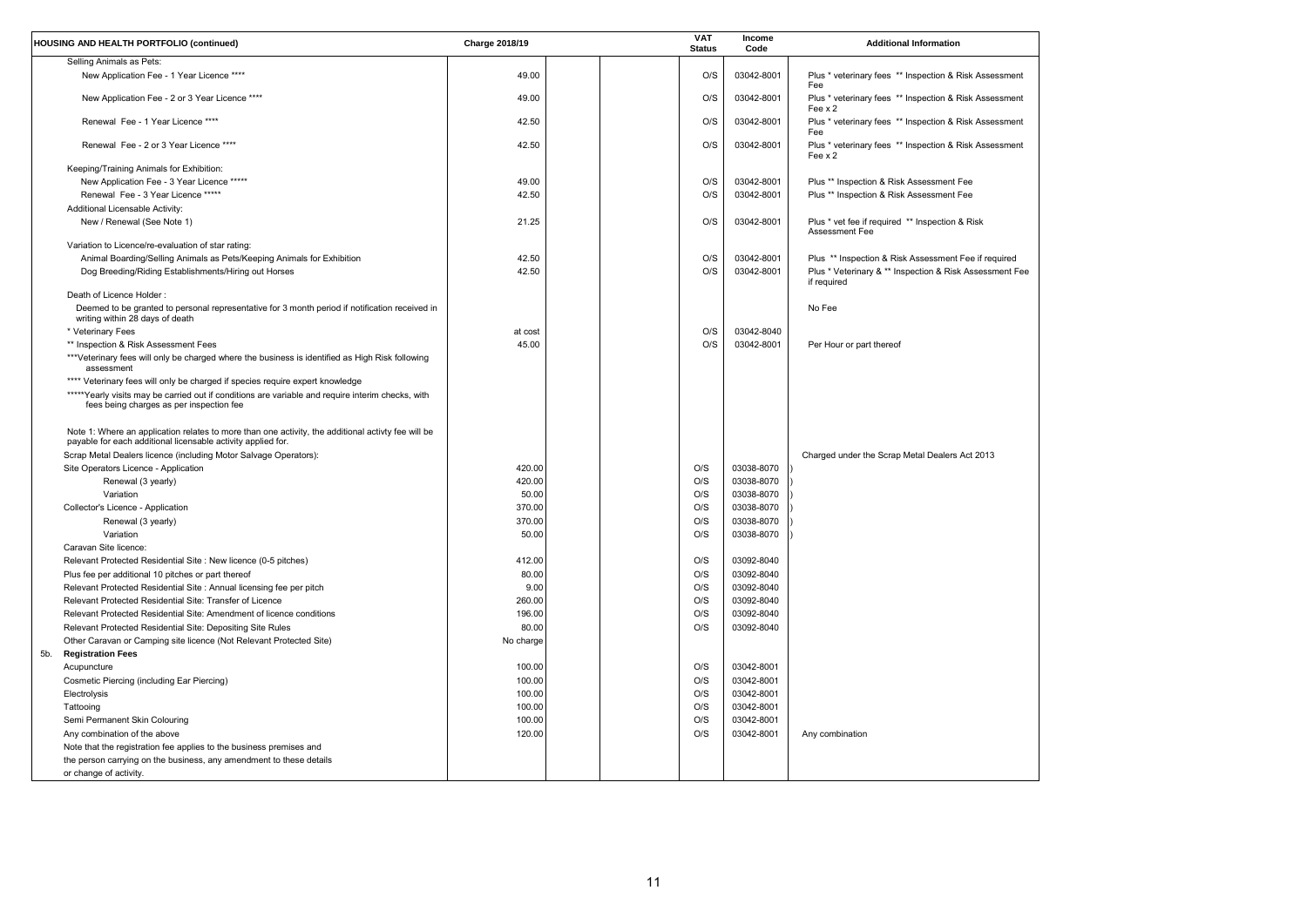| Be Added (1)<br>$\mathsf{T}(2)$ |  |
|---------------------------------|--|
| tractor.                        |  |
|                                 |  |
|                                 |  |
| Be Added (1)                    |  |
|                                 |  |
|                                 |  |
|                                 |  |
|                                 |  |
|                                 |  |
|                                 |  |

|      | <b>HOUSING AND HEALTH PORTFOLIO (continued)</b>                                                                                                                                                          | <b>Charge 2018/19</b> |  | <b>VAT</b><br><b>Status</b> | <b>Income Code</b> | <b>Additional Information</b>                                                                                                                    |
|------|----------------------------------------------------------------------------------------------------------------------------------------------------------------------------------------------------------|-----------------------|--|-----------------------------|--------------------|--------------------------------------------------------------------------------------------------------------------------------------------------|
| 6.   | <b>MISCELLANEOUS</b>                                                                                                                                                                                     |                       |  |                             |                    | VAT Status "Zero" = Zero Rated (0)<br>VAT Status "Excl" = Standard Rate VAT Will Be Added (1)<br>VAT Status "O/S" = Outside the Scope of VAT (2) |
|      | Factual Statements following Accident Investigations                                                                                                                                                     | 38.00                 |  | O/S                         | 03031-8000         | Per Hour or Part Hour                                                                                                                            |
|      | Conservation area appraisal document                                                                                                                                                                     | 15.00                 |  | Zero                        | 03011-7500         |                                                                                                                                                  |
| 7.   | <b>PEST CONTROL</b>                                                                                                                                                                                      |                       |  |                             |                    |                                                                                                                                                  |
|      | Treatment to domestic properties                                                                                                                                                                         | TBC                   |  | Excl                        |                    | Maximum charge which can be used by the Contractor.                                                                                              |
| 8.   | <b>REGISTRATION OF FOOD PREMISES</b>                                                                                                                                                                     |                       |  |                             |                    |                                                                                                                                                  |
|      | Registration                                                                                                                                                                                             | No charge             |  |                             |                    |                                                                                                                                                  |
|      | Copy of an entry in register                                                                                                                                                                             |                       |  | Excl                        | 03032-8000         | As per photocopying costs                                                                                                                        |
|      | Copy of entire register                                                                                                                                                                                  |                       |  | Excl                        | 03032-8000         | As per photocopying costs                                                                                                                        |
|      | Visual inspection                                                                                                                                                                                        | No charge             |  |                             |                    |                                                                                                                                                  |
| 9.   | <b>SMOKE FREE LEGISLATION</b>                                                                                                                                                                            |                       |  |                             |                    |                                                                                                                                                  |
|      | Smoking in smoke free premises or vehicles:                                                                                                                                                              |                       |  |                             |                    |                                                                                                                                                  |
|      | <b>Fixed Penalty Notice</b>                                                                                                                                                                              | 50.00                 |  | O/S                         | 03064-8031         | Prescribed by statute                                                                                                                            |
|      | Reduced charge if paid within 15 days                                                                                                                                                                    | 30.00                 |  | O/S                         | 03064-8031         | Prescribed by statute                                                                                                                            |
|      | Maximum fine if prosecuted and convicted by a court                                                                                                                                                      | 200.00                |  | O/S                         | 03064-8031         | Prescribed by statute                                                                                                                            |
|      | Failure to display no-smoking signs:                                                                                                                                                                     |                       |  |                             |                    |                                                                                                                                                  |
|      | <b>Fixed Penalty Notice</b>                                                                                                                                                                              | 200.00                |  | O/S                         | 03064-8031         | Prescribed by statute                                                                                                                            |
|      | Reduced charge if paid within 15 days                                                                                                                                                                    | 150.00                |  | O/S                         | 03064-8031         | Prescribed by statute                                                                                                                            |
|      | Maximum fine if prosecuted and convicted by a court                                                                                                                                                      | 1,000.00              |  | O/S                         | 03064-8031         | Prescribed by statute                                                                                                                            |
|      | Failing to prevent smoking in a smoke free place:                                                                                                                                                        |                       |  |                             |                    |                                                                                                                                                  |
|      | Maximum fine if prosecuted and convicted by a court                                                                                                                                                      | 2,500.00              |  | O/S                         | 03064-8031         | Prescribed by statute                                                                                                                            |
| 10.  | <b>WATER SUPPLIES AND SAMPLING</b>                                                                                                                                                                       |                       |  |                             |                    | VAT Status "Excl" = Standard Rate VAT Will Be Added (1)                                                                                          |
| 10a. | <b>Private Water Supplies</b>                                                                                                                                                                            |                       |  |                             |                    |                                                                                                                                                  |
|      | Large Supplies and Supplies to Commercial or Public Premises                                                                                                                                             |                       |  |                             |                    |                                                                                                                                                  |
|      | Risk Assessment (each visit)                                                                                                                                                                             | 60.00                 |  | O/S                         | 03039-8000         | Per Hour. Maximum Fee £500                                                                                                                       |
|      | Collection of Sample (each visit) (1) (2)                                                                                                                                                                | 100.00                |  | O/S                         | 03039-8000         | Maximum prescribed by legislation.                                                                                                               |
|      | Investigations (each visit)                                                                                                                                                                              | 100.00                |  | O/S                         | 03039-8000         | Maximum prescribed by legislation.                                                                                                               |
|      | Granting an Authorisation (each authorisation)                                                                                                                                                           | 100.00                |  | O/S                         | 03039-8000         | Maximum prescribed by legislation.                                                                                                               |
|      |                                                                                                                                                                                                          | <b>Actual Cost</b>    |  | O/S                         | 03039-8000         | Subject to maximum prescribed charge of £100                                                                                                     |
|      | Testing (analysis) taken during Check Monitoring                                                                                                                                                         | <b>Actual Cost</b>    |  | O/S                         | 03039-8000         |                                                                                                                                                  |
|      | Testing (analysis) taken during Audit Monitoring                                                                                                                                                         |                       |  |                             |                    | Subject to maximum prescribed charge of £500                                                                                                     |
|      | Other Private Supplies                                                                                                                                                                                   |                       |  |                             |                    | Per Hour. Maximum Fee £500                                                                                                                       |
|      | Risk Assessment (each visit)                                                                                                                                                                             | 60.00                 |  | O/S                         | 03039-8000         |                                                                                                                                                  |
|      | Collection of Sample (each visit) (1)(2)                                                                                                                                                                 | 100.00                |  | O/S                         | 03039-8000         | Maximum prescribed by legislation.                                                                                                               |
|      | Investigations (each visit)                                                                                                                                                                              | 100.00                |  | O/S                         | 03039-8000         | Maximum prescribed by legislation.                                                                                                               |
|      | Granting an Authorisation (each authorisation)                                                                                                                                                           | 100.00                |  | O/S                         | 03039-8000         | Maximum prescribed by legislation.                                                                                                               |
|      | Testing (analysis) taken under regulation 10                                                                                                                                                             | <b>Actual Cost</b>    |  | O/S                         | 03039-8000         | Subject to maximum prescribed charge of £25                                                                                                      |
|      | <b>Single Property Dwelling</b><br>No charge may be levied for the collection, sampling or testing (analysis) under the regulations for<br>this type of supply, unless the testing (analysis) is carried |                       |  |                             |                    |                                                                                                                                                  |
|      | out at the specific request of the owner/occupier.                                                                                                                                                       |                       |  |                             |                    |                                                                                                                                                  |
|      | (1) No fee is payable where a sample is taken and analysed to confirm or clarify the results of the<br>analysis of a previous sample.                                                                    |                       |  |                             |                    |                                                                                                                                                  |
|      | (2) Where two or more visits are required as part of any investigation, This will be charged at an<br>hourly rate of £60.00. This will include travelling time and time on site.                         |                       |  |                             |                    |                                                                                                                                                  |
|      | 10b. Water Sampling                                                                                                                                                                                      |                       |  |                             |                    |                                                                                                                                                  |
|      | Analysis of Drinking Water                                                                                                                                                                               | Price on Application  |  | Excl                        | 03039-8000         |                                                                                                                                                  |
|      | (sampling & bacterial examination of slaughter house water                                                                                                                                               |                       |  |                             |                    |                                                                                                                                                  |
|      | supply for compliance with hygiene standards)                                                                                                                                                            |                       |  |                             |                    |                                                                                                                                                  |
|      | Analysis of Non-Statutory Water Sample                                                                                                                                                                   | Price on Application  |  | Excl                        | 03039-8000         |                                                                                                                                                  |
|      | Analysis of water sample for Public Health Investigation purpose                                                                                                                                         | No Charge             |  |                             |                    |                                                                                                                                                  |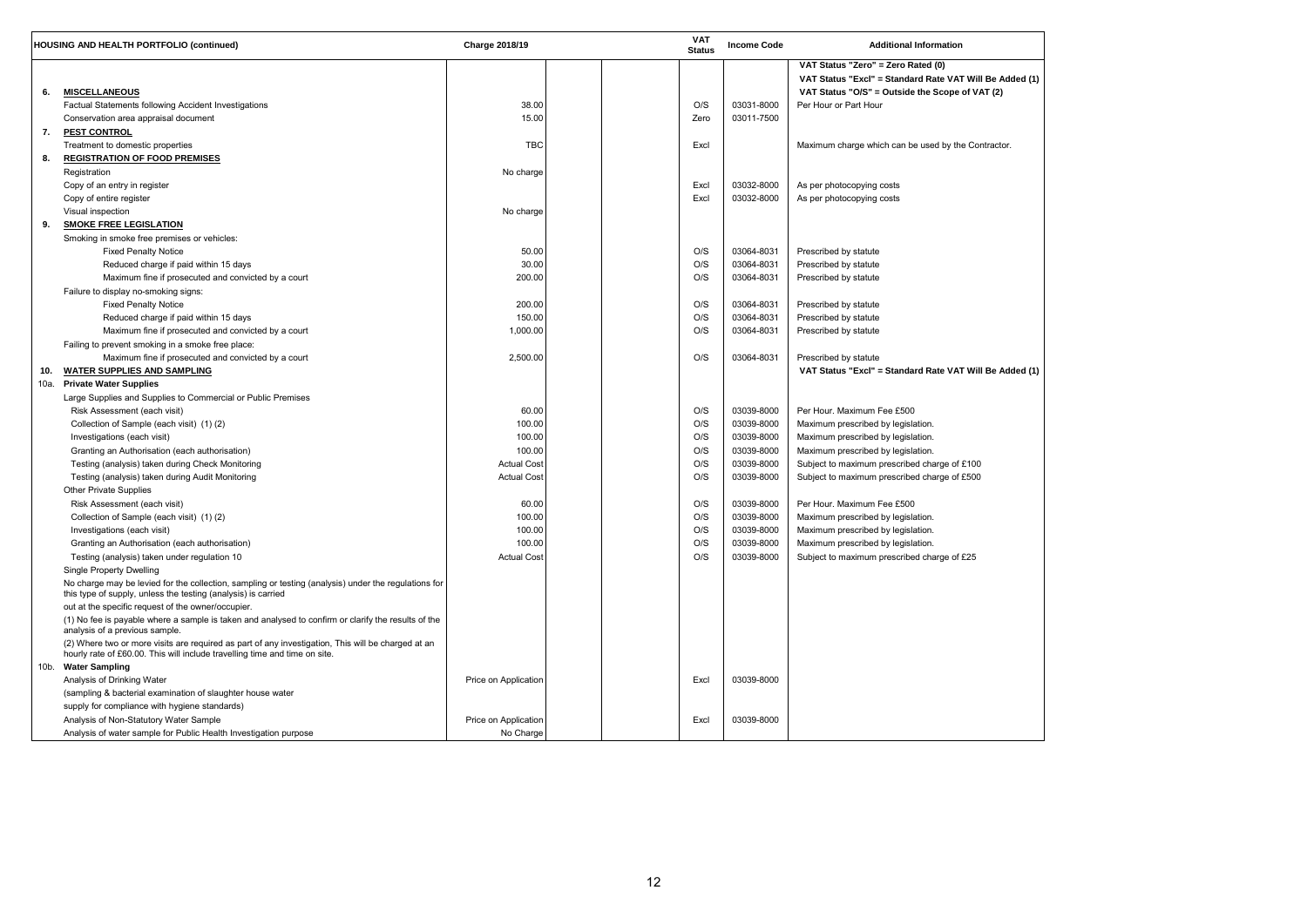| d (1)<br>2) |  |  |
|-------------|--|--|
|             |  |  |
| onal        |  |  |
|             |  |  |
|             |  |  |
|             |  |  |
|             |  |  |
|             |  |  |
|             |  |  |
|             |  |  |
| d (1)<br>2) |  |  |
|             |  |  |
|             |  |  |

## **Resources Portfolio**

|    | <b>RESOURCES PORTFOLIO</b>                                                         | <b>Charge 2018/19</b> |  | <b>VAT</b><br><b>Status</b> | Income<br>Code | <b>Additional Information</b>                                                                                                               |  |
|----|------------------------------------------------------------------------------------|-----------------------|--|-----------------------------|----------------|---------------------------------------------------------------------------------------------------------------------------------------------|--|
|    |                                                                                    |                       |  |                             |                | VAT Status "Zero" = Zero Rated (0)<br>VAT Status "Incl" = Standard Rate VAT Included (1)<br>VAT Status "O/S" = Outside the Scope of VAT (2) |  |
| 1. | <b>ADMINISTRATIVE BUILDINGS</b>                                                    |                       |  |                             |                | VAT Status "Exempt" = Exempt From VAT (3)                                                                                                   |  |
|    | Letting of committee rooms                                                         | 85.00                 |  | Exempt                      | 00500-8011     | Per half day                                                                                                                                |  |
| 2. | <b>CENTRAL &amp; SUPPORT SERVICES</b>                                              |                       |  |                             |                |                                                                                                                                             |  |
|    | Freedom of Information Act Enquiries                                               |                       |  | O/S                         | Service        | No charge unless the cost of                                                                                                                |  |
|    |                                                                                    |                       |  |                             |                | responding is greater than £450                                                                                                             |  |
|    |                                                                                    |                       |  |                             |                | (2.5 days work)                                                                                                                             |  |
|    | <b>Environmental Information Regulation Enquiries:</b>                             | 25.00                 |  | O/S                         |                | Per Hour. Photocopying, printing and postage additional                                                                                     |  |
|    | Access to Information Act Enquiries:                                               |                       |  |                             |                |                                                                                                                                             |  |
|    | Inspection of background papers                                                    | 10.00                 |  | O/S                         | Service        | Photocopying additional                                                                                                                     |  |
|    | Data Protection Act enquiries                                                      | 10.00                 |  | O/S                         | Service        | Photocopying additional                                                                                                                     |  |
|    | Sale of Annual Accounts                                                            | 15.00                 |  | Zero                        | 00101-7500     | Sale to private individuals/                                                                                                                |  |
|    |                                                                                    |                       |  |                             |                | businesses. No charge to local                                                                                                              |  |
|    |                                                                                    |                       |  |                             |                | authorities and other official bodies.                                                                                                      |  |
|    | Photocopying Charges:                                                              |                       |  |                             |                |                                                                                                                                             |  |
|    | Size A4 First Copy                                                                 | 0.80                  |  | Incl                        | 00206-8000     | Bulk copy rates available.                                                                                                                  |  |
|    | Subsequent copies                                                                  | 0.10                  |  | Incl                        | 00206-8000     | Charges to outside bodies and                                                                                                               |  |
|    |                                                                                    |                       |  |                             |                | individuals. Contract arrangements                                                                                                          |  |
|    |                                                                                    |                       |  |                             |                | for specified customers for bulk                                                                                                            |  |
|    |                                                                                    |                       |  |                             |                | copying.                                                                                                                                    |  |
|    | Size A3                                                                            | 1.00                  |  | Incl                        | 00206-8000     |                                                                                                                                             |  |
|    | Size A2                                                                            |                       |  |                             |                |                                                                                                                                             |  |
|    | Paper                                                                              | 3.60                  |  | Incl                        | 00302-8000     | Per Copy                                                                                                                                    |  |
|    | Tracing                                                                            | 3.60                  |  | Incl                        | 00302-8000     | Per Copy                                                                                                                                    |  |
|    | Film                                                                               | 7.70                  |  | Incl                        | 00302-8000     | Per Copy                                                                                                                                    |  |
|    | Size A1                                                                            |                       |  |                             |                |                                                                                                                                             |  |
|    | Paper                                                                              | 3.60                  |  | Incl                        | 00302-8000     | Per Copy                                                                                                                                    |  |
|    | Tracing                                                                            | 4.10                  |  | Incl                        | 00302-8000     | Per Copy                                                                                                                                    |  |
|    | Film                                                                               | 10.30                 |  | Incl                        | 00302-8000     | Per Copy                                                                                                                                    |  |
|    | Size A0                                                                            |                       |  |                             |                |                                                                                                                                             |  |
|    | Paper                                                                              | 7.70                  |  | Incl                        | 00302-8000     | Per Copy                                                                                                                                    |  |
|    | Tracing                                                                            | 10.30                 |  | Incl                        | 00302-8000     | Per Copy                                                                                                                                    |  |
|    | Film                                                                               | 18.00                 |  | Incl                        | 00302-8000     | Per Copy                                                                                                                                    |  |
|    | Copy of Agendas                                                                    |                       |  |                             |                |                                                                                                                                             |  |
|    | <b>Planning Committee</b>                                                          | 11.30                 |  | Zero                        | 00206-8000     | Charges to external bodies as                                                                                                               |  |
|    | Council/other committee                                                            | 7.70                  |  | Zero                        | 00206-8000     | considered appropriate                                                                                                                      |  |
|    | Sub-committees                                                                     | 5.10                  |  | Zero                        | 00206-8000     |                                                                                                                                             |  |
|    |                                                                                    |                       |  |                             | 00205-2054     | Plus postage                                                                                                                                |  |
|    |                                                                                    |                       |  |                             |                | VAT Status "Incl" = Standard Rate VAT Included (1)                                                                                          |  |
|    |                                                                                    |                       |  |                             |                | VAT Status "O/S" = Outside the Scope of VAT (2)                                                                                             |  |
| 3. | <b>LAND CHARGES</b>                                                                |                       |  |                             |                |                                                                                                                                             |  |
|    | LLC1 + CON29 Required Enquiries submitted together                                 | N/A                   |  |                             |                |                                                                                                                                             |  |
|    | LLC1 only - Search of whole Register                                               | 25.00                 |  | O/S                         | 01002-8000     |                                                                                                                                             |  |
|    | LLC1 only - Search of any one part                                                 | 2.00                  |  | O/S                         | 01002-8000     |                                                                                                                                             |  |
|    | CON29 Enquiries only                                                               | 79.20                 |  | Incl                        | 01002-8108     |                                                                                                                                             |  |
|    | CON29 Optional Enquiries requested with LLC1 or CON29:                             |                       |  |                             |                |                                                                                                                                             |  |
|    | Question 5                                                                         | N/A                   |  |                             |                |                                                                                                                                             |  |
|    | Question 22                                                                        | 28.80                 |  | Incl                        | 01002-8108     |                                                                                                                                             |  |
|    | Others                                                                             | 15.60                 |  | Incl                        | 01002-8108     |                                                                                                                                             |  |
|    | Additional enquiries by Solicitor should be sent direct to the relevant Department | N/A                   |  |                             |                |                                                                                                                                             |  |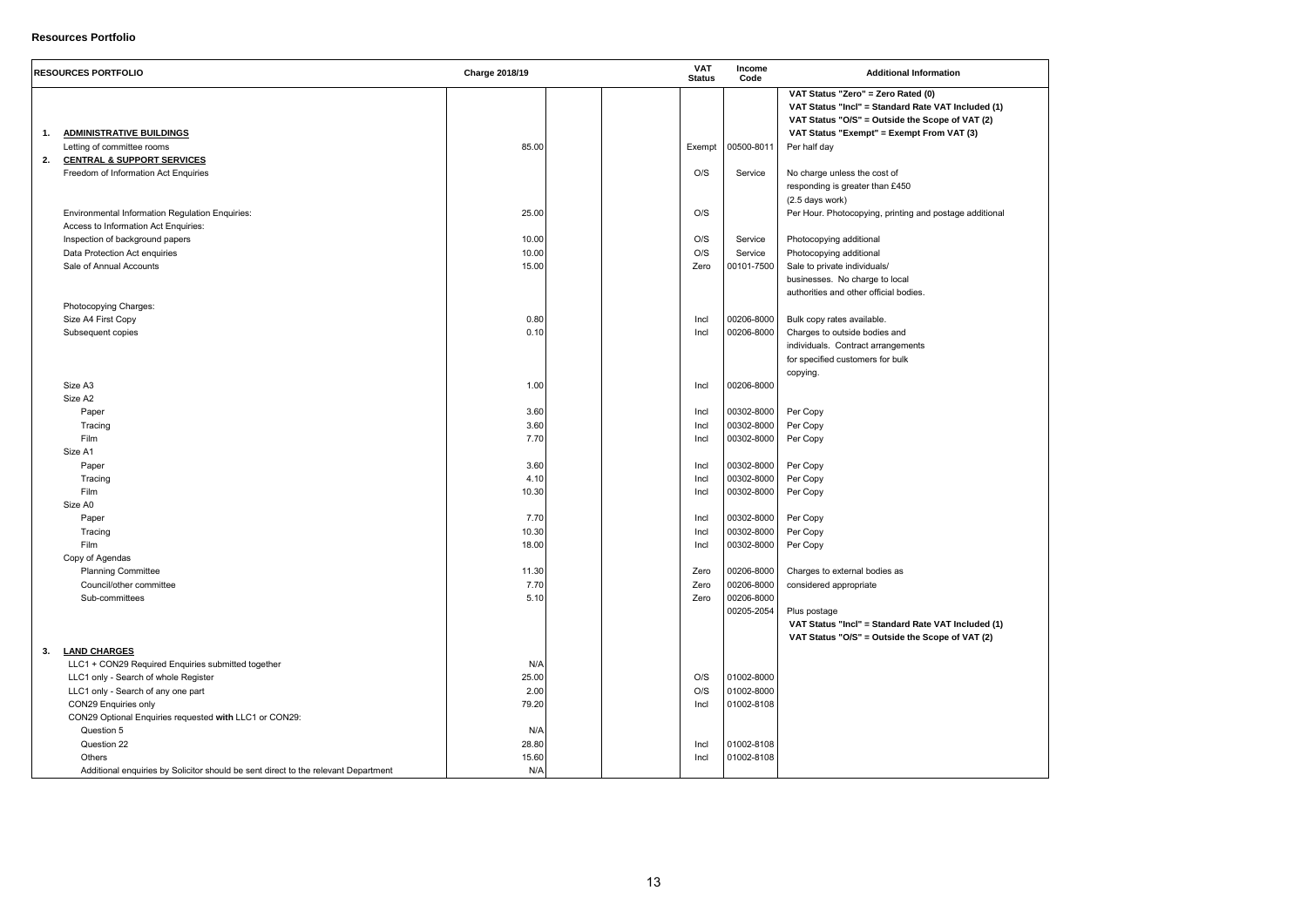| 2) |  |  |  |
|----|--|--|--|
|    |  |  |  |
|    |  |  |  |
|    |  |  |  |
|    |  |  |  |
|    |  |  |  |
|    |  |  |  |
|    |  |  |  |
|    |  |  |  |
| 2) |  |  |  |
|    |  |  |  |
|    |  |  |  |
|    |  |  |  |
|    |  |  |  |
|    |  |  |  |
|    |  |  |  |
|    |  |  |  |
|    |  |  |  |

|     | <b>RESOURCES PORTFOLIO (continued)</b>                                      | Charge 2018/19 |  | <b>VAT</b><br><b>Status</b> | Income<br>Code | <b>Additional Information</b>                      |
|-----|-----------------------------------------------------------------------------|----------------|--|-----------------------------|----------------|----------------------------------------------------|
|     | CON29 Optional Enquiries requested without LLC1 or CON29:                   |                |  |                             |                |                                                    |
|     | Question 5                                                                  | N/A            |  |                             |                |                                                    |
|     | Question 22                                                                 | 31.20          |  | Incl                        | 01002-8108     |                                                    |
|     | Others                                                                      | 18.00          |  | Incl                        | 01002-8108     |                                                    |
|     | Expedited Search Fee (in addition to the above):                            |                |  |                             |                |                                                    |
|     | LLC1 + CON29                                                                | N/A            |  |                             |                |                                                    |
|     | LLC1 ONLY                                                                   | 30.00          |  | Incl                        | 01002-8108     | Treat as Incl (SR) as it is extra charge for speed |
|     | CON29 ONLY                                                                  | 79.20          |  | Incl                        | 01002-8108     |                                                    |
|     | <b>Other Fees</b>                                                           |                |  |                             |                |                                                    |
|     | Additional parcel of land/property - LLC1                                   | 15.50          |  | O/S                         | 01002-8000     |                                                    |
|     | Additional parcel of land/property - CON29                                  | 18.60          |  | Incl                        | 01002-8108     |                                                    |
|     | Personal Search of Land Charges Register                                    | Free           |  |                             |                | Free from 17/08/2010 by statute                    |
|     | Supply of office copy of document in respect of any charge                  | 0.10           |  | Incl                        | 01002-8108     | PER A4 SHEET                                       |
| 4.  | <b>LAND MANAGEMENT</b>                                                      |                |  |                             |                |                                                    |
|     | Crossing highway verges for access to property                              | 60.00          |  | O/S                         | 01007-8514     |                                                    |
|     | <b>LICENCE FEES ETC.</b>                                                    |                |  |                             |                |                                                    |
| 5.  |                                                                             |                |  |                             |                |                                                    |
| 5a. | <b>Hackney Carriage and Private Hire Licences</b>                           |                |  |                             |                | VAT Status "O/S" = Outside the Scope of VAT (2)    |
|     | 5a.1 Hackney Carriage                                                       |                |  |                             |                |                                                    |
|     | Vehicle                                                                     | 145.00         |  | O/S                         | 03023-8012     |                                                    |
|     | Driver 1 Year Licence Fee                                                   | 60.00          |  | O/S                         | 03023-8013     |                                                    |
|     | Driver 3 Year Licence Fee                                                   | 125.00         |  | O/S                         | 03023-8013     | New Fee from 1 October 2015                        |
|     | Replacement Vehicle Licence                                                 | 20.00          |  | O/S                         | 03023-8012     |                                                    |
|     | Transfer or Variation of Licence - vehicle                                  | 25.00          |  | O/S                         | 03023-8012     |                                                    |
|     | Replacement Driver Licence                                                  | 10.00          |  | O/S                         | 03023-8013     |                                                    |
|     | Disclosure and Barring Service (Criminal Records Check)                     | 52.00          |  | O/S                         | 03023-8023     | or actual cost if higher                           |
|     | 5a.2 Private Hire                                                           |                |  |                             |                |                                                    |
|     | Operator 1 Year Licence Fee                                                 | 110.00         |  | O/S                         | 03023-8014     |                                                    |
|     | Operator 5 Year Licence Fee                                                 | 300.00         |  | O/S                         | 03023-8014     | New Fee from 1 October 2015                        |
|     | Vehicle                                                                     | 145.00         |  | O/S                         | 03023-8012     |                                                    |
|     | Driver 1 Year Licence Fee                                                   | 60.00          |  | O/S                         | 03023-8013     |                                                    |
|     | Driver 3 Year Licence Fee                                                   | 125.00         |  | O/S                         | 03023-8013     | New Fee from 1 October 2015                        |
|     | Replacement Vehicle Licence                                                 | 20.00          |  | O/S                         | 03023-8012     |                                                    |
|     | Transfer or Variation of Licence - vehicle                                  | 25.00          |  | O/S                         | 03023-8012     |                                                    |
|     | Replacement Driver Licence                                                  | 10.00          |  | O/S                         | 03023-8013     |                                                    |
|     | Disclosure and Barring Service (Criminal Records Check)                     | 52.00          |  | O/S                         | 03023-8023     | or actual cost if higher                           |
|     | 5a.3 Ancillary Items                                                        |                |  |                             |                |                                                    |
|     | Vehicle Plate                                                               | 20.00          |  | O/S                         | 03023-8007     | Per Annum                                          |
|     | Vehicle Testing Fee - Annual                                                | MOT + £15 Max  |  | O/S                         | 03023-8000     | ) Payments made direct to                          |
|     | Vehicle Testing Fee - 6 Months                                              | MOT + £15 Max  |  | O/S                         | 03023-8009     | ) garage. Max charge of MOT                        |
|     | <b>LICENCE FEES ETC. (Continued)</b>                                        |                |  |                             |                | VAT Status "O/S" = Outside the Scope of VAT (2)    |
| 5b. | <b>Pleasure Boats and Vessels</b>                                           |                |  |                             |                |                                                    |
|     | Motor boats                                                                 | 84.00          |  | O/S                         | 03024-8021     |                                                    |
|     | Rowing boats                                                                | 84.00          |  | O/S                         | 03024-8021     |                                                    |
|     | Sailing dinghies                                                            | 84.00          |  | O/S                         | 03024-8021     |                                                    |
|     | Sail boards                                                                 | 84.00          |  | O/S                         | 03024-8021     |                                                    |
|     | Canoes                                                                      | 44.00          |  | O/S                         | 03024-8021     |                                                    |
|     | Paddleboards                                                                |                |  |                             |                |                                                    |
|     |                                                                             | 44.00          |  | O/S                         | 03024-8022     |                                                    |
|     | Boat Operator (full or restricted)                                          | 64.00          |  | O/S                         | 03024-8022     |                                                    |
| 5c. | Licensing Act 2003 Fees - All Businesses & Organisations involved           |                |  |                             |                |                                                    |
|     | with the sale & supply of alcohol, provision of regulated entertainment and |                |  |                             |                |                                                    |
|     | late night refreshment.                                                     |                |  |                             |                |                                                    |
|     | Initial Application/Variation Fee (Based on Rateable Value):                |                |  |                             |                |                                                    |
|     | No rateable value to £4,300                                                 | 100.00         |  | O/S                         | 03057-8061     | Prescribed by Statute (see note)                   |
|     | £4,301 to £33,000                                                           | 190.00         |  | O/S                         | 03057-8061     | Prescribed by Statute (see note)                   |
|     | £33,001 to £87,000                                                          | 315.00         |  | O/S                         | 03057-8061     | Prescribed by Statute (see note)                   |
|     | £87,001 to £125,000                                                         | 450.00         |  | O/S                         | 03057-8061     | Prescribed by Statute (see note)                   |
|     | £125,001 and above                                                          | 635.00         |  | O/S                         | 03057-8061     | Prescribed by Statute (see note)                   |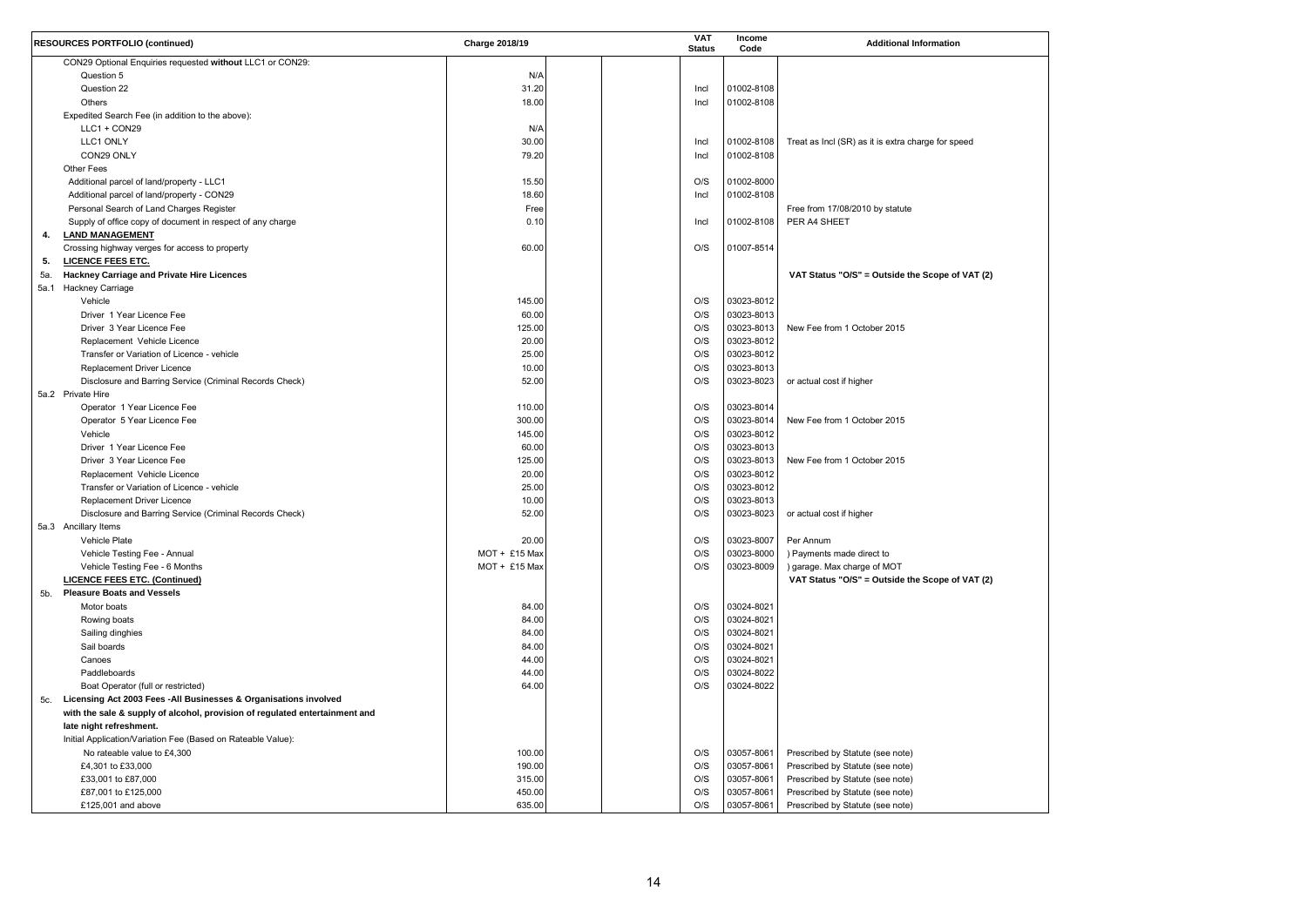| <b>RESOURCES PORTFOLIO (continued)</b>                                   | Charge 2018/19 | <b>VAT</b><br><b>Status</b> | Income<br>Code | <b>Additional Information</b>    |
|--------------------------------------------------------------------------|----------------|-----------------------------|----------------|----------------------------------|
| Annual Maintenance Fee (Based on Rateable Value):                        |                |                             |                |                                  |
| No rateable value to £4,300                                              | 70.00          | O/S                         | 03057-8079     | Prescribed by Statute (see note) |
| £4,301 to £33,000                                                        | 180.00         | O/S                         | 03057-8079     | Prescribed by Statute (see note) |
| £33,001 to £87,000                                                       | 295.00         | O/S                         | 03057-8079     | Prescribed by Statute (see note) |
| £87,001 to £125,000                                                      | 320.00         | O/S                         | 03057-8079     | Prescribed by Statute (see note) |
| £125,001 and above                                                       | 350.00         | O/S                         | 03057-8079     | Prescribed by Statute (see note) |
| Other Licences and Charges:                                              |                |                             |                |                                  |
| Application for provisional statement where premises being built         | 315.00         | O/S                         | 03057-8061     | Prescribed by Statute (see note) |
| Application for a grant of personal licence                              | 37.00          | O/S                         | 03057-8062     | Prescribed by Statute (see note) |
| Temporary event notice                                                   | 21.00          | O/S                         | 03057-8071     | Prescribed by Statute (see note) |
| Theft, loss of premises licence or summary                               | 10.50          | O/S                         | 03057-8077     | Prescribed by Statute (see note) |
| Notification of change of name or address                                | 10.50          | O/S                         | 03057-8077     | Prescribed by Statute (see note) |
| Application to vary licence to specify individual as premises supervisor | 23.00          | O/S                         | 03057-8077     | Prescribed by Statute (see note) |
| Application for transfer of premises licence                             | 23.00          | O/S                         | 03057-8077     | Prescribed by Statute (see note) |
| Interim authority notice following death of licence holder               | 23.00          | O/S                         | 03057-8077     | Prescribed by Statute (see note) |
| Theft, loss of certificate or summary                                    | 10.50          | O/S                         | 03057-8077     | Prescribed by Statute (see note) |
| Notification of change of name or alteration of rules of club            | 10.50          | O/S                         | 03057-8077     | Prescribed by Statute (see note) |
| Change of relevant registered address of club                            | 10.50          | O/S                         | 03057-8077     | Prescribed by Statute (see note) |
| Theft, loss of temporary event notice                                    | 10.50          | O/S                         | 03057-8077     | Prescribed by Statute (see note) |
| Theft, loss of personal licence                                          | 10.50          | O/S                         | 03057-8077     | Prescribed by Statute (see note) |
| Right of freeholder to be notified of licensing matters                  | 21.00          | O/S                         | 03057-8077     | Prescribed by Statute (see note) |
| <b>Minor Variation</b>                                                   | 89.00          | O/S                         | 03057-8077     | Prescribed by Statute (see note) |
| Application for Variation (Alternative Licence Condition)                | 23.00          | O/S                         | 03057-8077     | Prescribed by Statute (see note) |

Please note - the licences prescribed by Statute have been confirmed to be correct as at November 2017. There are other fees relating to the Licensing Act 2003 which are not listed.

|     | <b>RESOURCES PORTFOLIO (continued)</b>                           | Charge 2018/19 |  | <b>VAT</b><br><b>Status</b> | Income<br>Code | <b>Additional Information</b>                   |
|-----|------------------------------------------------------------------|----------------|--|-----------------------------|----------------|-------------------------------------------------|
|     | <b>LICENCE FEES ETC. (Continued)</b>                             |                |  |                             |                | VAT Status "O/S" = Outside the Scope of VAT (2) |
| 5d. | <b>Gambling Act 2005 Fees - Premises Licences</b>                |                |  |                             |                | Prescribed by Statute (see note)                |
|     | Application for Premises Licence following Provisional Statement |                |  |                             |                |                                                 |
|     | Bingo                                                            | 500.00         |  | O/S                         | 03067-8061     | Max Prescribed fee is £1200                     |
|     | <b>Adult Gaming Centre</b>                                       | 500.00         |  | O/S                         | 03067-8061     | Max Prescribed fee is £1200                     |
|     | <b>Family Entertainment Centre</b>                               | 300.00         |  | O/S                         | 03067-8061     | Max Prescribed fee is £950                      |
|     | Betting (Other)                                                  | 500.00         |  | O/S                         | 03067-8061     | Max Prescribed fee is £1200                     |
|     | New Application                                                  |                |  |                             |                |                                                 |
|     | Bingo                                                            | 1,000.00       |  | O/S                         | 03067-8061     | Max Prescribed fee is £3500                     |
|     | <b>Adult Gaming Centre</b>                                       | 1,000.00       |  | O/S                         | 03067-8061     | Max Prescribed fee is £2000                     |
|     | <b>Family Entertainment Centre</b>                               | 500.00         |  | O/S                         | 03067-8061     | Max Prescribed fee is £2000                     |
|     | Betting (Other)                                                  | 1,000.00       |  | O/S                         | 03067-8061     | Max Prescribed fee is £3000                     |
|     | Annual Fee                                                       |                |  |                             |                |                                                 |
|     | Bingo                                                            | 1,000.00       |  | O/S                         | 03067-8061     | Max Prescribed fee is £1000                     |
|     | <b>Adult Gaming Centre</b>                                       | 1,000.00       |  | O/S                         | 03067-8061     | Max Prescribed fee is £1000                     |
|     | <b>Family Entertainment Centre</b>                               | 500.00         |  | O/S                         | 03067-8061     | Max Prescribed fee is £750                      |
|     | Betting (Other)                                                  | 600.00         |  | O/S                         | 03067-8061     | Max Prescribed fee is £600                      |
|     | Variation Application                                            |                |  |                             |                |                                                 |
|     | Bingo                                                            | 500.00         |  | O/S                         | 03067-8061     | Max Prescribed fee is £1750                     |
|     | <b>Adult Gaming Centre</b>                                       | 500.00         |  | O/S                         | 03067-8061     | Max Prescribed fee is £1000                     |
|     | <b>Family Entertainment Centre</b>                               | 300.00         |  | O/S                         | 03067-8061     | Max Prescribed fee is £1000                     |
|     | Betting (Other)                                                  | 500.00         |  | O/S                         | 03067-8061     | Max Prescribed fee is £1500                     |
|     | <b>Provisional Statement Application</b>                         |                |  |                             |                |                                                 |
|     | Bingo                                                            | 1,000.00       |  | O/S                         | 03067-8061     | Max Prescribed fee is £3500                     |
|     | <b>Adult Gaming Centre</b>                                       | 1,000.00       |  | O/S                         | 03067-8061     | Max Prescribed fee is £2000                     |
|     | <b>Family Entertainment Centre</b>                               | 500.00         |  | O/S                         | 03067-8061     | Max Prescribed fee is £2000                     |
|     | Betting (Other)                                                  | 1,000.00       |  | O/S                         | 03067-8061     | Max Prescribed fee is £3000                     |
|     | Transfer or Reinstatement                                        |                |  |                             |                |                                                 |
|     | Bingo                                                            | 500.00         |  | O/S                         | 03067-8061     | Max Prescribed fee is £1200                     |
|     | <b>Adult Gaming Centre</b>                                       | 300.00         |  | O/S                         | 03067-8061     | Max Prescribed fee is £1200                     |
|     | <b>Family Entertainment Centre</b>                               | 300.00         |  | O/S                         | 03067-8061     | Max Prescribed fee is £950                      |
|     | Betting (Other)                                                  | 500.00         |  | O/S                         | 03067-8061     | Max Prescribed fee is £1200                     |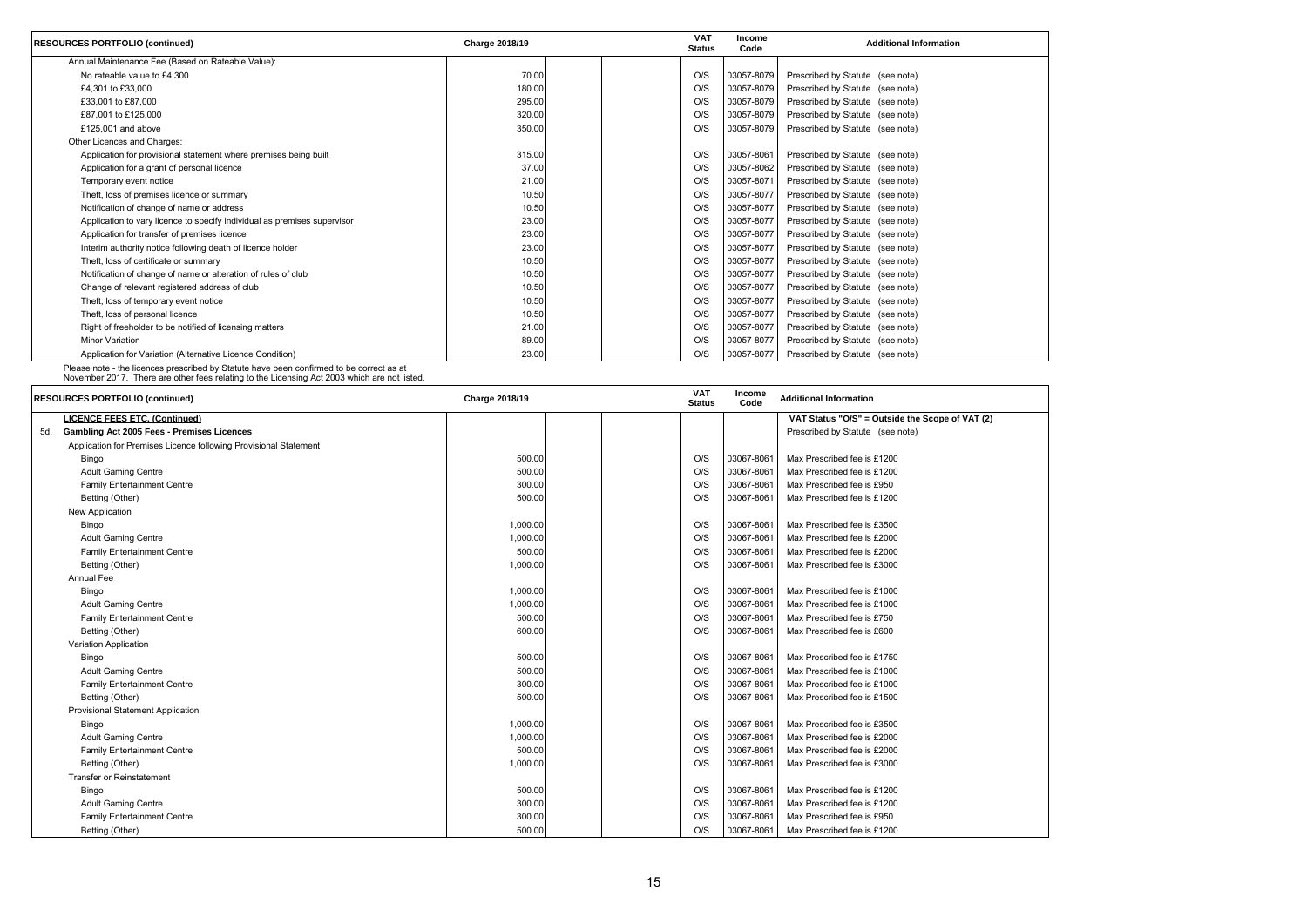| (2) |  |  |
|-----|--|--|
|     |  |  |
|     |  |  |
|     |  |  |
|     |  |  |
|     |  |  |
|     |  |  |
|     |  |  |
|     |  |  |
|     |  |  |
|     |  |  |
|     |  |  |
|     |  |  |
|     |  |  |
|     |  |  |
|     |  |  |
|     |  |  |
|     |  |  |
|     |  |  |
|     |  |  |
|     |  |  |
|     |  |  |
|     |  |  |
|     |  |  |
|     |  |  |
|     |  |  |
|     |  |  |
|     |  |  |
|     |  |  |
|     |  |  |
|     |  |  |
|     |  |  |
| (2) |  |  |
|     |  |  |
|     |  |  |
|     |  |  |
|     |  |  |
|     |  |  |
|     |  |  |
|     |  |  |
|     |  |  |
|     |  |  |
|     |  |  |
|     |  |  |
|     |  |  |
|     |  |  |
|     |  |  |
|     |  |  |
|     |  |  |
|     |  |  |
|     |  |  |
|     |  |  |
|     |  |  |
|     |  |  |

|     | <b>RESOURCES PORTFOLIO (continued)</b>                                                                                                                                        | Charge 2018/19               |  | <b>VAT</b><br><b>Status</b> | <b>Income</b><br>Code | <b>Additional Information</b>                   |
|-----|-------------------------------------------------------------------------------------------------------------------------------------------------------------------------------|------------------------------|--|-----------------------------|-----------------------|-------------------------------------------------|
|     | Copy of Licence                                                                                                                                                               |                              |  |                             |                       |                                                 |
|     | <b>All Premises</b>                                                                                                                                                           | 15.00                        |  | O/S                         | 03067-8077            | Max Prescribed fee is £25                       |
|     | Notification of Change of Circumstances                                                                                                                                       |                              |  |                             |                       |                                                 |
|     | <b>All Premises</b>                                                                                                                                                           | 30.00                        |  | O/S                         | 03067-8077            | Max Prescribed fee is £50                       |
|     | Please note - In many cases the Council has set fee levels below the maximum Prescribed by Statute. The maximum prescribed fee is shown in the Additional Information column. |                              |  |                             |                       |                                                 |
|     | Fees confirmed to be correct as at November 2016                                                                                                                              |                              |  |                             |                       |                                                 |
|     | There are other fees relating to the Gambling Act 2005 which are not listed                                                                                                   |                              |  |                             |                       |                                                 |
|     | <b>LICENCE FEES ETC. (Continued)</b>                                                                                                                                          |                              |  |                             |                       | VAT Status "O/S" = Outside the Scope of VAT (2) |
|     | 5e. Gambling Act 2005 Fees - (Excluding Premises Licences)                                                                                                                    |                              |  |                             |                       |                                                 |
|     | Unlicensed Family Entertainment Centre Permit                                                                                                                                 |                              |  |                             |                       |                                                 |
|     | New                                                                                                                                                                           | 300.00                       |  | O/S                         | 03067-8019            | Fixed by Regulations                            |
|     | Renewal                                                                                                                                                                       | 300.00                       |  | O/S                         | 03067-8019            | <b>Fixed by Regulations</b>                     |
|     | Licensed Premises Gaming Machines Permit (more than 2 gaming machines)                                                                                                        |                              |  |                             |                       |                                                 |
|     | New                                                                                                                                                                           | 150.00                       |  | O/S                         | 03067-8019            | Fixed by Regulations                            |
|     | Transfer                                                                                                                                                                      | 25.00                        |  | O/S                         | 03067-8077            | <b>Fixed by Regulations</b>                     |
|     | <b>Variation Fee</b>                                                                                                                                                          | 100.00                       |  | O/S                         | 03067-8019            | <b>Fixed by Regulations</b>                     |
|     | <b>Annual Fee</b>                                                                                                                                                             | 50.00                        |  | O/S                         | 03067-8019            | <b>Fixed by Regulations</b>                     |
|     | Licensed Premises Notification of Intent (maximum 2 gaming machines)                                                                                                          | 50.00                        |  | O/S                         | 03067-8019            | <b>Fixed by Regulations</b>                     |
|     | Club Gaming/Club Machine Permit                                                                                                                                               |                              |  |                             |                       |                                                 |
|     | New *                                                                                                                                                                         | 200.00                       |  | O/S                         | 03067-8019            | Fixed by Regulations                            |
|     | Renewal                                                                                                                                                                       | 200.00                       |  | O/S                         | 03067-8019            | Fixed by Regulations                            |
|     | <b>Variation Fee</b>                                                                                                                                                          | 100.00                       |  | O/S                         | 03067-8019            | <b>Fixed by Regulations</b>                     |
|     | <b>Annual Fee</b>                                                                                                                                                             | 50.00                        |  | O/S                         | 03067-8019            | <b>Fixed by Regulations</b>                     |
|     | Society Lotteries Registration                                                                                                                                                |                              |  |                             |                       |                                                 |
|     | New                                                                                                                                                                           | 40.00                        |  | O/S                         | 03067-8018            | <b>Fixed by Regulations</b>                     |
|     | <b>Annual Fee</b>                                                                                                                                                             | 20.00                        |  | O/S                         | 03067-8018            | <b>Fixed by Regulations</b>                     |
|     |                                                                                                                                                                               |                              |  |                             |                       |                                                 |
|     | Temporary Use Notice<br>New                                                                                                                                                   | 500.00                       |  | O/S                         | 03067-8071            |                                                 |
|     |                                                                                                                                                                               |                              |  | O/S                         | 03067-8077            | Maximum Fee fixed by Statute                    |
|     | Change of Name/Address, Change of Premises Name                                                                                                                               | 25.00                        |  |                             |                       | Fixed by Regulations                            |
|     | Duplicate Permit Fee                                                                                                                                                          | 15.00                        |  | O/S                         | 03067-8077            | <b>Fixed by Regulations</b>                     |
|     | Please note - the licences prescribed by Statute/Fixed by Regulations have been confirmed to be correct as at March 2015                                                      |                              |  |                             |                       |                                                 |
|     | There are other fees relating to the Gambling Act 2005 which are not listed                                                                                                   |                              |  |                             |                       |                                                 |
|     | * £100 where applicant is holder of Club Premises Certificate under Licensing Act 2003                                                                                        |                              |  |                             |                       |                                                 |
| 5f. | <b>STREET TRADING CONSENT</b>                                                                                                                                                 |                              |  |                             |                       | VAT Status "O/S" = Outside the Scope of VAT (2) |
|     | Consent                                                                                                                                                                       |                              |  |                             |                       |                                                 |
|     | Annual                                                                                                                                                                        | 310.00                       |  | O/S                         | 03024-8015            |                                                 |
|     | 6 months                                                                                                                                                                      | 155.00                       |  | O/S                         | 03024-8015            |                                                 |
|     | 1 Day                                                                                                                                                                         | 60.00                        |  | O/S                         | 03024-8015            |                                                 |
|     | STREETS TO WHICH STREET TRADING IS APPLICABLE                                                                                                                                 |                              |  |                             |                       |                                                 |
|     | <b>Kirkby Stephen</b>                                                                                                                                                         | <b>Penrith</b>               |  |                             |                       | <b>Appleby</b>                                  |
|     | Church View                                                                                                                                                                   | The whole of Penrith         |  |                             |                       | <b>Battlebarrow</b>                             |
|     | <b>Christian Head</b>                                                                                                                                                         | town area within the 30 mph  |  |                             |                       | Bongate                                         |
|     | Faraday Road                                                                                                                                                                  | restriction zones which      |  |                             |                       | <b>Bridge Street</b>                            |
|     | <b>High Street</b>                                                                                                                                                            | includes the trading estates |  |                             |                       | Boroughgate                                     |
|     | <b>Market Square</b>                                                                                                                                                          |                              |  |                             |                       | Garths Head Road                                |
|     | <b>Market Street</b>                                                                                                                                                          |                              |  |                             |                       | Long Marton Road                                |
|     | North Road                                                                                                                                                                    |                              |  |                             |                       | <b>High Wiend</b>                               |
|     | <b>Silver Street</b>                                                                                                                                                          |                              |  |                             |                       | Low Wiend                                       |
|     | South Road                                                                                                                                                                    |                              |  |                             |                       | <b>Station Road</b>                             |
|     | The Cloisters                                                                                                                                                                 |                              |  |                             |                       | The Sands                                       |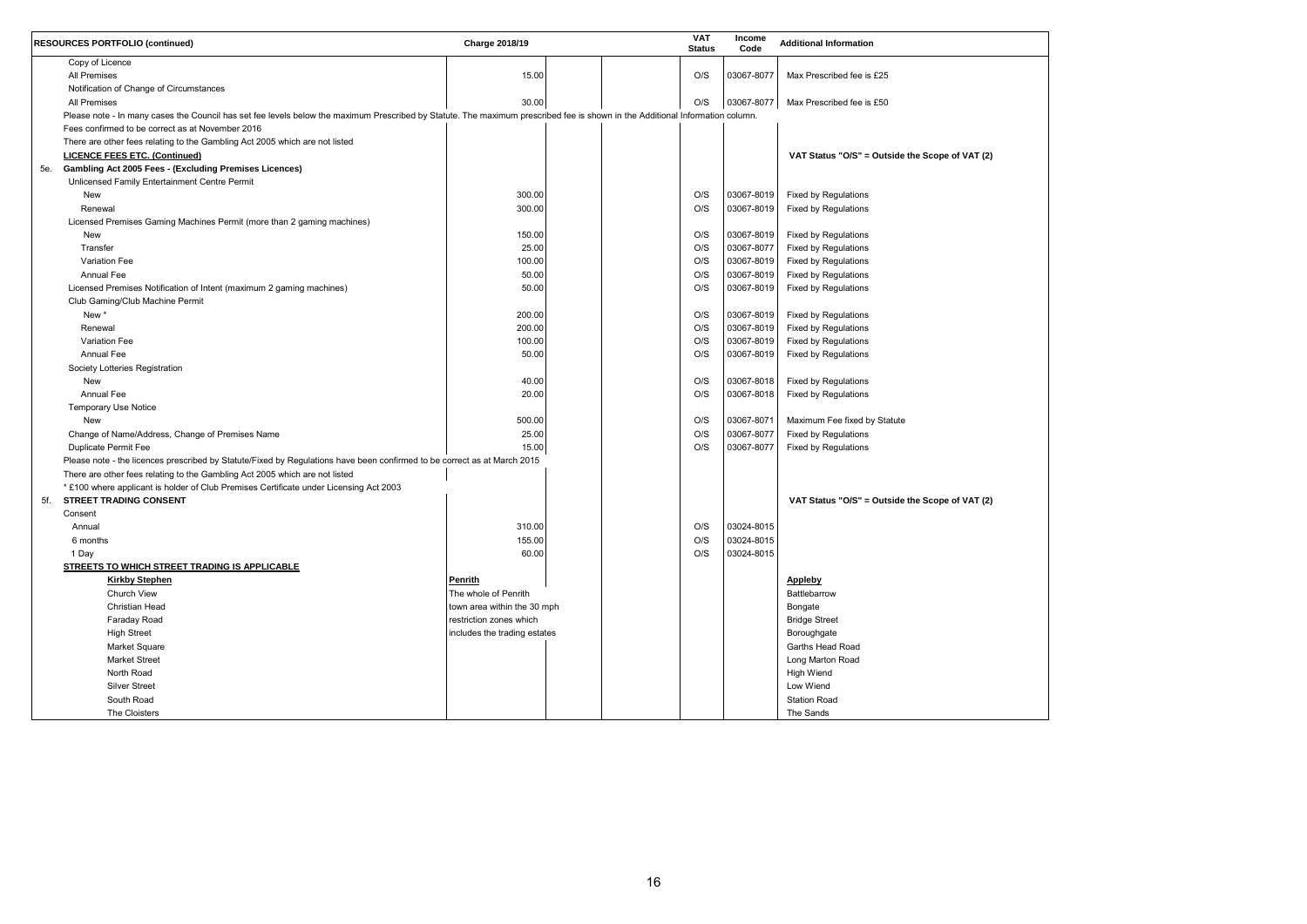

|    | <b>RESOURCES PORTFOLIO (continued)</b>                         | Charge 2018/19 | <b>VAT</b><br><b>Status</b> | <b>Income</b><br>Code | <b>Additional Information</b>                   |
|----|----------------------------------------------------------------|----------------|-----------------------------|-----------------------|-------------------------------------------------|
|    |                                                                |                |                             |                       | VAT Status "O/S" = Outside the Scope of VAT (2) |
| 6. | PROCESSING OF SECTION 257 ORDER APPLICATION                    |                |                             |                       | s257 of the Town and County Planning Act 1990   |
|    | Application to Stop or Divert a Footpath to Enable Development | 1,250.00       | O/S                         | 01176-8000            |                                                 |
| 7. | <b>REGISTER OF ELECTORS</b>                                    |                |                             |                       | VAT Status "O/S" = Outside the Scope of VAT (2) |
|    | Sale of Register Extracts - also see notes below               |                |                             |                       |                                                 |
|    | Hard Copy:                                                     |                |                             |                       |                                                 |
|    | A set fee of £10 plus                                          | 10.00          | O/S                         | 01001-7500            |                                                 |
|    | a) Commercial/Private                                          | 5.00           | O/S                         | 01001-7500            | Per 1000 Electors or part                       |
|    | b) Postage and Packaging                                       | At Cost        | O/S                         | 01001-2054            |                                                 |
|    | Computer Data:                                                 |                |                             |                       |                                                 |
|    | A set fee of £20 plus                                          | 20.00          | O/S                         | 01001-7500            |                                                 |
|    | a) All Categories                                              | 1.50           | O/S                         | 01001-7500            | Per 1000 Electors or part                       |
|    | b) Postage and Packaging                                       | At Cost        | O/S                         | 01001-2054            |                                                 |
|    | Sale of Overseas Electors Lists                                |                |                             |                       |                                                 |
|    | Hard Copy:                                                     |                |                             |                       |                                                 |
|    | A set fee of £10 plus                                          | 10.00          | O/S                         | 01001-7500            |                                                 |
|    | a) All Categories                                              | 5.00           | O/S                         | 01001-7500            | Per 100 Electors or part                        |
|    | b) Postage and Packaging                                       | At Cost        | O/S                         | 01001-2054            |                                                 |
|    | Computer Data:                                                 |                |                             |                       |                                                 |
|    | A set fee of £20 plus                                          | 20.00          | O/S                         | 01001-7500            |                                                 |
|    | a) All Categories                                              | 1.50           | O/S                         | 01001-7500            | Per 100 Electors or part                        |
|    | b) Postage and Packaging                                       | At Cost        | O/S                         | 01001-2054            |                                                 |

**Notes:**

Only certain individuals and organisations are entitled to information from the full register.

The Edited register is available for sale to anyone who requests it.

Written orders only.

Payment in full before supply.

PLUS for photocopying the index (for those who buy computer data) - charges in force for the time being.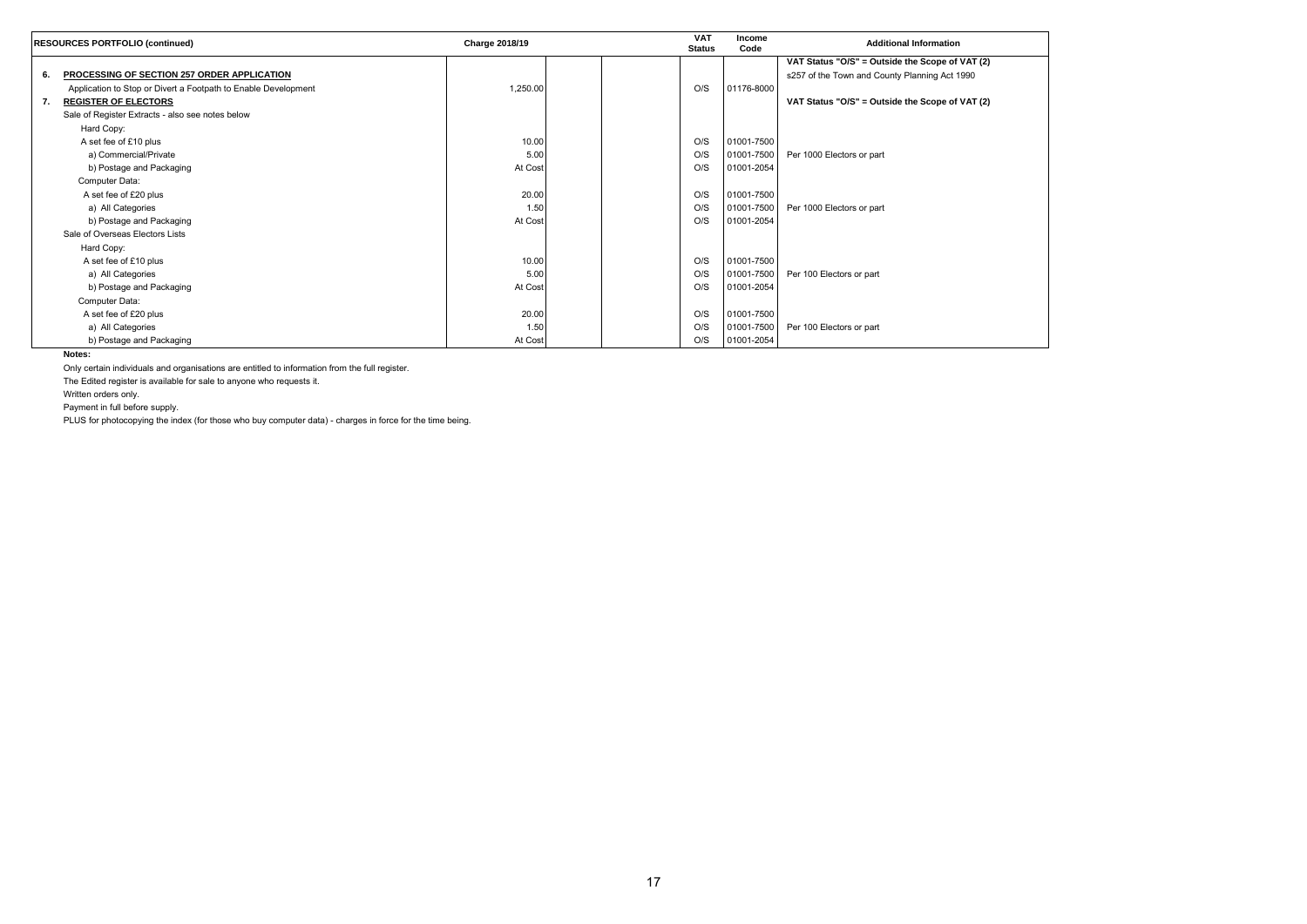

#### **Services Portfolio**

|     | <b>SERVICES PORTFOLIO</b>                                                                                       | <b>Charge 2018/19</b> |  | <b>VAT</b><br><b>Status</b> | Income<br>Code | <b>Additional Information</b>                      |
|-----|-----------------------------------------------------------------------------------------------------------------|-----------------------|--|-----------------------------|----------------|----------------------------------------------------|
| 1.  | <b>CEMETERIES</b>                                                                                               |                       |  |                             |                | VAT Status "Incl" = Standard Rate VAT Included (1) |
|     |                                                                                                                 |                       |  |                             |                | VAT Status "O/S" = Outside the Scope of VAT (2)    |
| 1a. | <b>Exclusive Right to Burial</b>                                                                                |                       |  |                             |                |                                                    |
|     | Full Grave Space                                                                                                | 556.00                |  | O/S                         |                |                                                    |
|     | Half a Grave Space                                                                                              | 278.00                |  | O/S                         |                |                                                    |
|     | Old Public Graves                                                                                               | 148.00                |  | O/S                         |                |                                                    |
| 1b. | <b>Permission for Monuments and Headstones</b>                                                                  | 109.00                |  | O/S                         |                |                                                    |
|     | Each additional inscription                                                                                     | 25.00                 |  | O/S                         |                |                                                    |
|     | Under 12 years                                                                                                  |                       |  |                             |                |                                                    |
|     | <b>Annual Fee</b>                                                                                               | 65.00                 |  | O/S                         |                |                                                    |
| 1d. | <b>Interment Fees</b>                                                                                           |                       |  |                             |                |                                                    |
|     | Stillborn - 1 month                                                                                             | Free                  |  |                             |                |                                                    |
|     | 1 month to 12 years                                                                                             | Free                  |  |                             |                |                                                    |
|     | Over 12 years                                                                                                   |                       |  |                             |                |                                                    |
|     | Single depth *                                                                                                  | 556.00                |  | O/S                         |                |                                                    |
|     | Double depth *                                                                                                  | 556.00                |  | O/S                         |                |                                                    |
|     | Treble depth *                                                                                                  | 556.00                |  | O/S                         |                |                                                    |
|     | Cremated remains                                                                                                | 180.00                |  | O/S                         |                |                                                    |
|     | Scattering of ashes                                                                                             | 55.00                 |  | O/S                         |                | <b>Income Codes</b>                                |
|     | Casket/Non-Standard shape/size coffin                                                                           | 322.00                |  | O/S                         |                | 02227-8035 - Penrith                               |
|     | <b>Interment Cancellation</b>                                                                                   | 56.00                 |  | O/S                         |                |                                                    |
|     | *Includes non-standard bio-degradable, cardboard/wicker coffins.                                                |                       |  |                             |                |                                                    |
| 1e. | <b>Miscellaneous Fees</b>                                                                                       |                       |  |                             |                | 02229-8035 - Alston Moor                           |
|     | Searching registers                                                                                             |                       |  |                             |                |                                                    |
|     | <b>First Name</b>                                                                                               | 27.00                 |  | O/S                         |                |                                                    |
|     | Each subsequent name                                                                                            | 12.50                 |  | O/S                         |                |                                                    |
|     | Statutory Declaration/Transfer of Grave Rights                                                                  | 38.00                 |  | O/S                         |                |                                                    |
|     | Certified copies of searches                                                                                    | 27.00                 |  | O/S                         |                |                                                    |
|     | <b>Administration Fee</b>                                                                                       | 34.00                 |  | Incl                        |                |                                                    |
|     | Provision and fixing of plaque - size 4" x 6"                                                                   | 252.00                |  | Incl                        |                | FROM 01/04/2015 THIS CHARGE INCLUDES VAT.          |
|     | Provision and fixing of plaque - size 11" x 7"                                                                  | 425.00                |  | Incl                        |                | FROM 01/04/2015 THIS CHARGE INCLUDES VAT.          |
|     | ** Charge for interment/exclusive rights of                                                                     |                       |  |                             |                |                                                    |
|     | burial for non-residents of Eden District (including for Old Public Graves)                                     | Double Fee            |  | O/S                         |                |                                                    |
|     | Charge for interment outside 'prescribed hours'                                                                 | Double Fee            |  | O/S                         |                |                                                    |
|     | Re-purchase of a grave space                                                                                    |                       |  |                             |                |                                                    |
|     | Re-purchase price will be the amount originally paid less an amount of 15% to cover the cost of administration. |                       |  |                             |                |                                                    |

\*\*Not relevant if continuously lived within Eden for over 25 years and have not lived out of Eden for more than 5 years.

| <b>SERVICES PORTFOLIO (continued)</b> | Charge 2018/19 |  | <b>VAT</b><br><b>Status</b> | Income<br>Code   | <b>Additional Information</b>                           |
|---------------------------------------|----------------|--|-----------------------------|------------------|---------------------------------------------------------|
| <b>BUILDING REGULATION FEES</b>       |                |  |                             |                  | VAT Status "Excl" = Standard Rate VAT Will Be Added (1) |
|                                       |                |  |                             |                  | VAT Status "O/S" = Outside the Scope of VAT (2)         |
| <b>Building Regulation Fees</b>       |                |  | Excl                        |                  | 03017-8000   Prescribed by The Building (Local          |
|                                       |                |  |                             |                  | ) Authority Charges) Regulations 2010                   |
| <b>Building Regularisation Fees</b>   |                |  | O/S                         | $03055 - 8000$ ) |                                                         |

\*\*Refer to Planning Department for scales of fees and charges for Planning Application fees and Building Regulations charges.

Alternatively you can view the Planning and building section fees on the EDC website WWW.EDEN.GOV.UK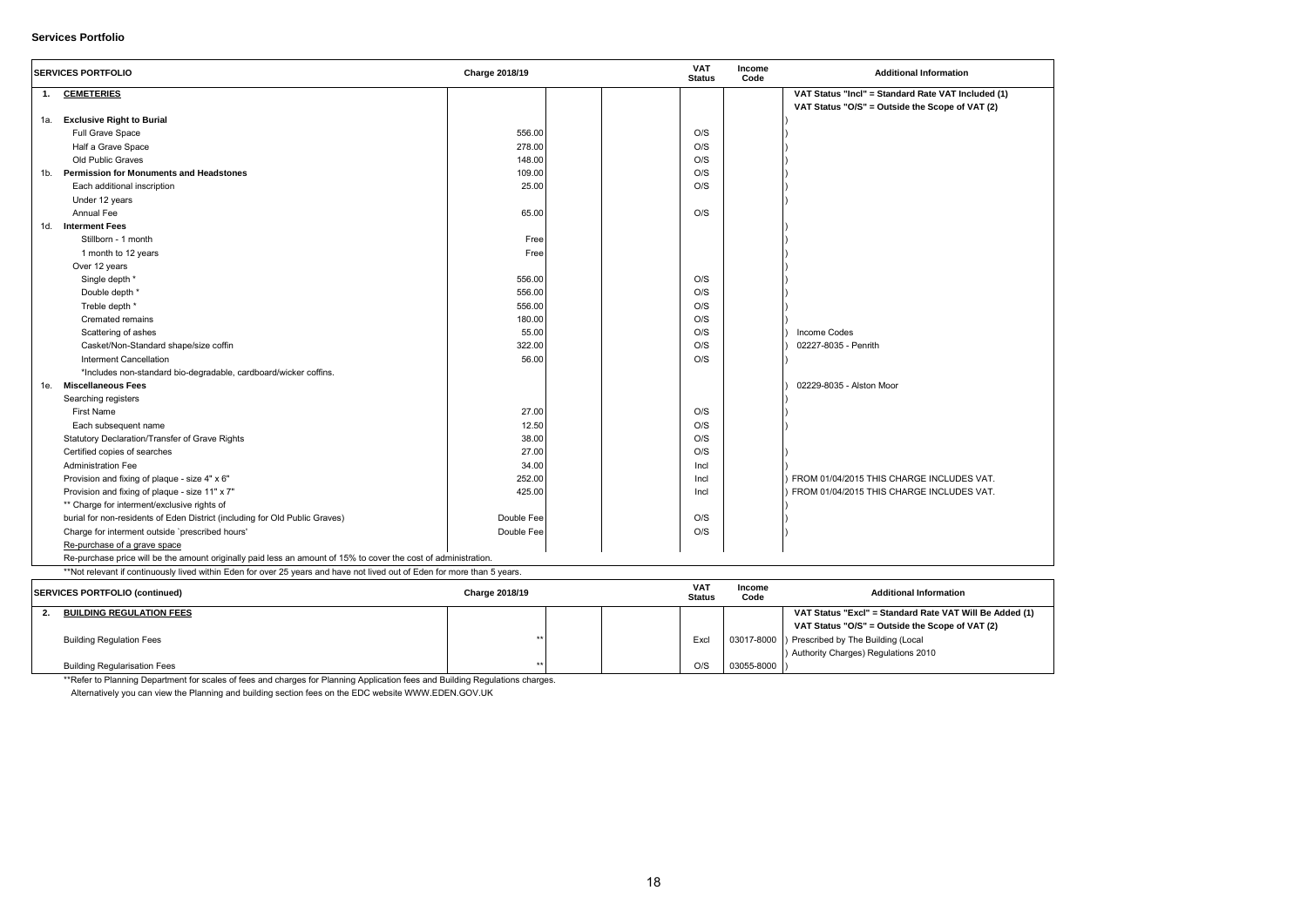

|     | <b>SERVICES PORTFOLIO (continued)</b>                                                                            | <b>Charge 2018/19</b> | <b>VAT</b><br><b>Status</b> | Income<br>Code | <b>Additional Information</b>                                                                             |
|-----|------------------------------------------------------------------------------------------------------------------|-----------------------|-----------------------------|----------------|-----------------------------------------------------------------------------------------------------------|
| 3.  | <b>REFUSE COLLECTION</b>                                                                                         |                       |                             |                | VAT Status "Excl" = Standard Rate VAT Will Be Added (1)                                                   |
|     | <b>Trade Refuse Charges</b>                                                                                      |                       |                             |                | VAT Status "O/S" = Outside the Scope of VAT (2)<br>Maximum charges which can be<br>used by the contractor |
| 3а. | <b>Plastic Sacks</b>                                                                                             |                       |                             |                |                                                                                                           |
|     | Charge per pre-paid sack                                                                                         |                       |                             |                |                                                                                                           |
|     | Commercial                                                                                                       | 2.01                  | Excl                        |                |                                                                                                           |
|     | Household                                                                                                        | 0.99                  | Excl                        |                |                                                                                                           |
|     | 3b. Wheeled Bins                                                                                                 |                       |                             |                |                                                                                                           |
|     | Annual Hire Charge:                                                                                              |                       |                             |                |                                                                                                           |
|     | Commercial and household waste                                                                                   |                       |                             |                |                                                                                                           |
|     | 240-litre bin                                                                                                    | 14.79                 | Excl                        |                |                                                                                                           |
|     | 360-litre bin                                                                                                    | 25.09                 | Excl                        |                |                                                                                                           |
|     | 1100-litre bin                                                                                                   | 91.23                 | Excl                        |                |                                                                                                           |
|     | Weekly Emptying Charge (per annum)                                                                               |                       |                             |                |                                                                                                           |
|     | Commercial waste                                                                                                 |                       |                             |                |                                                                                                           |
|     | 240-litre bin                                                                                                    | 232.90                | Excl                        |                |                                                                                                           |
|     | 360-litre bin                                                                                                    | 390.49                | Excl                        |                |                                                                                                           |
|     | 1100-litre bin                                                                                                   | 1,120.31              | Excl                        |                |                                                                                                           |
|     | Household waste (e.g. Schools)                                                                                   |                       |                             |                |                                                                                                           |
|     | 240-litre bin                                                                                                    | 95.21                 | Excl                        |                |                                                                                                           |
|     | 360-litre bin                                                                                                    | 175.25                | Excl                        |                |                                                                                                           |
|     | 1100-litre bin                                                                                                   | 440.46                | Excl                        |                |                                                                                                           |
|     | <b>Clinical Waste</b>                                                                                            |                       |                             |                |                                                                                                           |
|     | 1 sacks/wk                                                                                                       |                       |                             |                |                                                                                                           |
|     | 2 - 3 sacks/wk                                                                                                   |                       |                             |                |                                                                                                           |
|     | 4 - 5 sacks/wk                                                                                                   | ) See Note A          |                             |                |                                                                                                           |
|     | 6 - 9 sacks/wk                                                                                                   |                       |                             |                |                                                                                                           |
|     | 10 - 15 sacks/wk                                                                                                 |                       |                             |                |                                                                                                           |
| 3c. | Garden Waste                                                                                                     |                       |                             |                |                                                                                                           |
|     | Sale of additional Garden Waste Bins - Per Bin                                                                   | 45.00                 | O/S                         | 03047-8067     |                                                                                                           |
| 3d. | <b>Household Waste</b>                                                                                           |                       |                             |                |                                                                                                           |
|     | Sale of additional blue sacks - per sack                                                                         | 1.40                  | O/S                         | 03049-7506     | 'Blue sacks' To be purchased direct from EDC                                                              |
|     | Bulky household waste - non electrical - up to three items                                                       | 25.00                 | O/S                         | 03049-8066     |                                                                                                           |
|     | Electrical Items WEEE - Per Item                                                                                 | 25.00                 | O/S                         | 03049-8085     |                                                                                                           |
|     | (Inc Televisions, Cookers, Washing Machines, Tumble Driers,                                                      |                       |                             |                |                                                                                                           |
|     | Dish Washers, Vacuum Cleaners, Microwaves, Computers, Monitors,                                                  |                       |                             |                |                                                                                                           |
|     | Printers) Including Fridges and Freezers                                                                         |                       |                             |                |                                                                                                           |
|     | Note A: under the terms of the Council's Refuse Collection Contract the Council's Contractor sets these charges. |                       |                             |                |                                                                                                           |

|    | <b>SERVICES PORTFOLIO (continued)</b>                                                                                                      | Charge 2018/19         |  | <b>VAT</b><br><b>Status</b> | <b>Income</b><br>Code | <b>Additional Information</b>                   |
|----|--------------------------------------------------------------------------------------------------------------------------------------------|------------------------|--|-----------------------------|-----------------------|-------------------------------------------------|
|    | <b>ROAD CLOSURE CHARGES</b>                                                                                                                |                        |  |                             |                       | VAT Status "O/S" = Outside the Scope of VAT (2) |
|    | Road Closure Request for Non-Commercial Event                                                                                              | <b>Direct Costs</b>    |  | O/S                         | 02252-8040            | CHARGE DIRECT COSTS E.G. ADVERTS                |
|    |                                                                                                                                            | Direct costs inc Staff |  |                             |                       |                                                 |
|    | Road Closure Request for Commercial Event                                                                                                  | Time                   |  | O/S                         | 02252-8040            | AS ABOVE PLUS STAFF TIME                        |
| 5. | <b>STREET NAMING AND NUMBERING CHARGES</b>                                                                                                 |                        |  |                             |                       |                                                 |
|    | <b>New Developments:</b>                                                                                                                   |                        |  |                             |                       |                                                 |
|    | New Individual Property                                                                                                                    | No Charge              |  |                             |                       |                                                 |
|    | New Street                                                                                                                                 | No Charge              |  |                             |                       |                                                 |
|    | Redevelopment of existing buildings                                                                                                        | 45.00                  |  | O/S                         | 02252-8086            |                                                 |
|    | Alterations in either street name or property numbers to new developments after initial street<br>naming and numbering has been undertaken | 135+15.00 per property |  | O/S                         | 02252-8086            |                                                 |
|    | Confirmation of postal address to solicitors or conveyancers                                                                               | 35.00                  |  | O/S                         | 02252-8086            |                                                 |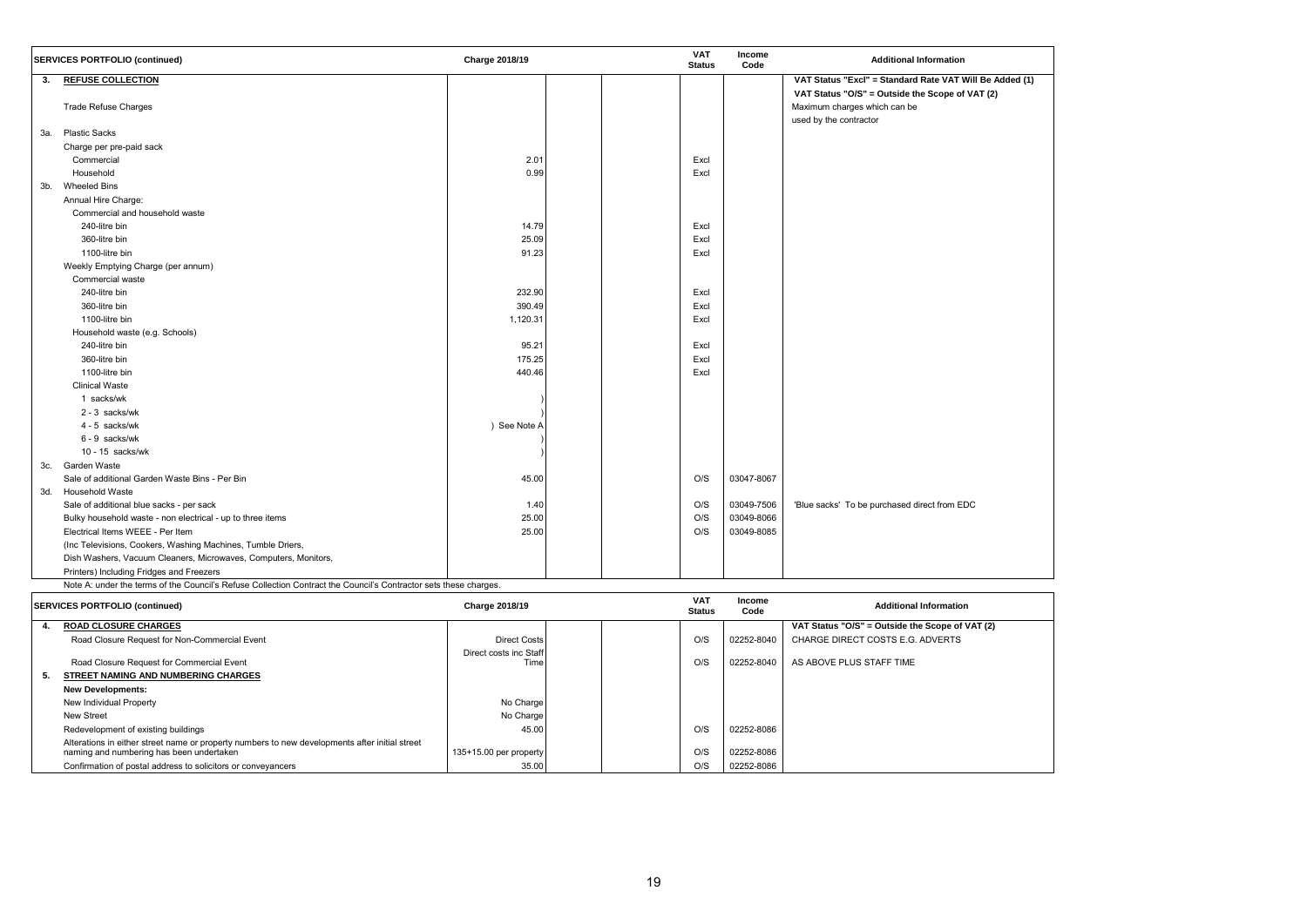| uded (1) |  |
|----------|--|
| AT (2)   |  |
| 3)       |  |
|          |  |
|          |  |
|          |  |
|          |  |
|          |  |
|          |  |
|          |  |
|          |  |
|          |  |
|          |  |
|          |  |
|          |  |
|          |  |
|          |  |
|          |  |
|          |  |
|          |  |
|          |  |
|          |  |
|          |  |
|          |  |
|          |  |
|          |  |
|          |  |
|          |  |
|          |  |
|          |  |
|          |  |
|          |  |
|          |  |
|          |  |
|          |  |
|          |  |
|          |  |
|          |  |
|          |  |
|          |  |
|          |  |
|          |  |
|          |  |
|          |  |
|          |  |
|          |  |

|     | <b>SERVICES PORTFOLIO (continued)</b>                                                                                                       | <b>Charge 2018/19</b> | <b>VAT</b><br><b>Status</b> | Income<br>Code | <b>Additional Information</b>                                                                         |
|-----|---------------------------------------------------------------------------------------------------------------------------------------------|-----------------------|-----------------------------|----------------|-------------------------------------------------------------------------------------------------------|
|     | <b>Existing Properties:</b>                                                                                                                 |                       |                             |                |                                                                                                       |
|     | Change of house name;                                                                                                                       | 45.00                 | O/S                         | 02252-8086     |                                                                                                       |
|     | Adding an alias to a numbered property                                                                                                      | 45.00                 | O/S                         | 02252-8086     |                                                                                                       |
|     | Change of building name (e.g. block of flats);                                                                                              | 45+15.00 per unit     | O/S                         | 02252-8086     |                                                                                                       |
|     | Change of street name (residents' request);                                                                                                 | 240+45 per property   | O/S                         | 02252-8086     |                                                                                                       |
|     | Street Numbering (residents' request - where no numbering system exists);                                                                   | 240+45 per property   | O/S                         | 02252-8086     |                                                                                                       |
|     | Sub-division of property or merge of properties (Charge only applicable when owner/occupier<br>applies for permission for the sub-division) | 45+15.00 per unit     | O/S                         | 02252-8086     |                                                                                                       |
| 6.  | <b>VEHICLE PARKING</b>                                                                                                                      |                       |                             |                |                                                                                                       |
|     | <b>Disabled Parking</b>                                                                                                                     | Free                  |                             |                | VAT Status "Incl" = Standard Rate VAT Included (1)<br>VAT Status "O/S" = Outside the Scope of VAT (2) |
|     | Appleby Car Parking - Broad Close                                                                                                           |                       |                             |                | VAT Status "Exempt" = Exempt From VAT (3)                                                             |
|     | 8am - 6pm Up to 2 hours                                                                                                                     | 1.40                  | Incl                        | 02179-8029     |                                                                                                       |
|     | 10 hours                                                                                                                                    | 3.30                  | Incl                        | 02179-8029     |                                                                                                       |
|     | Sundays & Bank Holidays                                                                                                                     | 1.00                  | Incl                        | 02179-8029     |                                                                                                       |
|     | 6pm - 8am                                                                                                                                   | Free                  |                             |                |                                                                                                       |
|     | Penrith - Bluebell Lane, Drovers Lane, & Sandgate                                                                                           |                       |                             |                |                                                                                                       |
|     | 8am - 6pm                                                                                                                                   |                       |                             |                |                                                                                                       |
|     | Up to 1 hour                                                                                                                                | 1.00                  | Incl                        | $***$          |                                                                                                       |
|     | 2 hours                                                                                                                                     | 1.90                  | Incl                        | $***$          |                                                                                                       |
|     | 4 hours                                                                                                                                     | 3.30                  | Incl                        | ***            |                                                                                                       |
|     | 10 hours                                                                                                                                    | 4.80                  | Incl                        | ***            |                                                                                                       |
|     | Sundays & Bank Holidays                                                                                                                     | 1.00                  | Incl                        | ***            |                                                                                                       |
|     | 6pm - 8am                                                                                                                                   | Free                  |                             |                |                                                                                                       |
|     | Penrith - Princes Street                                                                                                                    |                       |                             |                |                                                                                                       |
|     | 8am - 6pm                                                                                                                                   |                       |                             |                |                                                                                                       |
|     | Up to 1 hour                                                                                                                                | 1.30                  | Incl                        | $***$          |                                                                                                       |
|     | 2 hours                                                                                                                                     | 2.10                  | Incl                        | ***            |                                                                                                       |
|     | Sundays & Bank Holidays                                                                                                                     | 1.00                  | Incl                        | ***            |                                                                                                       |
|     | 6pm - 8am                                                                                                                                   | Free                  |                             |                |                                                                                                       |
|     | Penrith - Mansion House Front and Rear                                                                                                      |                       |                             |                |                                                                                                       |
|     | Saturdays 8am - 6pm                                                                                                                         |                       |                             |                |                                                                                                       |
|     | Up to 1 hour                                                                                                                                | 1.00                  | Incl                        | $***$          |                                                                                                       |
|     | 2 hours                                                                                                                                     |                       |                             | $***$          |                                                                                                       |
|     |                                                                                                                                             | 1.90                  | Incl                        | $***$          |                                                                                                       |
|     | 4 hours                                                                                                                                     | 3.30                  | Incl                        | $***$          |                                                                                                       |
|     | 10 hours                                                                                                                                    | 4.80                  | Incl                        | $***$          |                                                                                                       |
|     | Sundays & Bank Holidays                                                                                                                     | 1.00                  | Incl                        |                |                                                                                                       |
|     | Penrith - Town Hall                                                                                                                         |                       |                             |                |                                                                                                       |
|     | Saturdays 8am - 6pm                                                                                                                         |                       |                             |                |                                                                                                       |
|     | Up to 1 hour                                                                                                                                | 1.00                  | Incl                        | 02375-8029     |                                                                                                       |
|     | 2 hours                                                                                                                                     | 1.90                  | Incl                        | 02375-8029     |                                                                                                       |
|     | 4 hours                                                                                                                                     | 3.30                  | Incl                        | 02375-8029     |                                                                                                       |
|     | 10 hours                                                                                                                                    | 4.80                  | Incl                        | 02375-8029     |                                                                                                       |
|     | Sundays & Bank Holidays                                                                                                                     | 1.00                  | Incl                        | 02375-8029     |                                                                                                       |
| 6а. | <b>Vehicle Parking - Season Tickets</b>                                                                                                     |                       |                             |                |                                                                                                       |
|     | Appleby - Broad Close                                                                                                                       |                       |                             |                |                                                                                                       |
|     | 12 months                                                                                                                                   | 185.00                | Incl                        | 02179-8030     |                                                                                                       |
|     | 6 months                                                                                                                                    | 105.00                | Incl                        | 02179-8030     |                                                                                                       |
|     | Penrith (Commuter Permits)                                                                                                                  |                       |                             |                |                                                                                                       |
|     | Penrith Leisure Centre, Bluebell Lane, Drovers Lane, Sandgate, and Mansion House Carparks                                                   |                       |                             |                |                                                                                                       |
|     | 12 months                                                                                                                                   | 300.00                | Incl                        | 02167-8030     | Limited number of permits available                                                                   |
|     | 6 months                                                                                                                                    | 160.00                | Incl                        | 02167-8030     | Limited number of permits available                                                                   |
|     | Penalty Charge Notice for Non-payment - TMA Two Tier System from April 2008                                                                 |                       |                             |                |                                                                                                       |
|     | Penalty Charge Notice to be paid within 28 days                                                                                             | 70.00                 | O/S                         | $****$         |                                                                                                       |
|     | Reduced charge if paid within 14 days                                                                                                       | 35.00                 | O/S                         | $***$          |                                                                                                       |
|     | Increased charge if unpaid after 56 days and a charge certificate issued                                                                    | 105.00                | O/S                         | $****$         |                                                                                                       |
|     |                                                                                                                                             |                       |                             |                |                                                                                                       |